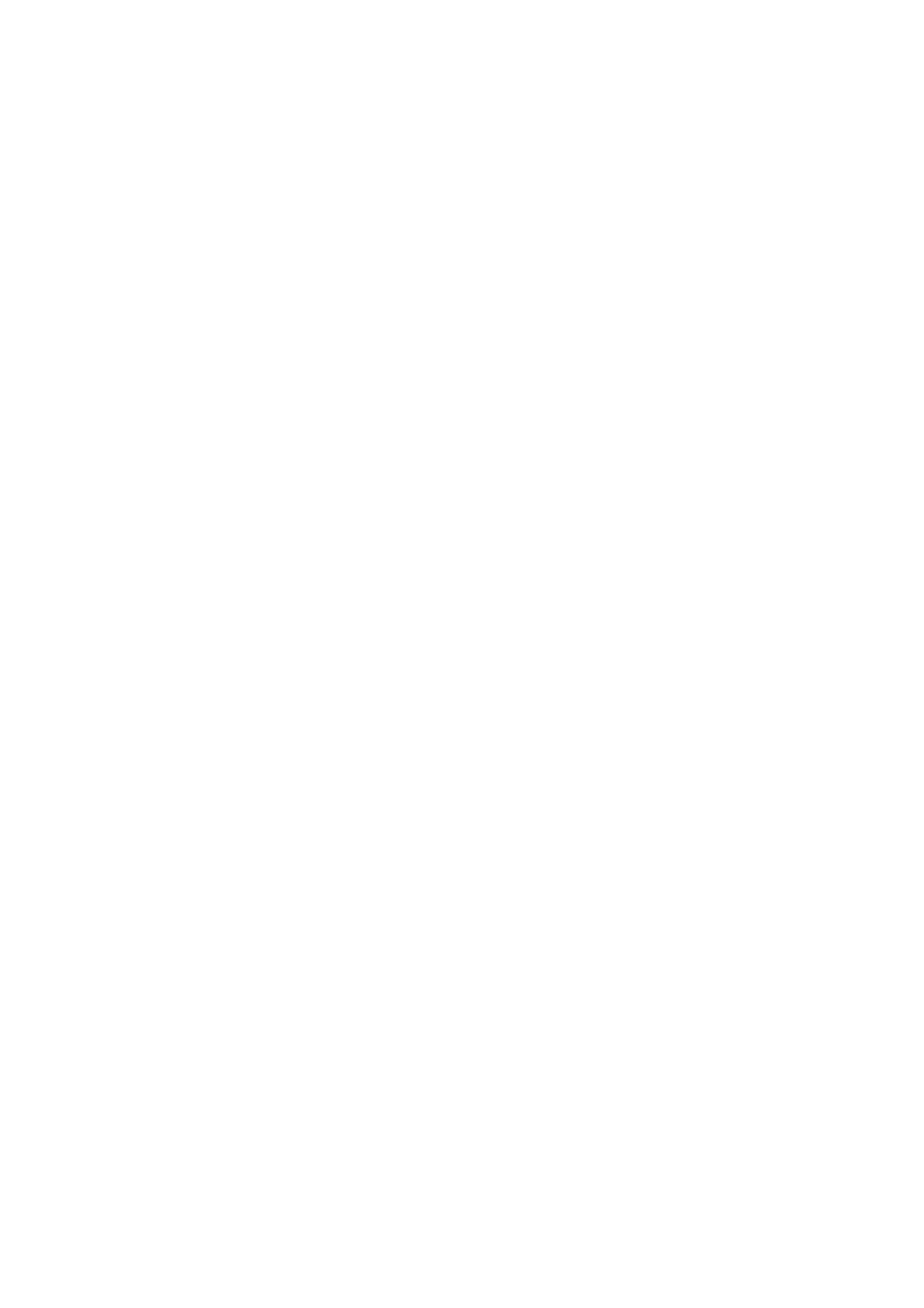

knowledge of 'drinking coffee' is considered as a refreshment beverage of day-to-day activities. If we go into detail description and its character of coffee, it contains caffeine, which is a drug and has stimulating effect on the brain. For many people it is not just refreshment, they drink for extra lift in their long day work or study. So there is a difference between commonsense knowledge and details description and character of content. The detailed description, nature, and character of content are documented through only research. So to understand the inherent, implicit, and truth of content or concept, we go for research, which can be verifiable and reliable. Research helps us to think ourselves away from commonsense knowledge. In this context, this unit will help the readers know the concept of social research and its utility.

# **1.2 LEARNING OBJECTIVES**

The unit is designed to help you in conceptualizing

- the meaning of research and social research
- the difference between research and social research
- describes and analyses the definitions of social research provided by scholars
- the usefulness and significance of social research in our day to day life and society

# **1.3 WHAT IS RESEARCH**

The term 'research' has been derived from the French word '*recherche'*, and is the combination of two words 're' and '*cherche'*. The meaning of the word '*recherche'*  refers to seek out, or seek for or search closely. Likewise, the term 'research' consists of two words, 're' and 'search.' The 're' refers to again, and 'search' refers to finds out or looks up for something. The etymological meanings of the term reveal that research refers to look at something again and again. Then, why should we study something again and again? F. A. Ogg writes, *'research may or may not come to success; it may or may not add anything to what is already known. It is sufficient that its objectives be new knowledge or at least a new mode or orientation of knowledge'*. So the objective of the research is to explore and add new knowledge on the subject of study. But, what to study and how to study phenomena is the subject matter of concerned discipline, which varies from discipline to discipline. However, research as a universal process and method adds knowledge to the existing literature and reveals the facts.

In the process of exploring the facts, Clifford Moody (1927) writes that "*It comprises defining and redefining problems; formulating hypotheses or suggested solutions; collecting, analyzing and evaluating data; making deductions and making conclusions; and at last carefully testing the conclusions to determine whether they fit the formulated hypothesis.*" Further, John Dewey (1983) noted that *"research is*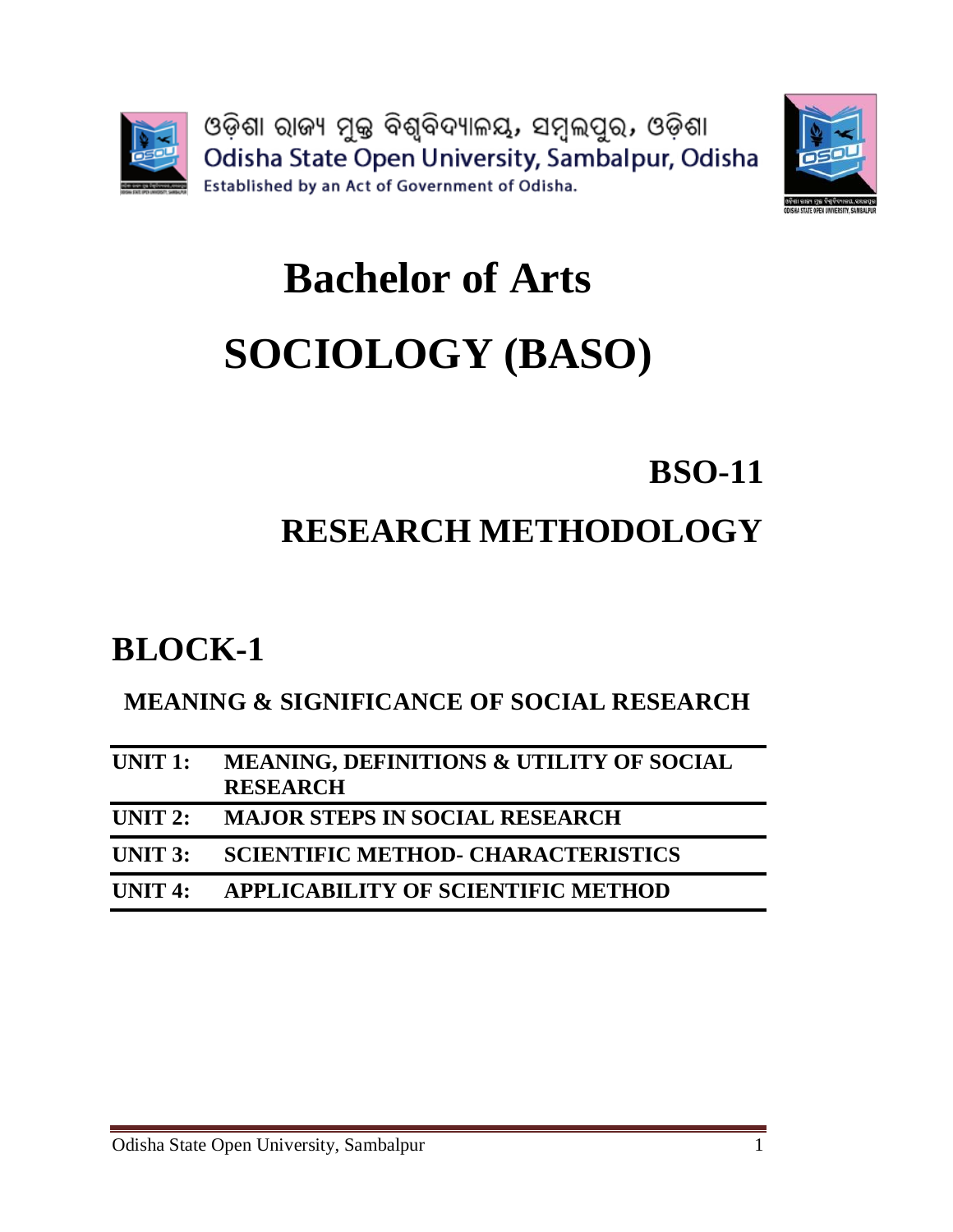

*considered to be the more formal, systematic, intensive process of carrying on the scientific method of analysis. It involves a more systematic structure of investigation, usually resulting in some sort of formal record of procedures and a report of results or conclusion*." From the above etymological meanings and scholar's definitions, it can be argued that research is a systematic and scientific study of particular phenomena to advance knowledge. Its aim and purpose are to discover the knowledge and truth of a phenomenon or subject matter. It is undertaken to answer the questions by carefully examining the studied phenomena using the systematic and scientific method.

Research has been carried out in diverse disciplines and subjects, i.e., natural science and social science, to advance their subject matter knowledge. As the subject of science, Anthony Giddens and Philip W. Sutton (2013) write, "*Science involves the use of systematic methods of empirical investigations, the analysis of data, theoretical thinking and the logical assessment of arguments to develop a body of knowledge about a particular subject matter."* Both the discipline of research and its process cannot be identical in a scientific way due to the nature of the subject matter. However, as a subject of science, both disciplines use and follow systematic and scientific methods of investigation.

#### **Check Your Progress Exercise 1.1**

**Note:**

*I. Use the space given below for your answer. II. Compare your answer with the one given at the end of this unit.*

#### **Q1.What is research?**

Answer:

### **Q2. What is the aim and purpose of research?** Answer: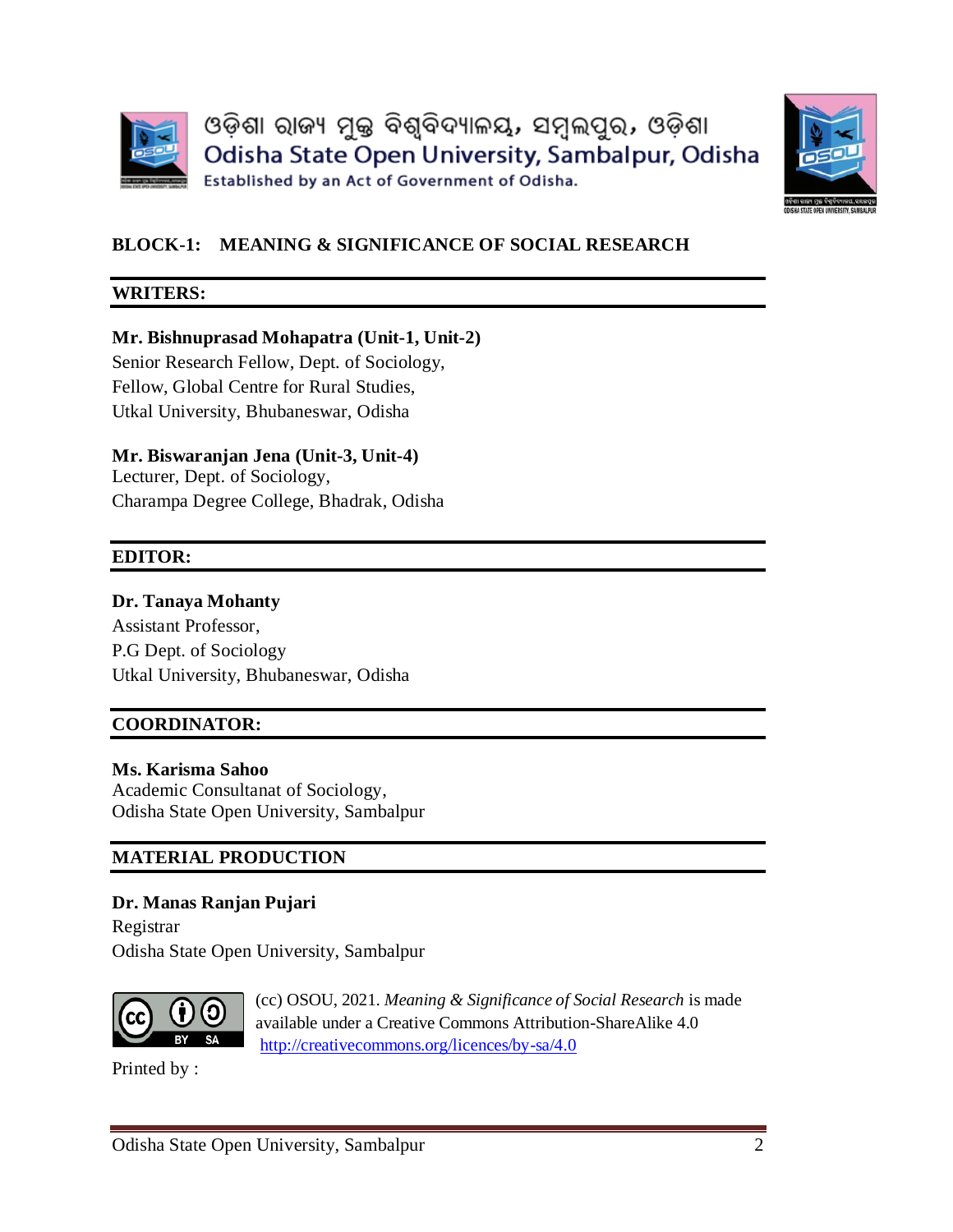### **1.4 WHAT IS SOCIAL RESEARCH**



#### **1.4.1 What is Social Research?**

The approach and result of science and research are universal in nature. They provide a practical solution to the problems in the universe, which applies not only to natural or physical science but also to social science. As the subject matter of social science differs from the natural and physical sciences as well as the subject of their research and practical solution to the universe. As the subject matter of social science disciplines in general and sociology in particular deals with the study of society, community, groups, human beings, and their activities, social structure etc., likewise the subject of their research. So social research includes scientific investigation carried out in the discipline of social science. Like research, social research implies the advancement and (re)discovery of knowledge on the social phenomena or facts that existed in the society through a systematic process. Before discussing the aim, task, significance, and utilities of social research, let's look into the scholarly definitions for a clear understanding of social research.

### **1.4.2 Definitions of Social Research**

The scholars from different social science disciplines have been provided and defined various definitions for the term 'Social Research' in their respective writings.

P. V. Young, in defining social research writes that '*Social research is the systematic method of discovering the new facts or verifying the old facts, their sequences, interrelationship, casual explanations and the natural laws which govern them*.' Young's definition of social research reveals that it is a scientific process used to discover, rediscover, and verify the social facts, how they are ordered and interrelated through causal relationships. He further explains that social research studies how natural laws govern these social facts and phenomena through casual explanations in a systematic method.

Uwe Flick, in defining social research says that '*Social research is the systematic analysis of research questions by using empirical methods. It aims to make empirically grounded statements that can be generalized or to test such statements. Various approaches can be distinguished and also a number of fields of applications. The various aim can be pursued, ranging from an exact description of phenomena to its explanation or to evaluation of an intervention or institution.* ' Like Young's definition, Flick also considered social research as a systematic method of analysis. Social research should use empirical methods to answer the questions and generalizing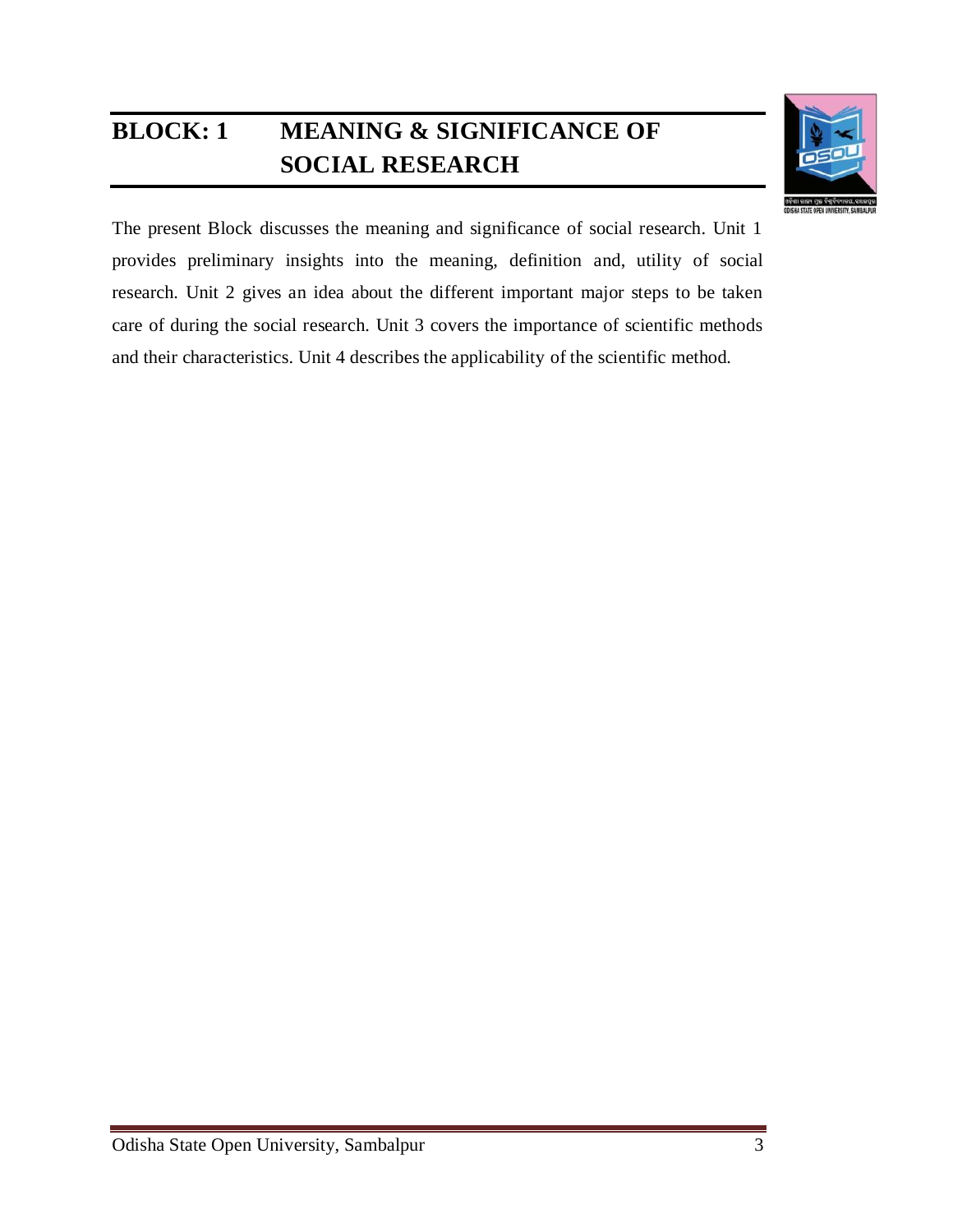

the research findings. Social research can be used and pursued various approaches and aims to describe, analyses, explain or evaluate social phenomena.

B. N. Ghosh, in explaining social research writes that '*Social Research involves the application of scientific method for the understanding, studying and analysing of social life in order to modify, correct or verify the existing knowledge as a system.'*  Ghose's analysis of social research implies that social research studied social life by applying the scientific method. Social research not only understands and analyzes social life but also tries to verify, correct, and modifies the facts of social life.

So from the above definitions, it can be concluded that social research is a systematic and scientific study of particular social phenomena with an objective of advancing knowledge. It not only analyses and describes the studied society, social issues, human behavior, and individual problems through a systematic manner, rather discovers the casual relationship, (re)established new facts, verify the old phenomena and ultimately add knowledge to existing subject matter of study. However, knowledge production is the central force of social research as a part of scientific interests. There are three tasks of social research used in the process of knowledge creation. These are descriptions, understanding, and explanations of the scientific investigation of social phenomena. In social science research first action needs to be on the description of studied subjects or phenomena. It helps in understanding the context and meaning of studied phenomena. After understanding the phenomena, the last step is to look into the explanations and casual relationships between different aspects of studied social phenomena. Look into the Example  $-1$  for better understanding.

### **Example – 1**

Let's take the example of COVID-19 as a new phenomenon of disease. To know and suggestive cure measures for this new diseases, its description, understanding, and explanation are necessary. In the first step, we need a detailed description of the COVID-19 and the experiences of COVID-19 patients. The description of the COVID-19 disease will help us understand the meaning, context, and effects of this new disease. So the description and understanding of the COVID-19 disease will help us analyze the explanations like how it spreads or what the symptoms are, or how it can be cured?

# **1.4.3 Aims and Objectives of Social Research**

The aims and objectives of social research mostly vary from the different types and goals of the research. Scholars like P. V. Young, Goode and Hatt, B. N. Ghosh, and Ram Ahuja in their respective writings highlighted various aims and objects of social research. The important aims and objectives of social research are described below: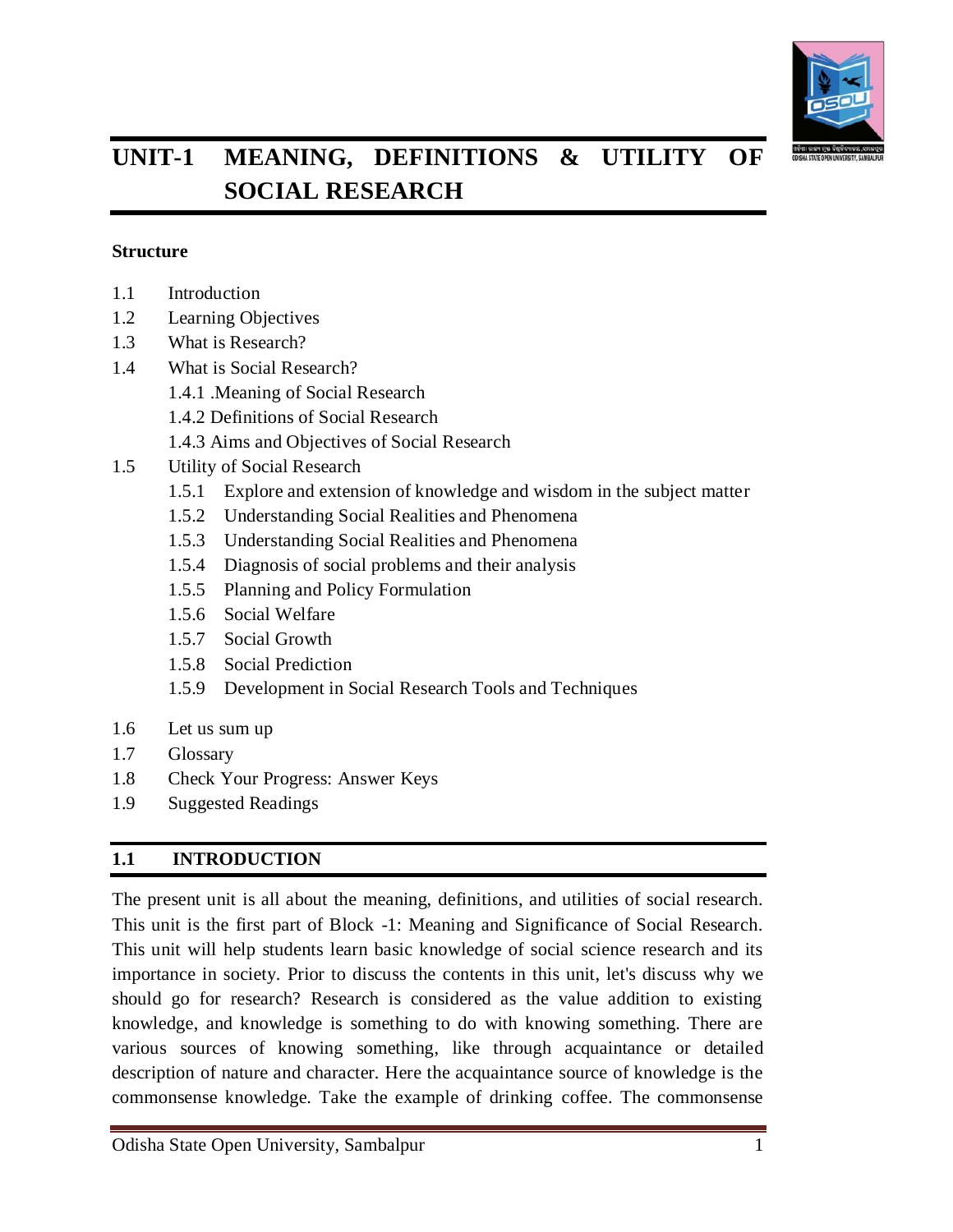

- Social research aims to understand the structure and function of society
- Social research studies individual behavior and social action and its interaction in the social system and institution.
- Social research investigates and evaluates the social problem to find out the solution of the problem to establish better social order
- Social research understand and explore the social phenomena, reality, and social life
- Social research develops and explores new social theories and concepts

These aims and objectives of social research are further divided into two categories based on their functions and motives in society. Scholars divide these two categories as 'theoretical' and 'utilitarian. The theoretical aspects of social research are mostly associated with the academic purpose and aim to acquire knowledge on society and how it functions. It is considered as the basic research, where motivation is to acquire knowledge. Whereas the utilitarian aspects of social research deal with understanding social issues and problems and work towards ordering society through rectifying and removing the social obstacles. It deals with the solution aspects of problems, discussing the cause-effect relationship between social issues and social phenomenon. These aspects of research are mostly considered as applied research, which not only acquires the knowledge but also uses the knowledge for practical purposes to solve social problems. However, both aspects of research help and complement each other in understanding and solving social issues and problems.

### **Check Your Progress Exercise 1.2**

**Note:**

*I. Use the space given below for your answer. II. Compare your answer with the one given at the end of this unit.*

**Q.3. What is Social Research?** Answer:

**Q.4. What are the aims of social research?**  Answer: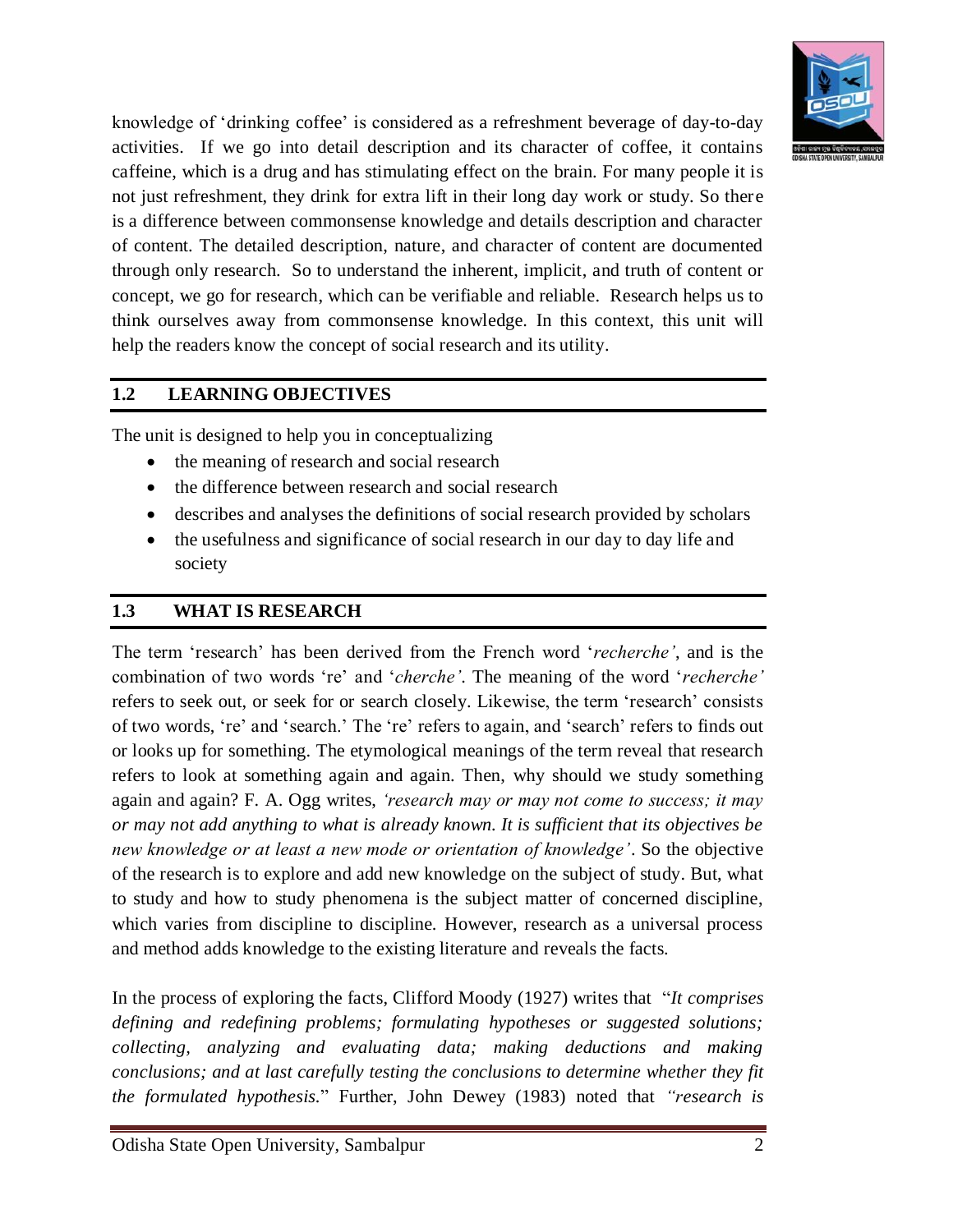

# **1.5 UTILITY OF RESEARCH**

The above discussion on social research meaning, definition, aim and objectives, and subject matter of study gives a clear picture of what social research is? But, the question arises, why scholars did involves in social research? What is the use of social research in our society or in everyday life?, and what can be achieved in social research? In a universal sense, the usefulness of research is to the extension of knowledge in the subject matter and helps in understanding the studied subject, which is discussed earlier in the meaning and definition section of the social research. Besides these universal utilities, social research has its own practical utilities in society. The practical utilities of social research are discussed below.

#### **1.5.1 Explore and extension of knowledge and wisdom in the subject matter**

The first and foremost utility of social research is to explore and expand the existing knowledge in the subject of study and its discipline. The addition of new knowledge in the existing literature will bring potential growth in the scope and subject matter of study and steps forward towards achieving maturity and wisdom.

#### **1.5.2 Understanding Social Realities and Phenomena**

Social research assists in finding out the actual social realities, facts, and phenomena of societies in a more simplified way. It reveals the hidden and ground reality and truth of social phenomena by dismissing the ideas of taboos and superstitions. The truth of social phenomena is explored and described through reason and logic; it helps better understanding the different units of society. It also helps in developing and classifying various social concepts and ideas from research findings for better understanding and avoids confusion over different social units.

#### **1.5.3 Control of Social Phenomena**

The control over society and social phenomena is possible when someone has complete information on the society, its structure, its units, institutions, and how they are interrelated, functioned, and guide the human behaviors in the society. So it is social research that helps in gathering and documenting various aspects of information on society and human relationships. By acquiring knowledge over social phenomena helps understand the nature of laws that govern society, humans, and their inter-relationship. So social research also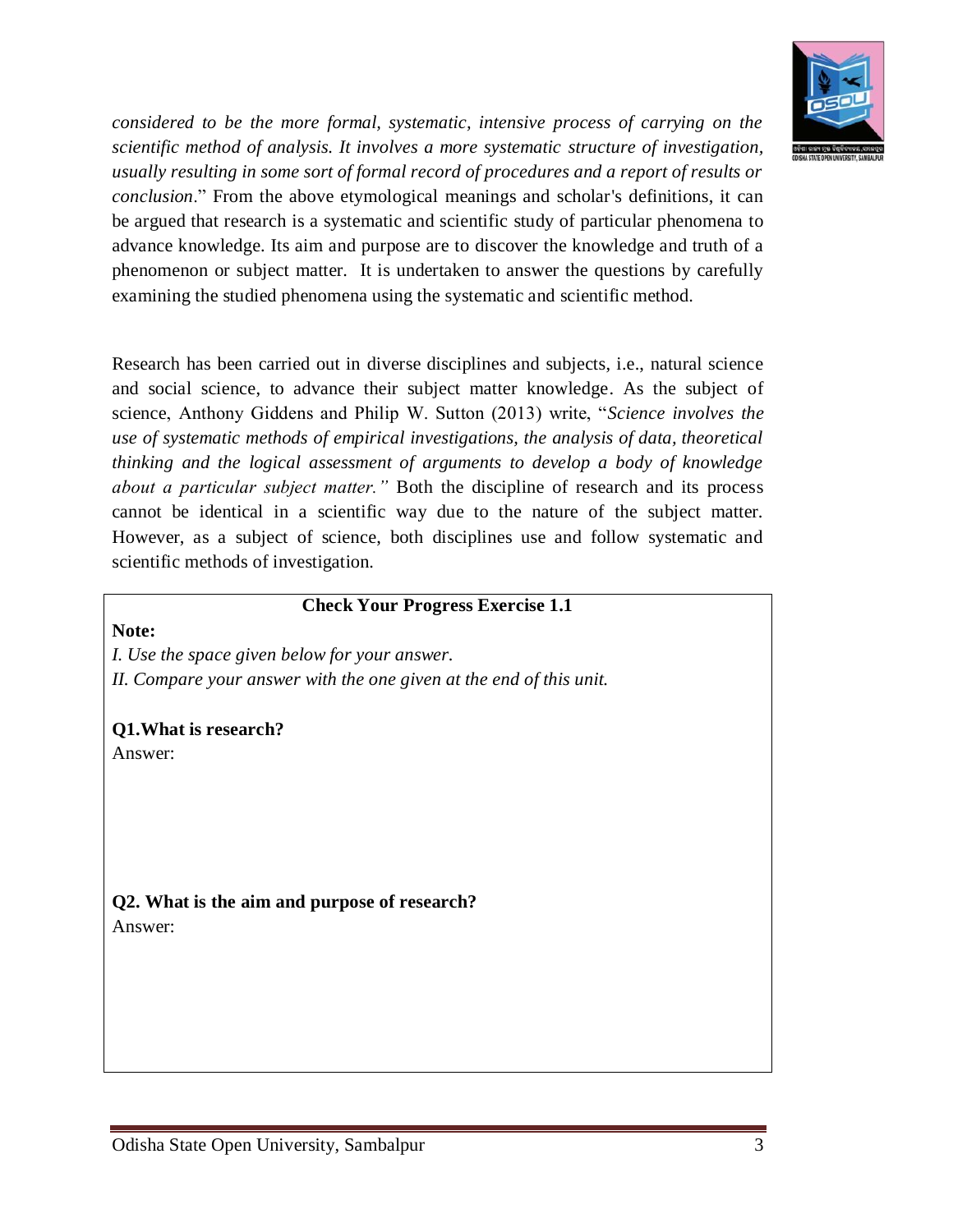

helps bring social order and cohesion in society by controlling the social phenomena.

### **1.5.4 Diagnosis of social problems and their analysis**

Social research helps diagnose and analyze the existing social problems in society, like unemployment, poverty, farmer suicide, deforestation, etc. This diagnosis helps to identify the nature and dimensions of a particular problem. The analysis helps to identify appropriate remedial measures for the problems.

### **1.5.5 Planning and Policy Formulation**

The government's planning and policies are formulated from time to time to address the gaps in various development activities. All the planning and policy decisions in social sector development and welfare programs are taken up and finalized on the basis of inputs and suggestions received from social science researchers and their research findings. So social research provides the means, guidelines, and plans on the basis of its research findings to address and reduce the development gaps. The social science research findings help planning and policymakers formulate the perfect plan for implementing different developmental programs in society.

#### **1.5.6 Social Welfare**

Social research reveals the problems, needs, and necessities of a community or society. According to research findings, the welfare measures are taken up by concerned government departments through social welfare programs. Social research helps find actual causes of social evils and deviant activities and suggests necessary steps to bring order in society by eradicating social evils. Social research can provide sound guidelines for appropriate measures of welfare and reforms in society. It is the social research that helps the state formulate legislative measures to protect society by maximizing social welfare.

### **1.5.7 Social Growth**

Social growth is achieved through the help of social research. Social research not only studies the different units of society and their relationship but also helps and pointed out the right direction for societal growth. Social research helps in maintaining the balanced growth between different parts of society. Different societal parts, their functions, and structures are ordered and balanced through social research. Social research also helps in better planning and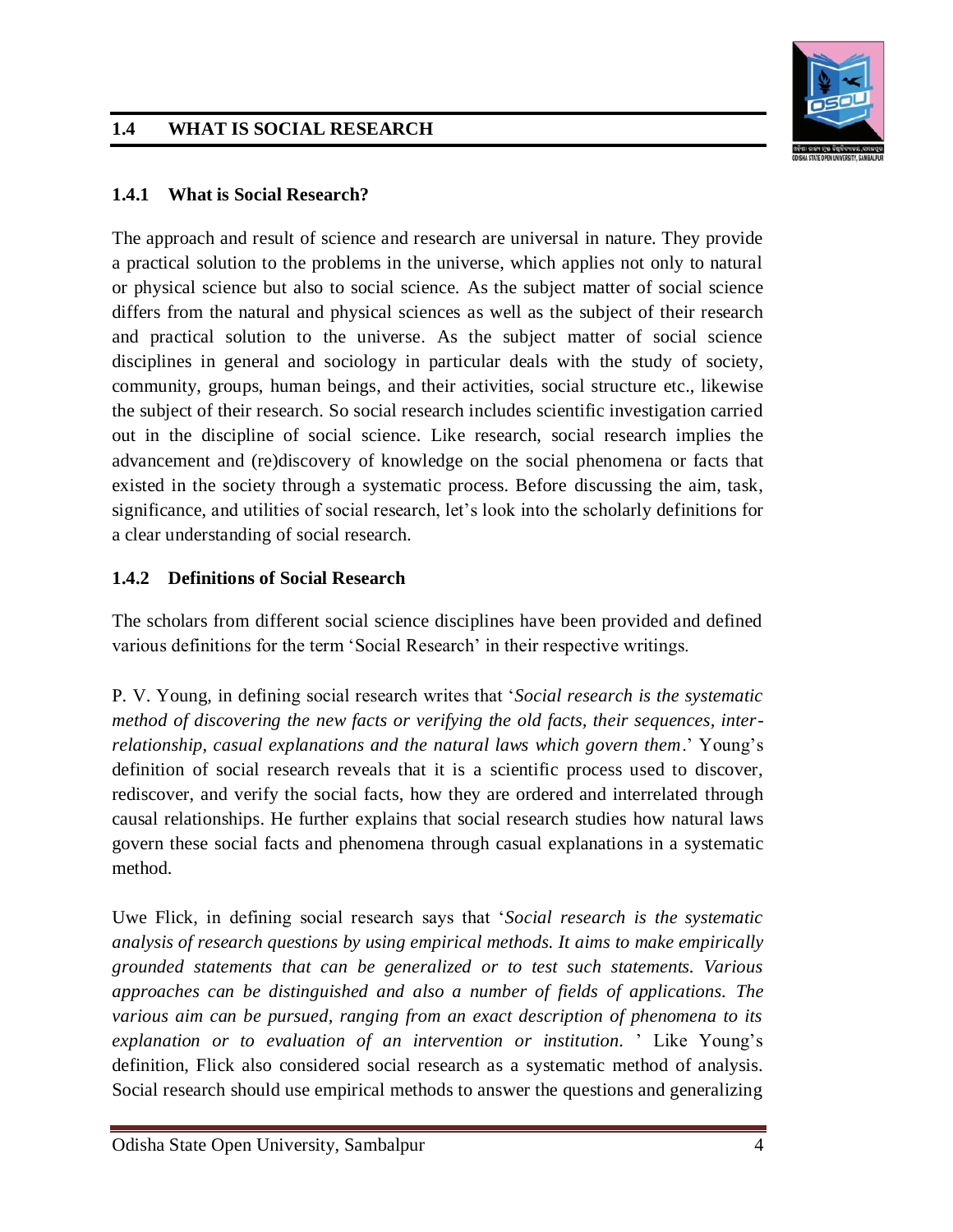

controlling different aspects of society, which ultimately leads to establishing better social order and growth.

#### **1.5.8 Social Prediction**

Social research helps to understand the social laws that are controlling, ordering, and maintaining different social facts and their interaction in society. These interactions of different facts are causal connections or causative factors that help social researchers to predict the relationship between different social phenomena and facts. Perfect prediction in social science research, though, is not possible in the majority of cases due to the complexity of social phenomena, diversified causal factors and their unstable relationship, but researchers used statistical measures for prediction. The earlier prediction on social governing laws and causal relationship between different social facts helps better control over social phenomena and ultimately helps in better planning. The projections help in fixing social goals for our future.

#### **1.5.9 Development in Social Research Tools and Techniques**

The social researcher used different tools and techniques to conduct research and analysis the findings of the research. The progress and development in social research and changing social circumstances help researchers become more innovative in collective information. With the innovations in research, the old and existing tools and techniques are modified and replaced with a new ones with the exigency of new situations. This helps advancements in the tools and techniques of social science research and can result in more efficient research.

#### **Check Your Progress 1.3**

**Note:**

*I. Use the space given below for your answer.*

*II. Compare your answer with the one given at the end of this unit.*

**Q.5. Define social research and list out, what are the practical utilities in social science research?**

Answer:

**Q.6. How social research helps in the planning and policy formulation of government?**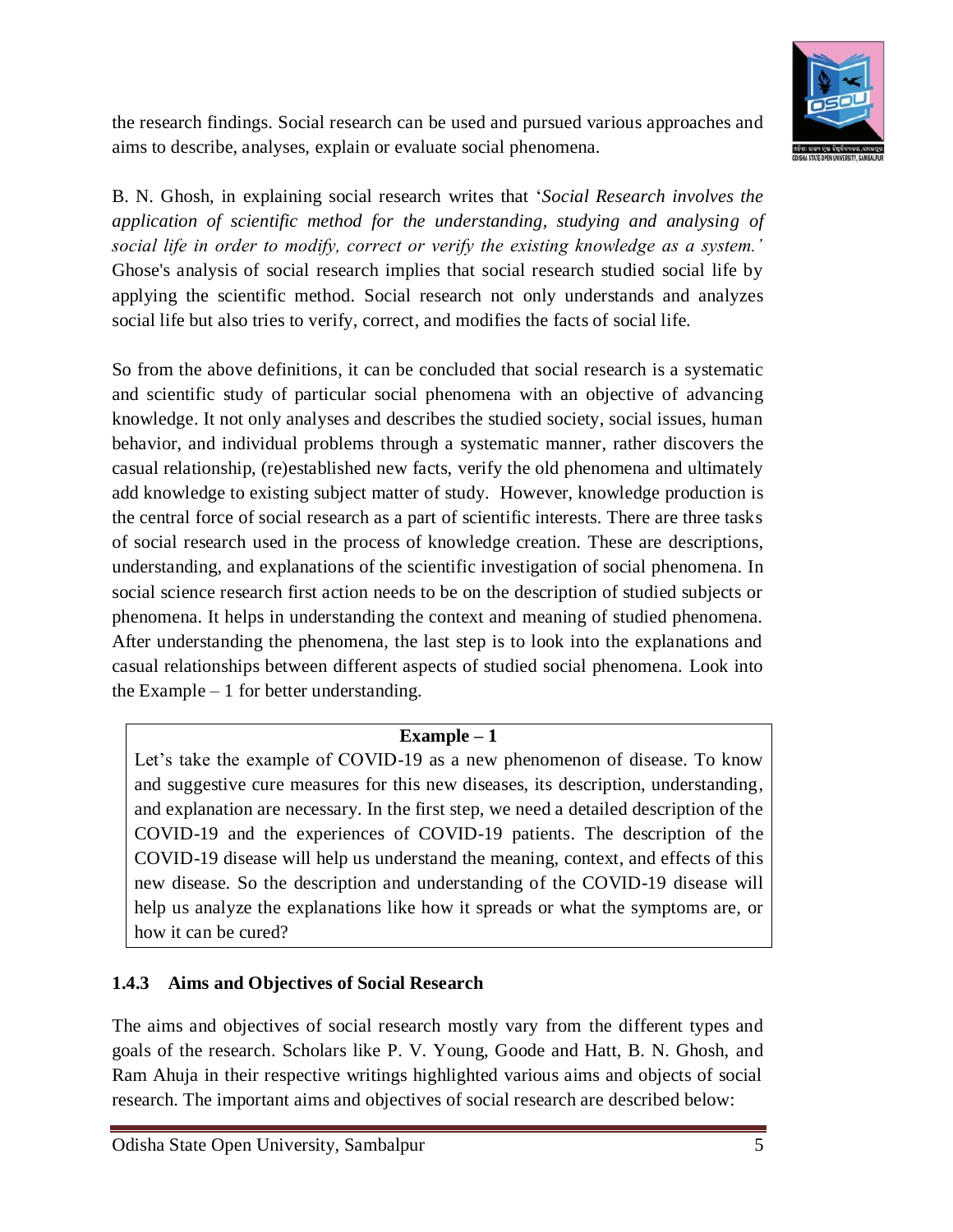Answer:



# **1.6 LET US SUM UP**

This unit has first discussed and provided the etymological meaning and definition of research. In explaining research, the unit provided and analyses the scholarly definition. Likewise, the meaning and definitions of social research are explained by providing the scholarly definitions of P.V. Young, Uwe Flick, and B N Ghosh. The three tasks aims and objectives of social research are highlighted and explained, followed by the functions and motives of social research. The second part of this unit discusses the utility and significance of social science research in society. Here, nine practical utilities of social research are highlighted and explained. Overall this unit comprises of meaning, definitions, and utility of social research.

### **1.7 GLOSSARY**

| <b>Research:</b>          | Research is a systematic and scientific study of particular<br>phenomena to advance knowledge                                                                                                                                                                                                                                                                                                           |
|---------------------------|---------------------------------------------------------------------------------------------------------------------------------------------------------------------------------------------------------------------------------------------------------------------------------------------------------------------------------------------------------------------------------------------------------|
| <b>Commonsense</b>        |                                                                                                                                                                                                                                                                                                                                                                                                         |
| Knowledge:                | Commonsense knowledge is the information that all individuals<br>have. It is considered as the general knowledge of something. It<br>is universal in nature. It is based on the accumulated<br>experiences, prejudices, and beliefs of the people, is often<br>contradictory and inconsistent.                                                                                                          |
| <b>Researcher:</b>        | Researcher refers to the person who carries out or conducted<br>research activities respective of any discipline or subject.                                                                                                                                                                                                                                                                            |
| <b>Social Research:</b>   | Social research is a systematic and scientific study of particular<br>social phenomena to advance knowledge. It not only analyses<br>and describes the studied society, social issues, human behavior,<br>and individual problems systematically, but rather discovers the<br>casual relationship, (re)established new facts, and ultimately<br>adds knowledge to the existing subject matter of study. |
| <b>Scientific Method:</b> | Scientific method or approach is a pattern of systematic<br>scientific investigation for knowledge extension. It comprises of                                                                                                                                                                                                                                                                           |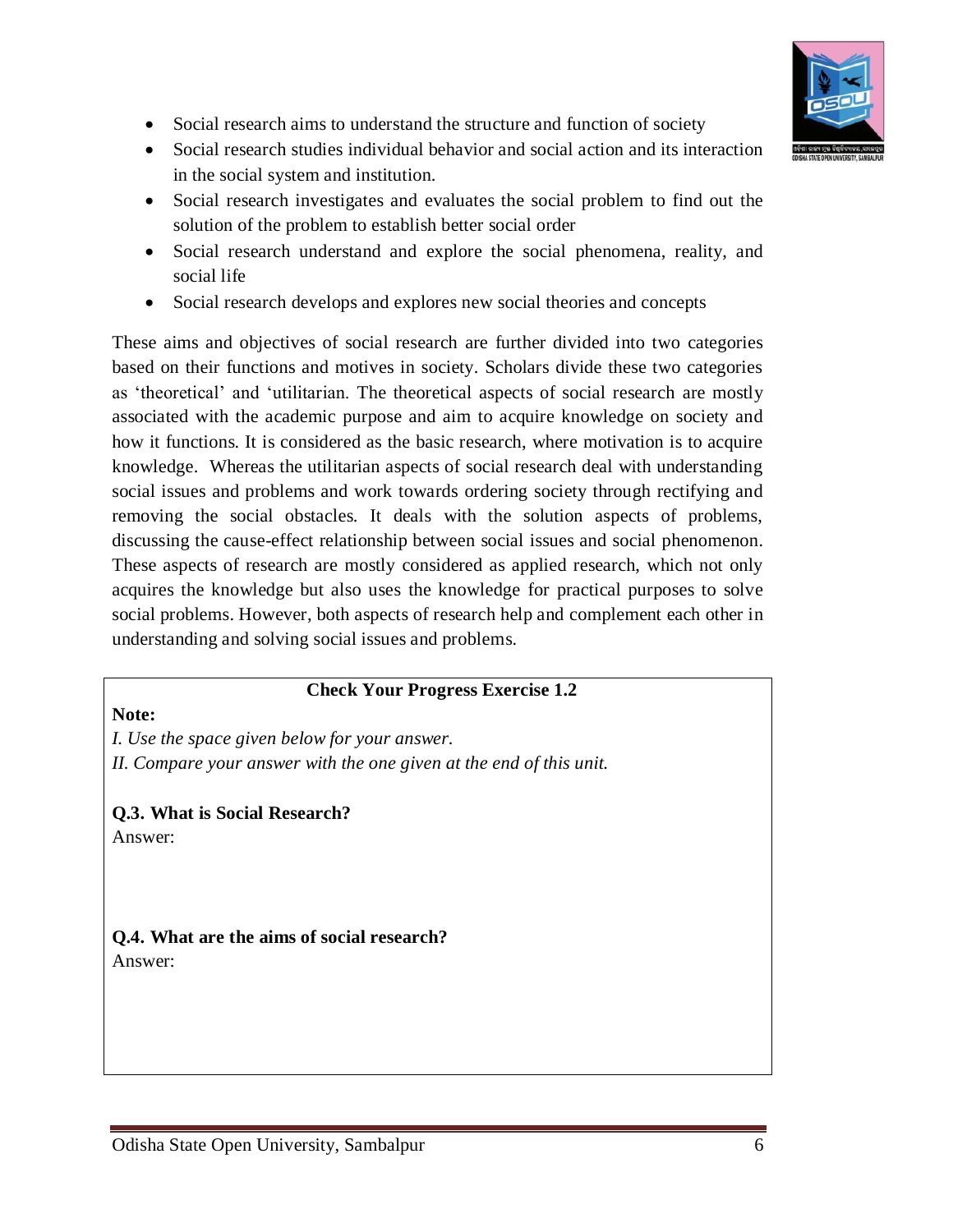

observation, hypothesis, and verification. These three steps are applied to both physical and social sciences.

### **Utility:** Utility refers to the usefulness of something on other. Like the social research utilities on the society or the studied subjects.

#### **1.8 CHECK YOUR PROGRESS: ANSWER KEYS**

- **Answer to Q.1:** Research is a systematic and scientific study of particular phenomena to advance knowledge. It is different from the commonsense knowledge of the individual. **Answer to Q.2:** The aim and purpose of research are to discover the knowledge and truth of a phenomenon or subject matter. **Answer to Q.3: S**ocial research is a systematic and scientific study of particular social phenomena with the objective of advancing knowledge. It not only analyses and describes the studied society, social issues, human behavior, and individual problems through a systematic manner, rather discovers the casual relationship, (re)established new facts, verify the old phenomena and ultimately add knowledge to the existing subject matter of study. **Answer to 0.4:** The important aims of social research are; social research aims to understand the structure and function of society, social research studies the individual behavior and social action and its interaction in the social system and institution, social research investigates and evaluates the social problem in order to the solution of the problem to establish better social order, social research understand and explore the social phenomena, reality, and social life, and social research develops and explores new social theories and concepts. **Answer to 0.5:** Social research is a systematic and scientific study of particular social phenomena with the objective of advancing knowledge.
- The major points in the utility of social research are; explore and extension of knowledge and wisdom in the subject matter, understanding social realities and phenomena, control of social phenomena, diagnosis of social problems and their analysis, planning and policy formulation, social welfare, social growth, social prediction, and development in social research tools and techniques.
- **Answer to Q.6:** Social research helps in planning and policy formulation of government. The government's planning and policy are formulated from time to time to address the gaps in various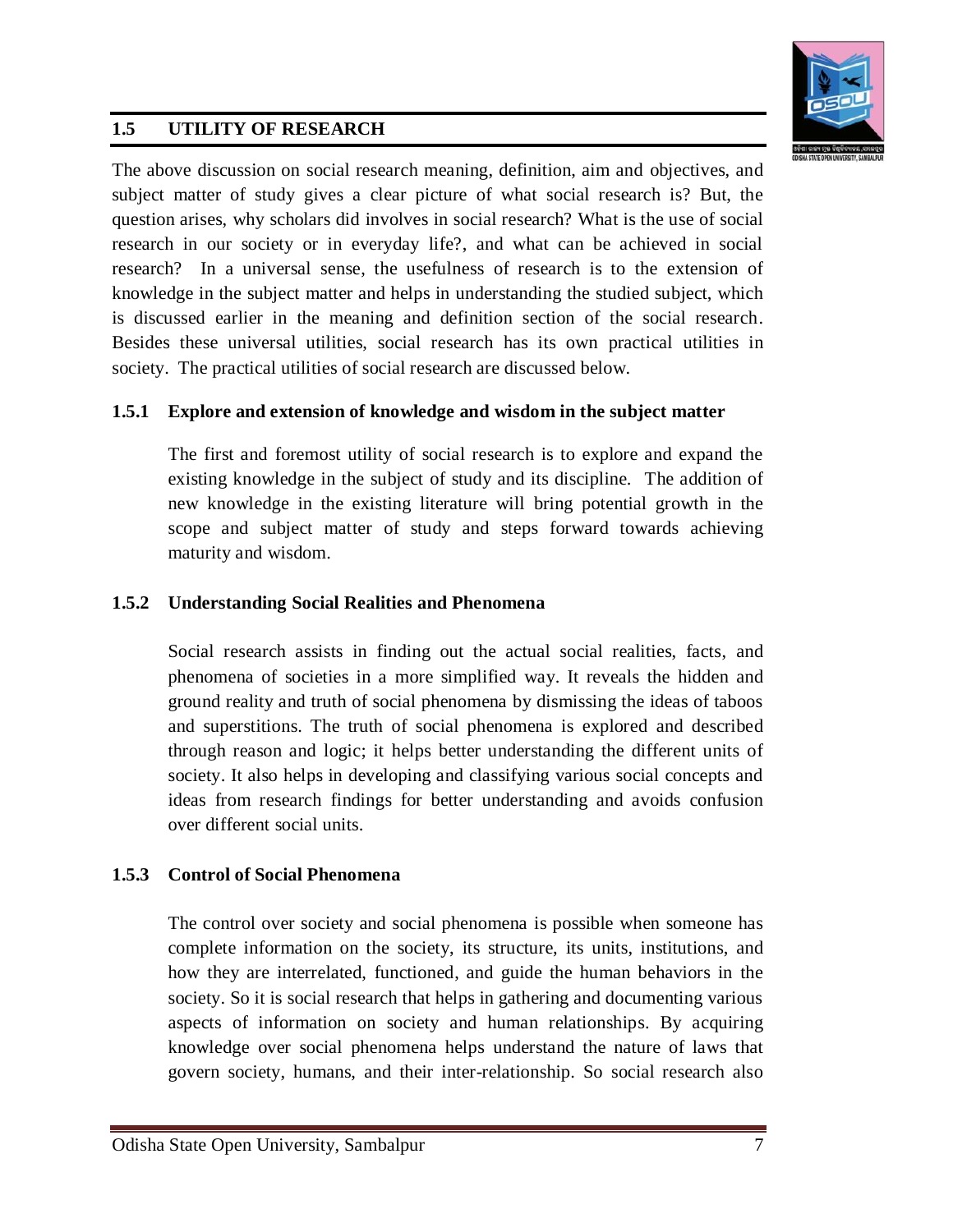

development activities. All the planning and policy decisions in social sector development and welfare programs are taken up and finalized based on inputs and suggestions received from social science researchers and their research findings. So social research provides the means, guidelines, and plans based on its research findings to address and reduce the development gaps.

#### **1.9 REFERENCES**

#### **1.10 Reference and Suggested Readings**

- Flick, U. (2011) *Introducing Research Methodology A Beginner's Guide to Doing a Research Project.* New Delhi: Sage
- Ghosh, B. N. (1992) *Scientific Method and Social Research.* New Delhi: Sterling Publishers Private Limited. Third Edition
- Giddens, A. and P. W. Sutton (2013) *Sociology (Seventh Edition).* New Delhi: Wiley
- Goode, W.J. and Hatt, P.K. (1952), *Methods in Social Research*, McGraw-Hill, New York, NY.
- Kar, P.K. and Padhi, S. R. (2010) *Social Research Methodology and Techniques*. Kalyani Publishers
- Kothari, C. R. and Garg, G. (2019) *Research Methodology: Methods and Techniques*. New Age International Publishers
- Kumar, C. R. (2011) *Research Methodology.* New Delhi: APH Publishing Corporation
- Raj, Hans (2013) *Theory and Practice in Social Research*. Delhi: Surjeet Publication
- Young, P. V. (1984) *Scientific Social Surveys and Research.* Prentice Hall India Learning Private Limited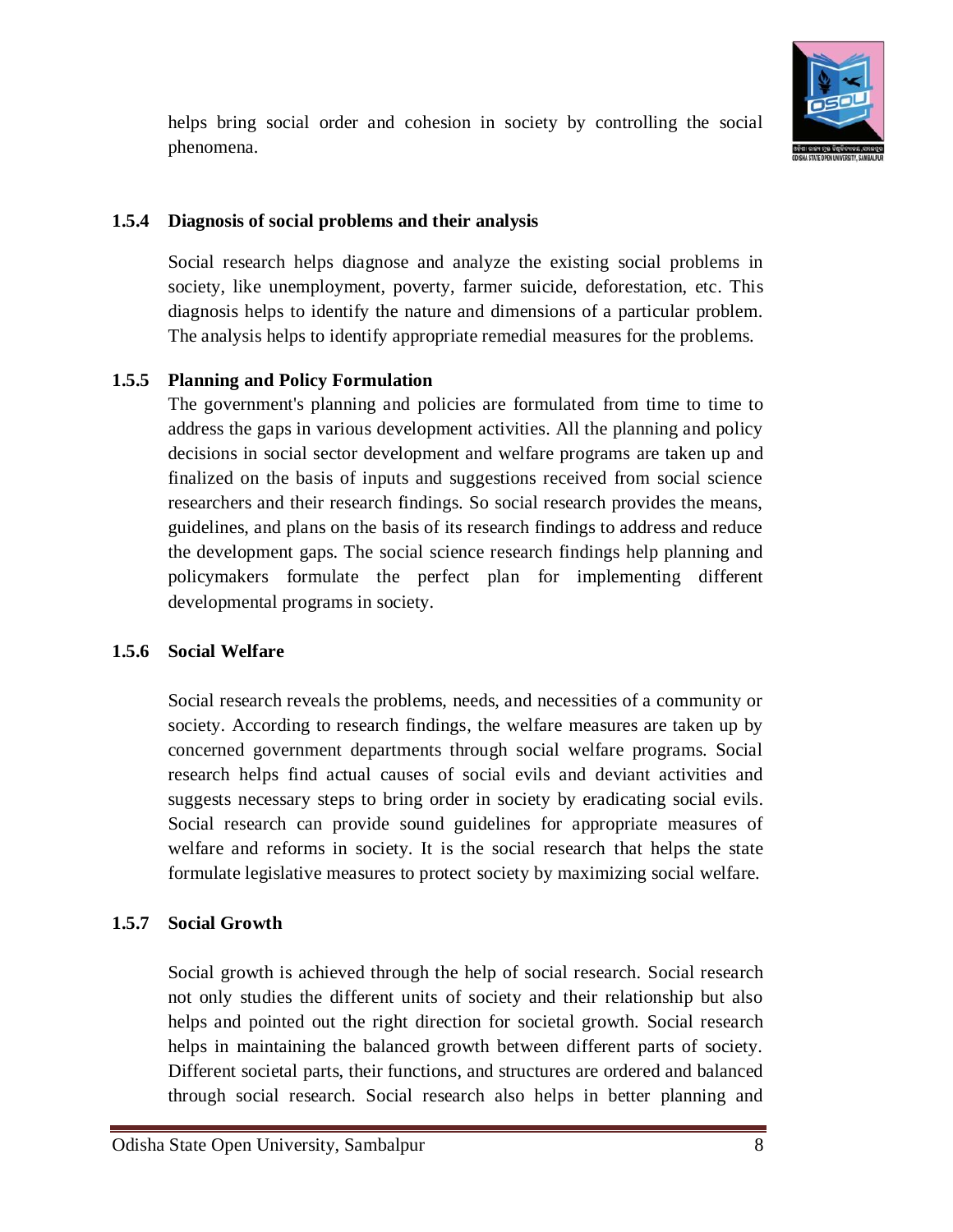

# **UNIT-2 MAJOR STEPS IN SOCIAL RESEARCH**

#### **Structure**

- 2.1 Introduction
- 2.2 learning objectives
- 2.3 Steps in Social Research
	- 2.3.1 Define the research problem
	- 2.3.2 Literature Review
	- 2.3.3 Make the Problem Precise
	- 2.3.4 Research Design
	- 2.3.5 Determine the Sample
	- 2.3.6 Carry out the Research
	- 2.3.7 Interpret the Results
	- 2.3.8 Report the Research Findings
- 2.4 Let Us Sum Up
- 2.5 Glossary
- 2.6 Check Your Progress: Answer Keys
- 2.7 Suggested Reading

# **2.1 INTRODUCTION**

The present unit is all about the major steps involves in the social research process. This unit is the second part of Block -1: Meaning and Significance of Social Research. This unit will help students learn the process involved in social research and how to proceed and carry forward with the research. Before going into detail about the content, let's discuss why we should go with the process or steps or what is the need of the steps in social science research. Before undertaking research, the researcher needs first to understand what are the process involved in it; otherwise, it will make it the researcher more difficult in reaching out the answers to framed research questions. For example, a construction building can't be constructed overnight or in one stage. For that, you have to make the foundation of the building, construction of pillars and beams, construction walls, covering the roof, plastering, furnishing, colouring, and in every stage, you need mason workers, labourers, resources, and other human resources to complete the task. So you can't skip one step or other to reach the goal, and without a foundation or pillars or walls, you can't cover the roof like that each step in the research is essential to complete the research work, and you can't skip any of the steps in reaching out the research objectives. In this context, this unit delineates the major steps involves in social research.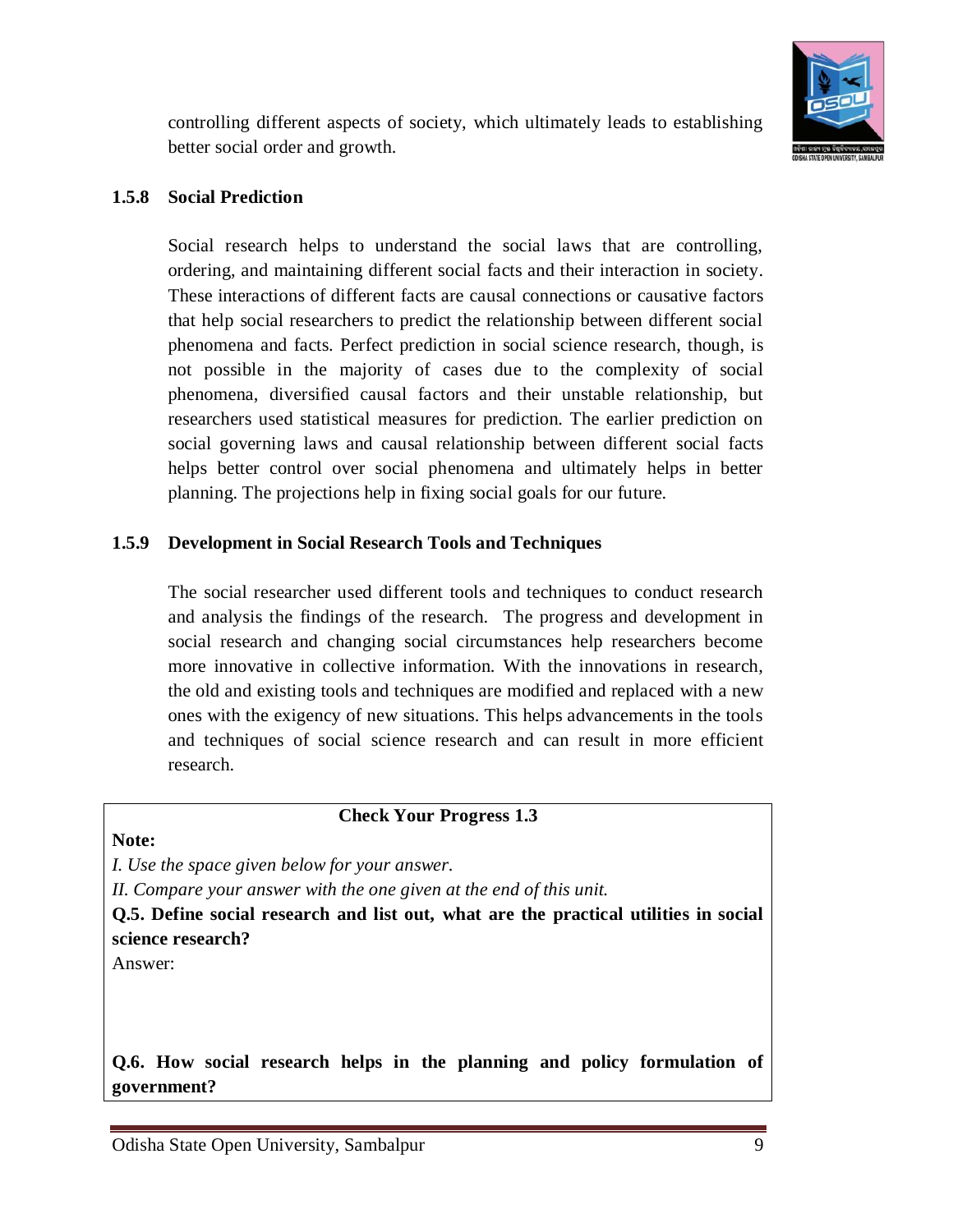

# **2.2 LEARNING OBJECTIVES**

This unit is designed to help you in conceptualizing

- the process involved in social research
- the starting point of social research
- how to conduct a review of literature
- the design of social research
- how to carry out the research and interpret the results
- how to report the findings of research

# **2.3 STEPS IN SOCIAL RESEARCH**

The research process is not a single activity rather consists of a number of close activities. Each activity in research is associated with each other in defining the whole research. The process involves a number of steps, starting from framing the questions to the documentation of the findings. The researcher goes through eight steps to complete the research. These include:

- Defines the Research Problem
- Literature Review
- Make the Problem Precise
- Research Design
- Determine the Sample
- Carry out the Research
- Interpret the Result
- Report the Research Findings

The researcher needs to follow the sequence or order of the steps in conducting research, and any deviation will lead to difficulties in producing quality research and completing the investigation.

# **2.3.1 Defines the Research Problem**

The selection of a research topic can be based on a number of concerns and considerations. It may arise from theoretical, practical or intellectual concerns. The researcher framed and chose the research questions based on his/her interests and choices. The research problem and question is the starting

point of all the research process. The social research begins with the problems;

Odisha State Open University, Sambalpur 14



relationship with other studies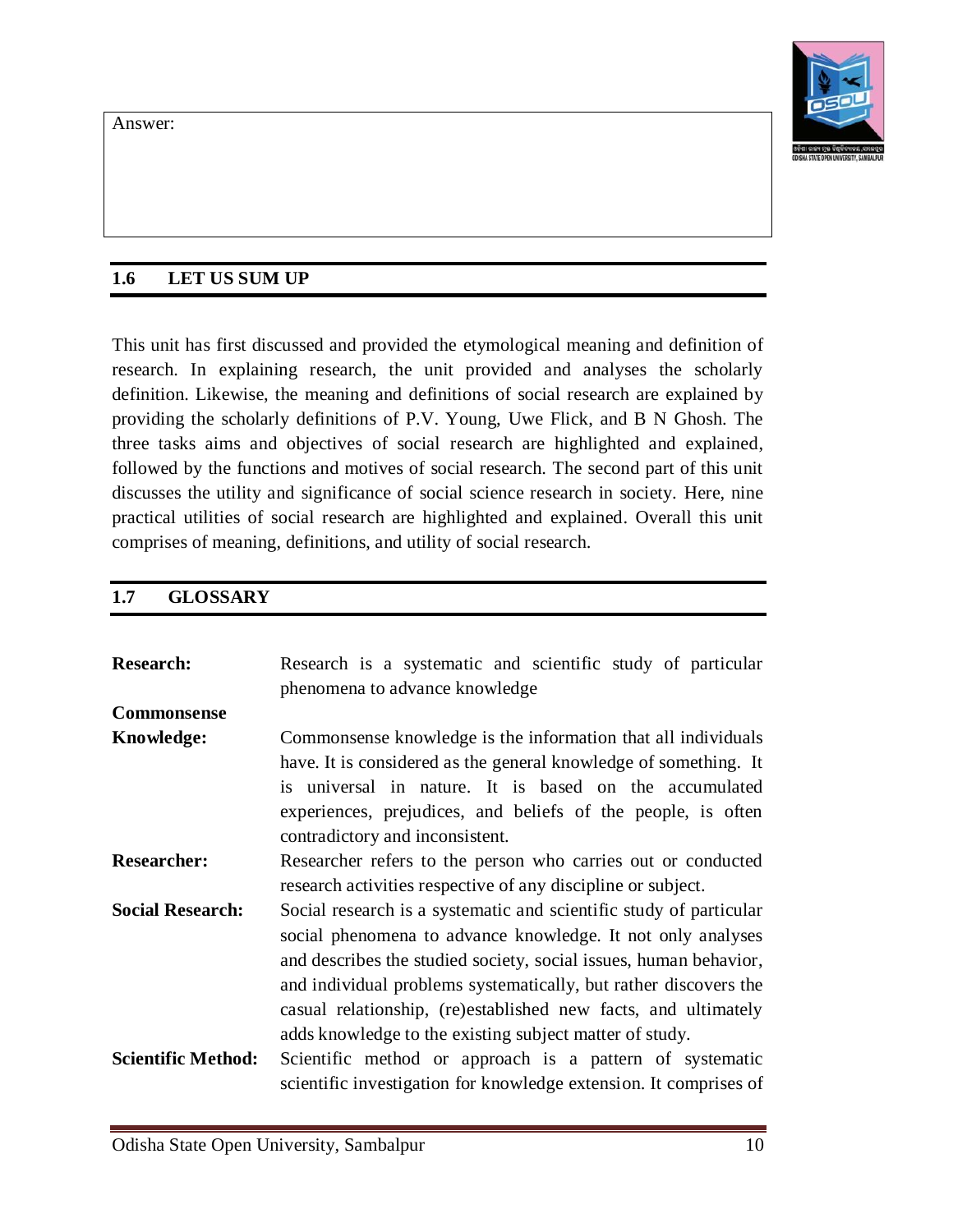

Anthony Giddens considered these problems as puzzles. The research problems or puzzles are not just considered as a lack of information in a particular topic rather;, it is a gap in our understanding of that topic. Social research consists in identifying the actual problems rather than sampling answering the raised questions. Instead of answering, what is this?, the researcher should ask problem-solving questions i.e. why is this? The problem-solving questions are not just answered about the factual things but go another step and provide the explanation for the existence of factual things.

The social research questions should deal with relevant social issues, and their answers need to be leading towards some kinds of progress, i.e. problem solving, new suggestions, new recommendations or new insights. Besides addressing social issues, the research questions should be based on theoretical perspectives. The established questions must be derived from theoretical perspectives. Every research question needs to be appropriately formulated for a study that, it can be investigated through one or more social research methods. Most importantly, the questions formulated must be clear, focused and goal-directed. While characterizing the good research question, Uwe Flick writes research questions must be an actual questions. Like: "What are the causes of unemployment?" not "The Causes of Unemployment." Because the last one is just the area of research interest but not a research question. Each research question needs to be either exploratory or descriptive or explanatory in nature.

There are three major conditions for research problem formulation. The first condition is research should have a systematic interest in the subject matter of study and which helps to think deeply about the problems. Second, field observation sometimes helps immensely to the researcher in formulating good research questions. It gives not only first-hand information but also provides practical or empirical knowledge over theoretical arguments, which help in generalization in the area of research. Third, the researcher may undertake a pilot survey or an experience survey and discuss the relevant matter with resource persons for comments and critical inputs.

The research questions or problems may be arises from practical problems or social problems, problems in theoretical assumptions, and intellectual questions. Besides these, ongoing projects and one research project can leads to other questions through raising issues that were previously not addressed. Social scientists discover these problems or puzzles or questions by reading the earlier contributions through research. So no piece of social research stands alone; either it is earlier evidence or practical problems that help in formulating sthe question.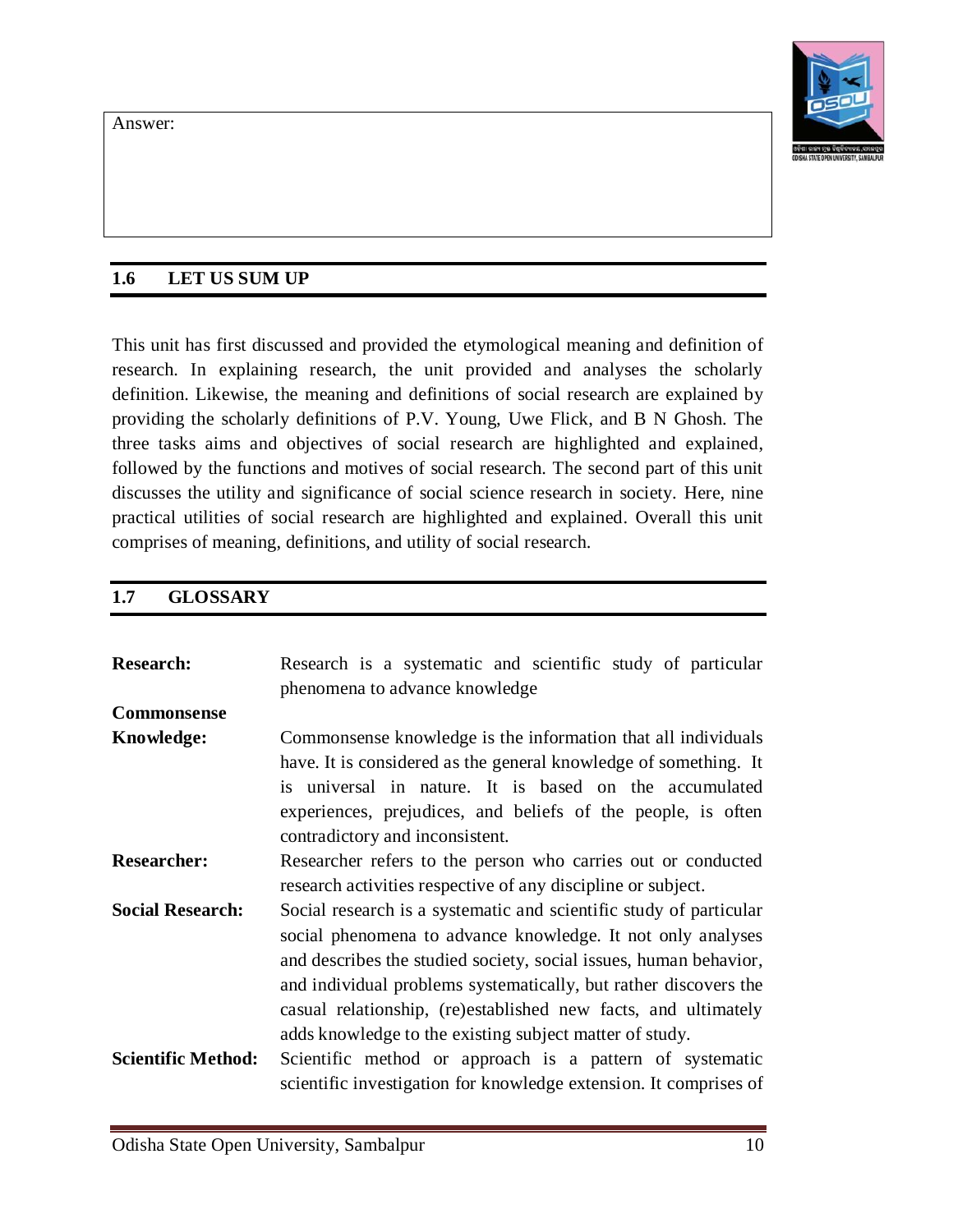

## **Check Your Progress Exercise 2.1**

**Note:**

Answer:

*I. Use the space given below for your answer. II. Compare your answer with the one given at the end of this unit.* **Q.1. What are the steps in social research process?** Answer: **Q.2. What are the condition for research problem formulations?** 

**2.3.2 Literature Review** 

The second step of social research process is the review of the literature. Once the researcher formulated the research problem, the next step is to review the available literature on a selected area of research. In this phase, the researcher reviews the existing literature. Review of literature provides knowledge on the area of study and helps to avoid unnecessary repetitions and duplications of research work. Mostly it provides the researcher with the existing gaps in the literature.

In defining literature review's C. Hart (1998) writes, '*the selection of available documents (both published and unpublished) on the topic, which contain information, ideas, data, and evidence written from a particular standpoint to fulfill certain aims or express certain views on the nature of the topic and how it is to be investigated, and the effective evaluation of these documents in relation to the research being proposed.'* The researcher has to go through various types of literature. Literature may be a newspaper or magazine clip, or research article in journal or book chapter, or a research report, or project report, or a working paper, or an occasional paper, or a book, or conference proceedings, or government report or any database. In this context, research must be careful and choose the scientific literature or database for their review. The most important thing, the research needs to collect the materials areas and region wise. So that researcher can easily identify theoretical, methodological and empirical issues attached with the research question. The theoretical literature review will help in formulating the practical concept, definitions, and theories to be used in the field of research. Reviewing methodological research will help the researcher to select and decide the specific method for the research problems. The empirical literature review on the selected area will help in contextualizing the researcher approach. All the literature reviews on the selected research problem will help the researcher in developing the arguments of the research questions.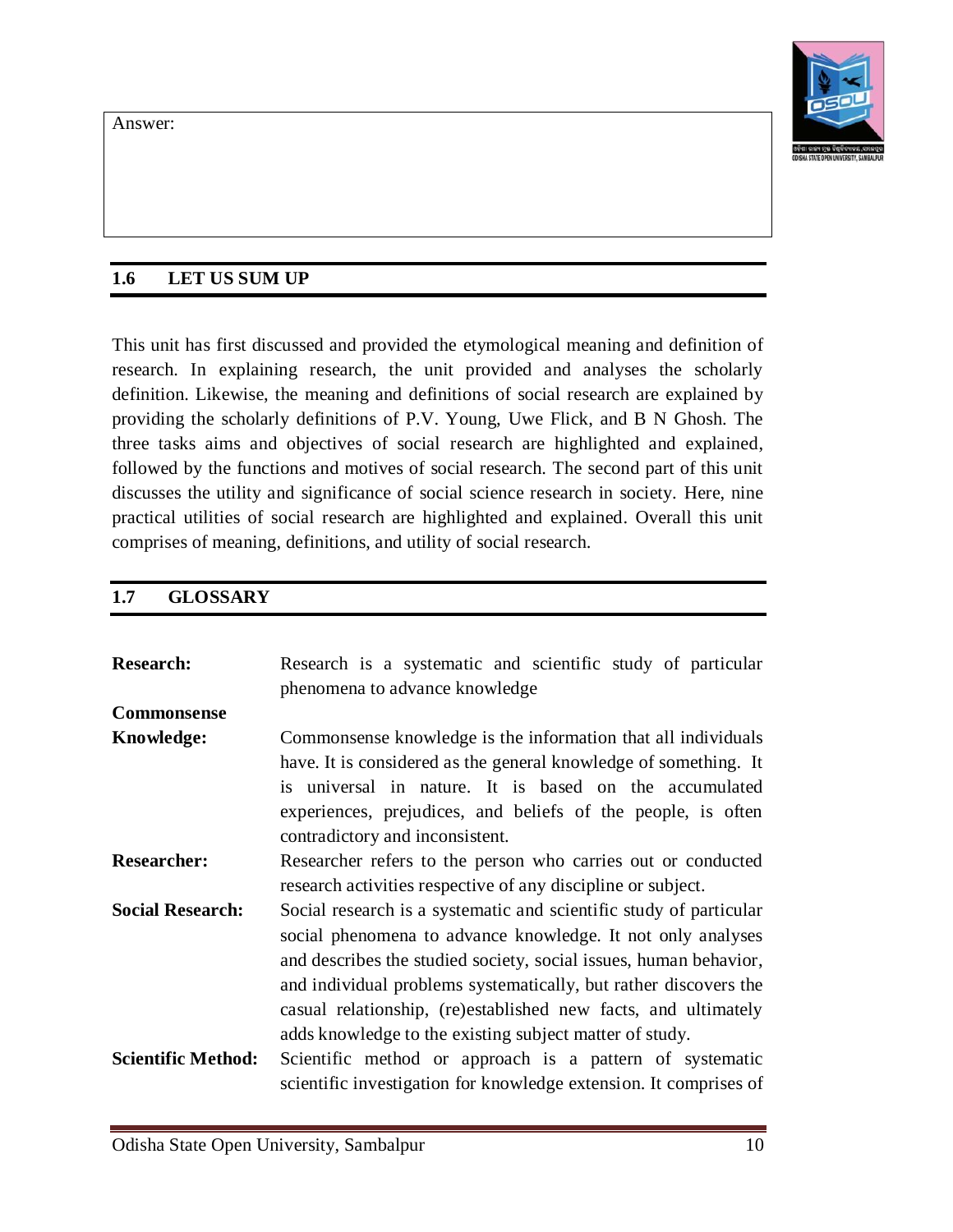

### **2.3.3. Make the Problem Precise**

The third stage in the process of social research involves the formulation of a clear and precise research problem. The clarity in the research problems comes out after reading the available literature. It is the literature review that helps the researcher to establish good ideas on the issues and how to address the questions. The researcher needs to establish the questions properly and precisely from the literature so that study findings can be support or challenged through empirically gathered material or what we called qualitative data. In the case of the collection of quantitative or numerical data, the researchers can go for statistical testing to verify the established hypothesis. The hypothesis is nothing but a tentative assumption made to draw out the logical consequences of your research problem. The hypothesis should be clear, specific and precise as research questions. The research questions and hypothesis decide what type of data to be collected, what methodology and research design to be followed, and what types of methods of data analysis to be used.

#### **Check Your Progress Exercise 2.2 Note:**

*I. Use the space given below for your answer. II. Compare your answer with the one given at the end of this unit.* **Q.3. What do you mean by review of literature?** Answer: **Q.4. What is hypothesis?**  Answer:

### **2.3.4 Research Design**

The fourth stage of the social research process is to prepare the research design. It is considered the central concept in research planning. Ragin (1994), in defining the research design writes that '*it is a plan for collecting and analyzing evidence that will make it possible for the investigator to answer whatever questions he or she has posed. The design of an investigation touches almost all aspects of the research, from the minute details of data collection to the selection of the techniques of data analysis.'*

The research design is prepared to answer the raised research question and hypothesis in the research. It is the stage where the researcher decides how the research materials are to be collected. In social science research there are different methods exits, and what a researcher chosen for the research is depends upon the objectives and what to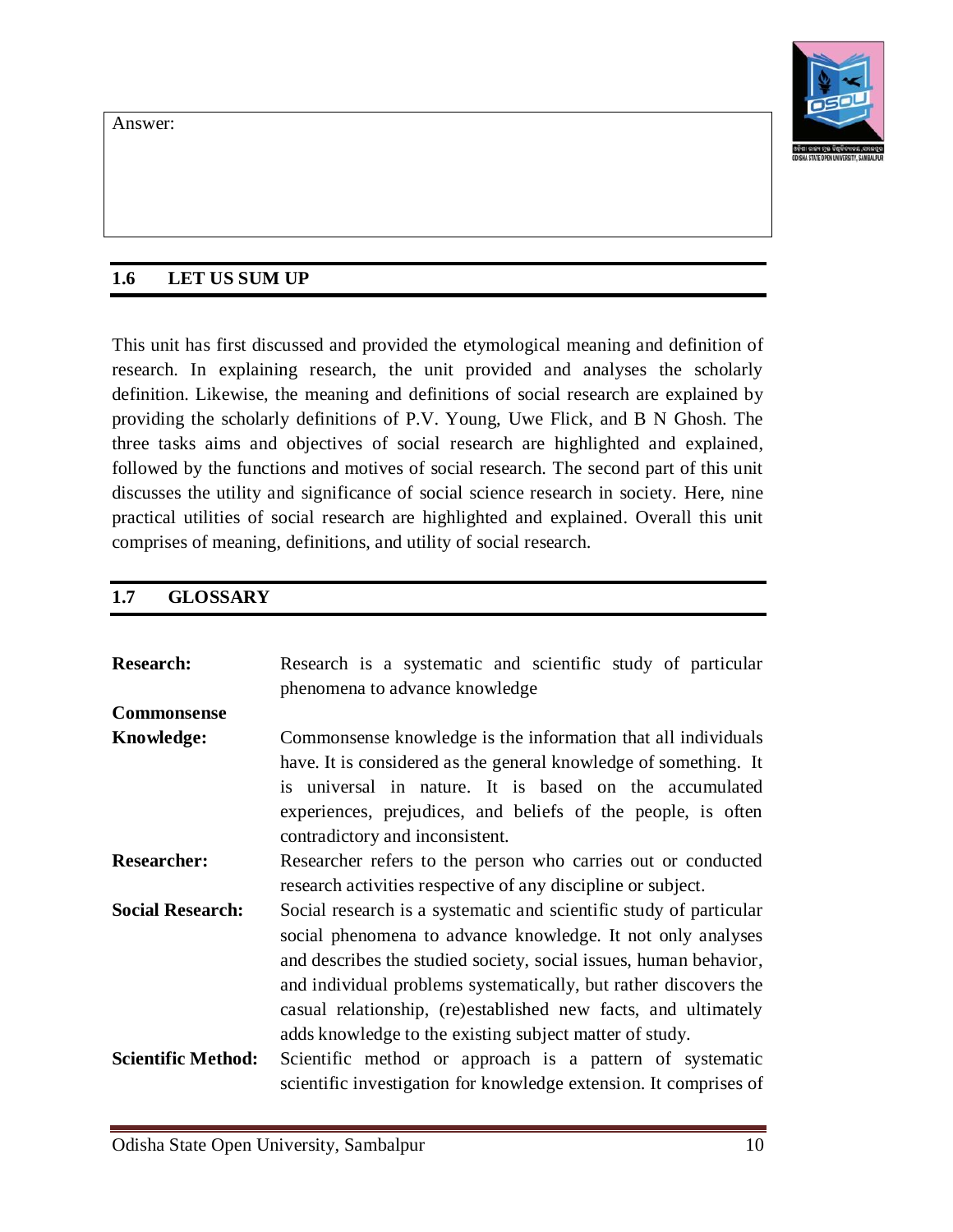

analysis in the study. A social research design may be exploratory, experimental, descriptive and diagnostic in nature. The exploratory research design tries to answer the 'what' type questions and discover the facts and insights of the study. In experimental research design, the researcher tries to answer the 'why' type research questions. Here researcher does an experiment to find out the cause-effect relationship of the facts in the study. The main purpose of this study is to test the hypothesis. The descriptive and diagnostic research design tries to answer the 'how' type questions. This research design is used to provide a detailed explanation and description about a particular phenomenon, facts, groups or community. The descriptive design helps the researcher in acquiring knowledge on the studied subject, whereas diagnostic research design deals with identifying the problems and test the association and dissociation between different variables. So research design is the blueprint for the collection, measurement and analysis of the data, which helps to answer the research questions and formulated hypothesis.

### **2.3.5 Determine the Sample**

The researcher must then decide how to collect the data from the units of the study. The fifth stage involves determining the sample from the total universe of study. Here universe is the total population to be studied by the researcher, and the sample is the small elements of the total population that represent the whole. In defining sample, P. V. Young writes, 'a *statistical sample is miniature picture or cross section of the entire group or aggregate from which the sample is taken. The entire group from which sample is choosen is known as 'the population', 'universe' or 'supply'.'* So the sample is taken from the total population or universe of study, and each sample has some universe behind it. The population or universe statistically refers to the aggregate of individuals or units from which a sample is drawn and to which the results and analysis are to apply.

The determination of sampling design is based on what research design the researcher follows to answer the research question or problem. Mostly the empirical studies included the sampling design to collect data from the field. The basic presumption of sampling is it must pick up a sample that will be ideal and represent the group or universe as a whole. A good sample always varies on the basis of research questions and the universe of study. A Good sample is to be seen that closely represent the universe of study. The selection of a sample needs to be unbiased and homogeneous to establish a good representative sample. Further, P. V. Young writes, '*the size of a sample is no necessary insurance of its representatives. Relatively small samples properly selected may be much more reliable than large samples poorly selected. The actual selection of the sample should be so arranged that every item in the universe under consideration must have the same chance of inclusion in the sample*.' So the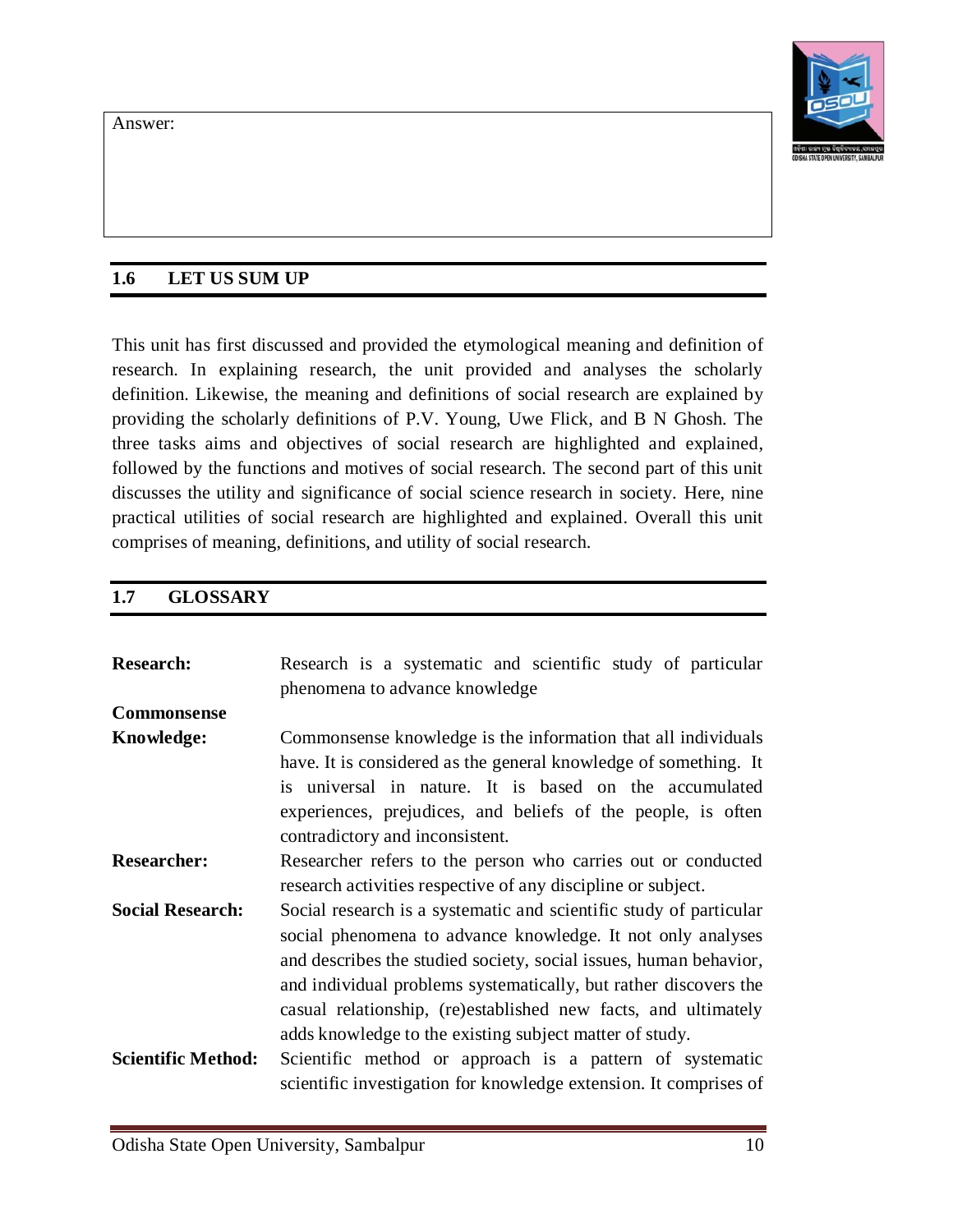

proper and appropriate selection of the sample is more reliable than the size of a sample in the research. The sampling method can be a probability or non-probability sample. The forms of sampling methods are discussed in detail in later blocks and units of the paper. Particularly in the sampling design, the researcher decides on the questions of the appropriateness of specific forms of sampling.

**Check Your Progress Exercise 2.3**

**Note:**

*I. Use the space given below for your answer. II. Compare your answer with the one given at the end of this unit.* **Q.5. What are the types of social research design?** Answer:

**Q.6. What is research design?**  Answer:

Q.7. **What is the difference between universe and sample?** Answer:

# **2.3.6 Carry out Research**

Next stage after sample design is to carry out the research or collect the data from sample respondents. Before collection of data researcher needs to take the decision to choose the instruments and tools to be used for data collection. The selection of instruments like questionnaires, interview schedules, case studies, group discussion, observation or narratives, needs to develop by the researcher on the basis of the study. All the selection of instruments must be related to answering the earlier established research question. A study may use multiple instruments to collect primary data from the field. All the collected data and information needs to be recorded properly through their tools and instruments fur further analysis. While collecting data or information from respondents or filed, researchers might go through unforeseen practical difficulties. Take the example, it can be possible that sometimes the earlier contacted person for questionnaire response may be impossible to contact to fill the questionnaire, or a corporate or school may not give you the access to carry out your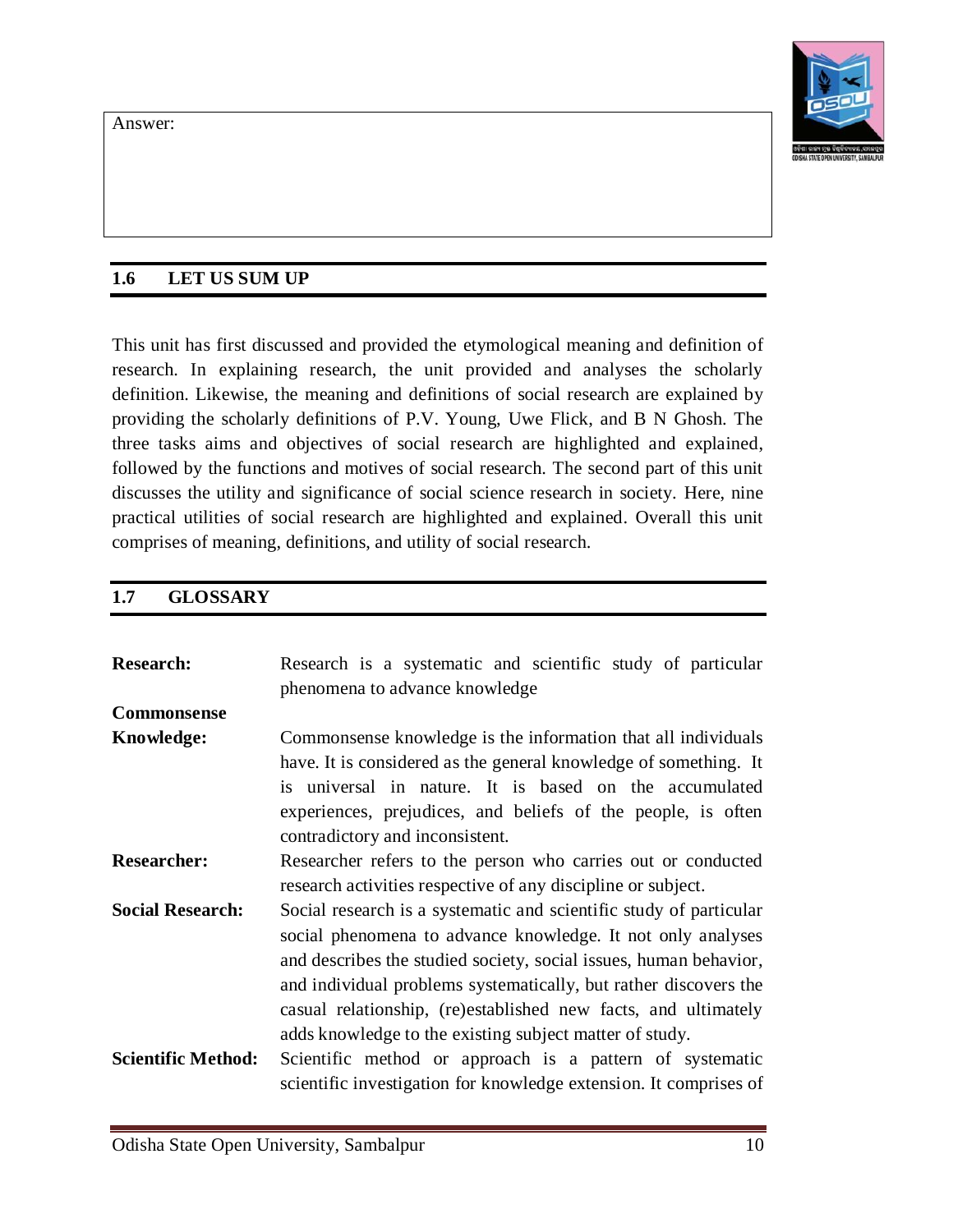

research in their activities. These types of unforeseen practical difficulties sometimes delay the period and process of research. Besides these unforeseen difficulties, sometimes bias may enter into the process of data collection from respondents. For example, while collecting information or discussing with the respondent's researcher may unknowingly be entered into the one-directional way of discussion or more involved in their emotional views, such things will lead to deviation from actual purposes. So the researcher needs to be very careful while collecting the data from respondents to avoid unforeseen difficulties and bias responses.

### **2.3.7 Interpret the Results**

Once the material has been gathered collectively from the field through the tools and instruments, the next step is to analyze and interprets the collected data. Collected data can be more useful when that is properly interpreted and scientifically analyzed. The analysis of data also varies on the basis of the qualitative and quantitative information collected from respondents. There are two types of data analysis; they are primary and secondary data analysis. There are various steps in analyzing the collected data, which includes coding, editing, and classification of data. The data either manually or through the use of software (SPSS, R, Stata) entered into drawing the tabulation, graphical representation and statistical assumption from the collected data. In this stage, the researcher works out to associate the results with the research

problem. In this process researcher also test the earlier formulated hypothesis from the research and analyze whether the results support or reject the hypothesis. After data collection and analysis, the researcher here interprets the data to arrive at a generalization. It is the interpretation where the researcher can properly understand the significance of the study. It may be possible for the researcher to reach out a clear answer to the questions or not after the interpretation of data.

### **2.3.8 Report the Research Findings**

The last step of the social research process is to document and report the research findings, significance, and relationship with other studies. The research results and findings are generally published as a thesis, report, journal article, working paper, occasional paper, or through a book. These documents provide detailed accounts of the carried out research and try to provide the justification to the research questions. To report and document the research may have various aims; these include documenting the research, showing how you have arrived at the result, to present results on the line of objectives of the research, and legitimize the research by proving that the results are not arbitrary, rather rigorously based on the collected data from the respondents. Types of research reports and documents may vary in their content structure. But, the general structure of the content in the research communicated document must contain; introduction, review of literature, research questions, study methodology, data analysis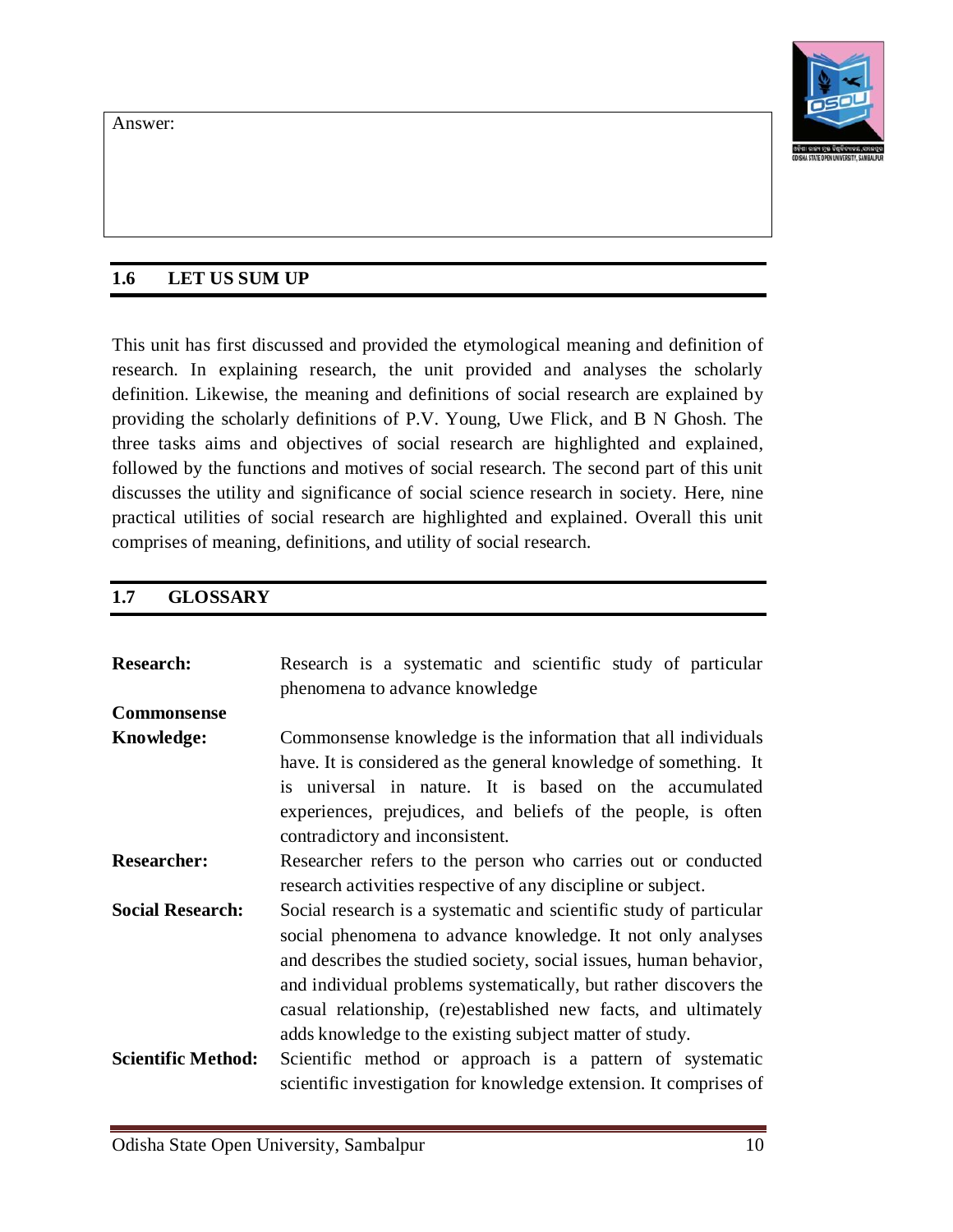

and findings of the study, conclusion, and bibliography or reference. While writing the research report, the researcher needs to focus on maintaining the basic and essential requirements for producing a quality report. It includes; the researcher must have clarity in thought and language while writing the report, the researcher needs to be clear on the used concepts and concepts should be properly used in writings, the researcher should be careful while using terminology in the research writing, the researcher should clearly write and clarify the research problem in the report, the presentation data and statistics of the report should be clear and understandable, the researcher report needs to be error-free from grammar and spellings of used language, and report should be properly chapterised.

Though this is the end of the research process, sometimes research findings and reports indicate certain unanswered questions and suggest further research.

**Check Your Progress Exercise 2.4 Note:** *I. Use the space given below for your answer. II. Compare your answer with the one given at the end of this unit.* **Q.8. Give an example of tools for data collection?** Answer: Q.9. **What are various steps in analyzing collected data?** Answer: Q.10. **What is the general structure of content for writing a research report?** Answer: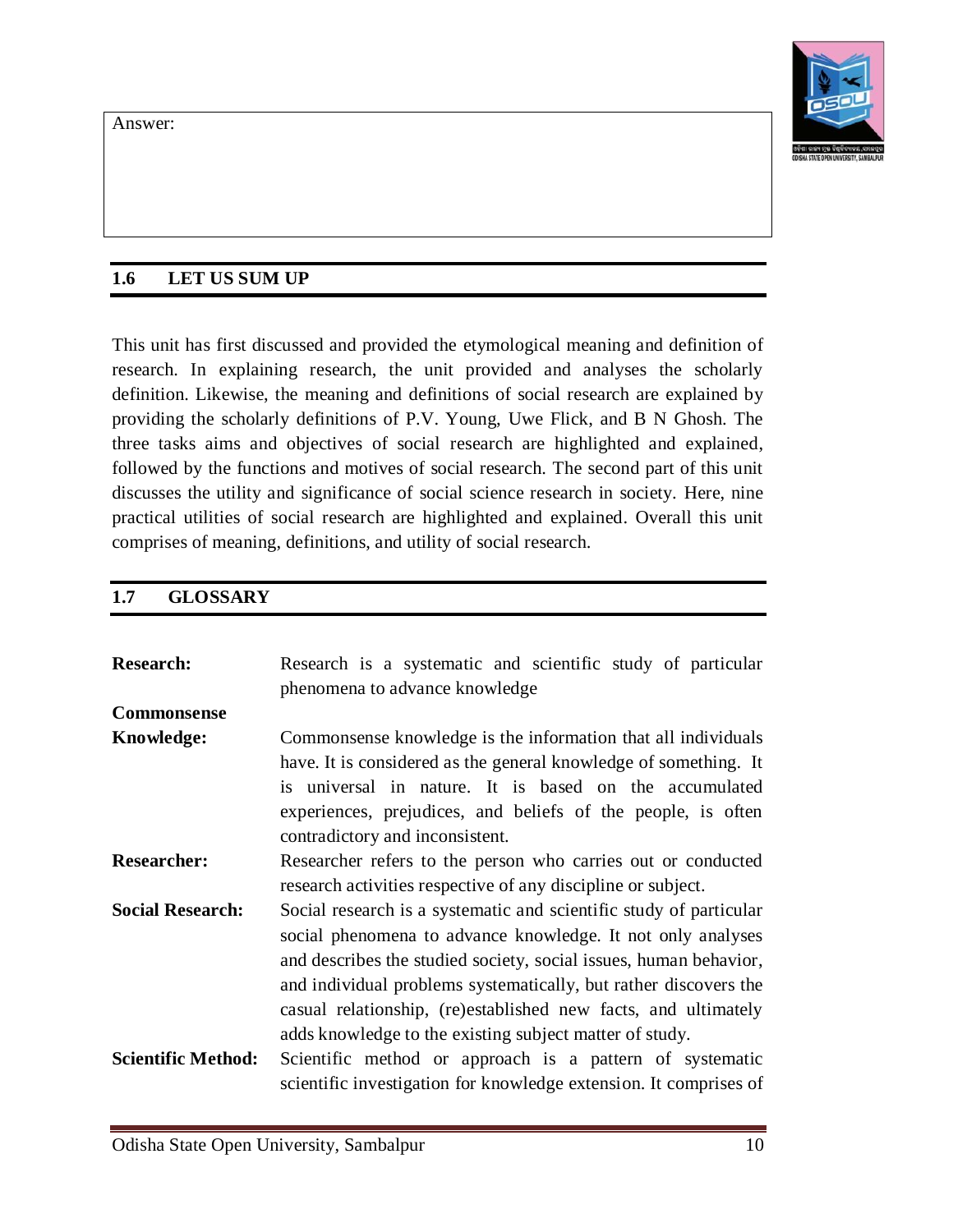

### **2.4 LET US SUM UP**

This unit is all about the steps involves in the process of conducting social research. There are eight steps involves in the process. These include; define the research problem and finalization of the topic, review the literature on the selected problem, make the problem precisely and can construct a clear hypothesis for the problem, the researcher prepare the blueprint of the research, determine the sample size from the universe, carry out the collection of data after selection of tools and techniques, interpret the result from the collected data, and report the research findings. Each step of research has its own importance, and the researcher should follow these steps orderly manner to answer the research problems and puzzles.

#### **2.5 GLOSSARY**

| Categorization:  | Allocation of certain events to a category and<br>summarizing several identical or similar events under a<br>concept.                                                 |
|------------------|-----------------------------------------------------------------------------------------------------------------------------------------------------------------------|
| Coding:          | Coding in research refers to allocate labels or numbers to<br>a piece of data.                                                                                        |
| Generalization:  | Generalization involves inference from a small number<br>(sample) to a large number (universe).                                                                       |
| Hypothesis:      | In social research, the hypothesis is certain tentative<br>assumptions and presumptions on the research problem<br>that may prove or disprove with research findings. |
| Research Design: | Research design is a blueprint for a research plan to<br>answer the research question.                                                                                |
| Sample:          | Sample is the small elements of the total population that<br>represent the whole                                                                                      |
| Sampling:        | The selection of cases, numbers, or materials for the<br>study from a larger population.                                                                              |
| Universe:        | Universe is the total population to be studied, where the<br>researcher collects the sample respondents.                                                              |

#### **2.6 CHECK YOUR PROGRESS: ANSWER KEYS**

#### **Q.1. What are the steps in the social research process?**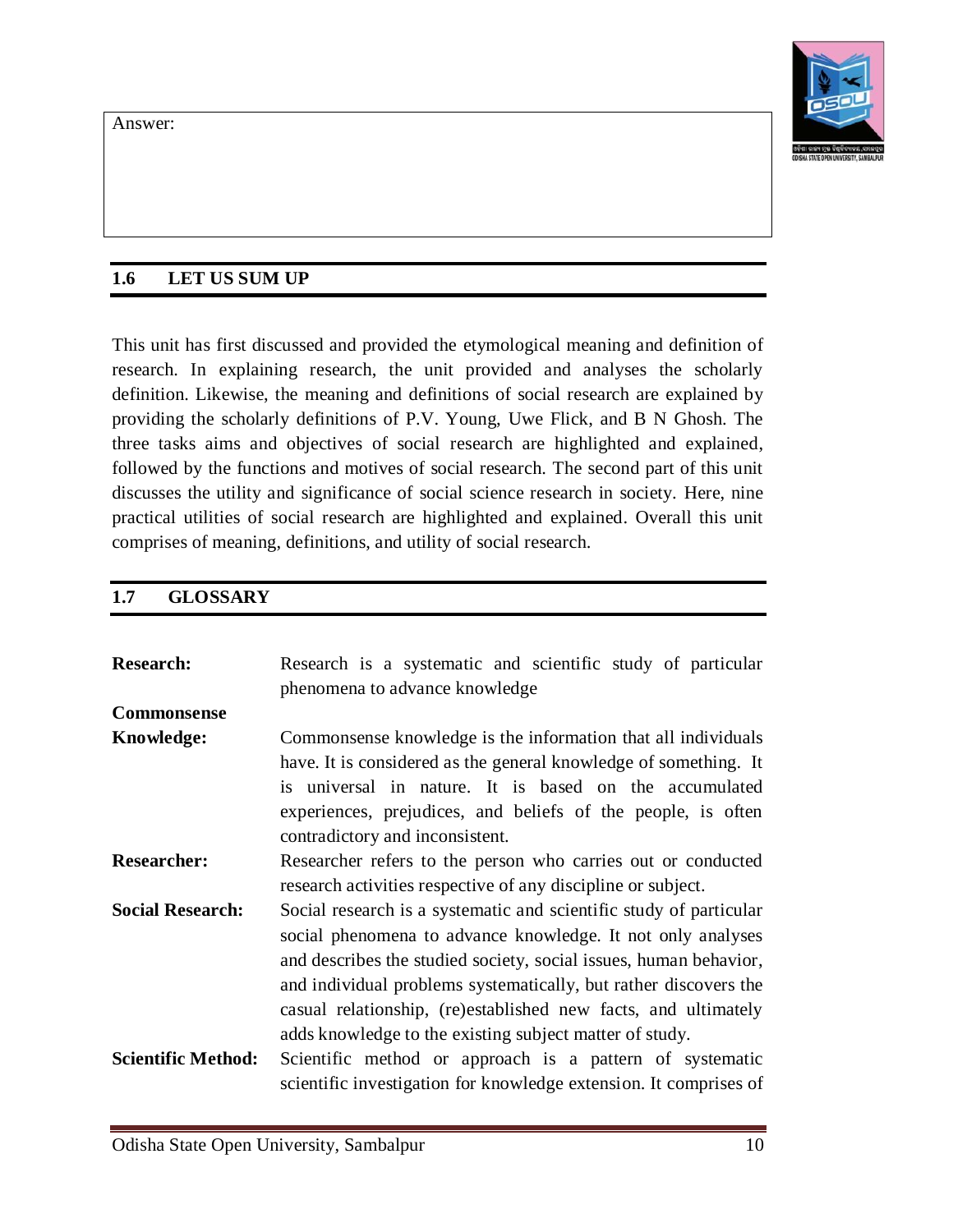

Answer: There are eight steps involves in the social research process. These define the research problem, literature review, make the problem precise, research design, determine the sample, carry out the research, interpret the result and report the research findings.

### **Q.2. What are the conditions for research problem formulations?**

Answer: There are three major conditions for research problem formulation. The first condition is research should have a systematic interest in the subject matter of study. Second, field observation sometimes helps immensely to the researcher in formulating good research questions. Third, the researcher may undertake a pilot survey or an experience survey and discuss the relevant matter with resource persons for comments and critical inputs.

# **Q.3. What do you mean by review of literature?**

Answer: Review of literature is a process through which the researcher goes through various literatures on the area of research or research problem to finds out the existing gaps in the literature and to help avoiding unnecessary repetitions and duplications of research work.

# **Q.4. What is hypothesis?**

Answer: The hypothesis is a tentative assumption made to draw out the logical consequences of your research problem.

# **Q.5. What are the types of social research design?**

Answer: There are four types of social research design, which includes exploratory, experimental, descriptive and diagnostic.

# **Q.6. What is research design?**

Answer: Research design is a blueprint for the research plan to answer the research question. It helps in the collection, measurement and analysis of the data, which helps to answer the research questions and formulated hypothesis.

# Q.7. **What is the difference between universe and sample?**

Answer: Universe is the total population to be studied by the researcher, whereas sample is the small elements of the total population that represent the whole.

# **Q.8. Give the two examples of tools for data collection?**

Answer: Tools of data collection are used to collect data and carry out the research. Questionnaire and interview schedule are two examples of tools for data collection.

# Q.9. **What are various steps to analyzing collected data?**

Answer: There are various steps in analyzing the collected data, which includes coding, editing, and classification of data. The data either manually or through the use of software (SPSS, R, Stata) entered into drawing the tabulation, graphical representation and statistical assumption from the collected data.

# Q.10. **What is the general structure of content for writing a research report?**

Answer: the general structure of the content in the research communicated document must contain; introduction, review of literature, research questions, study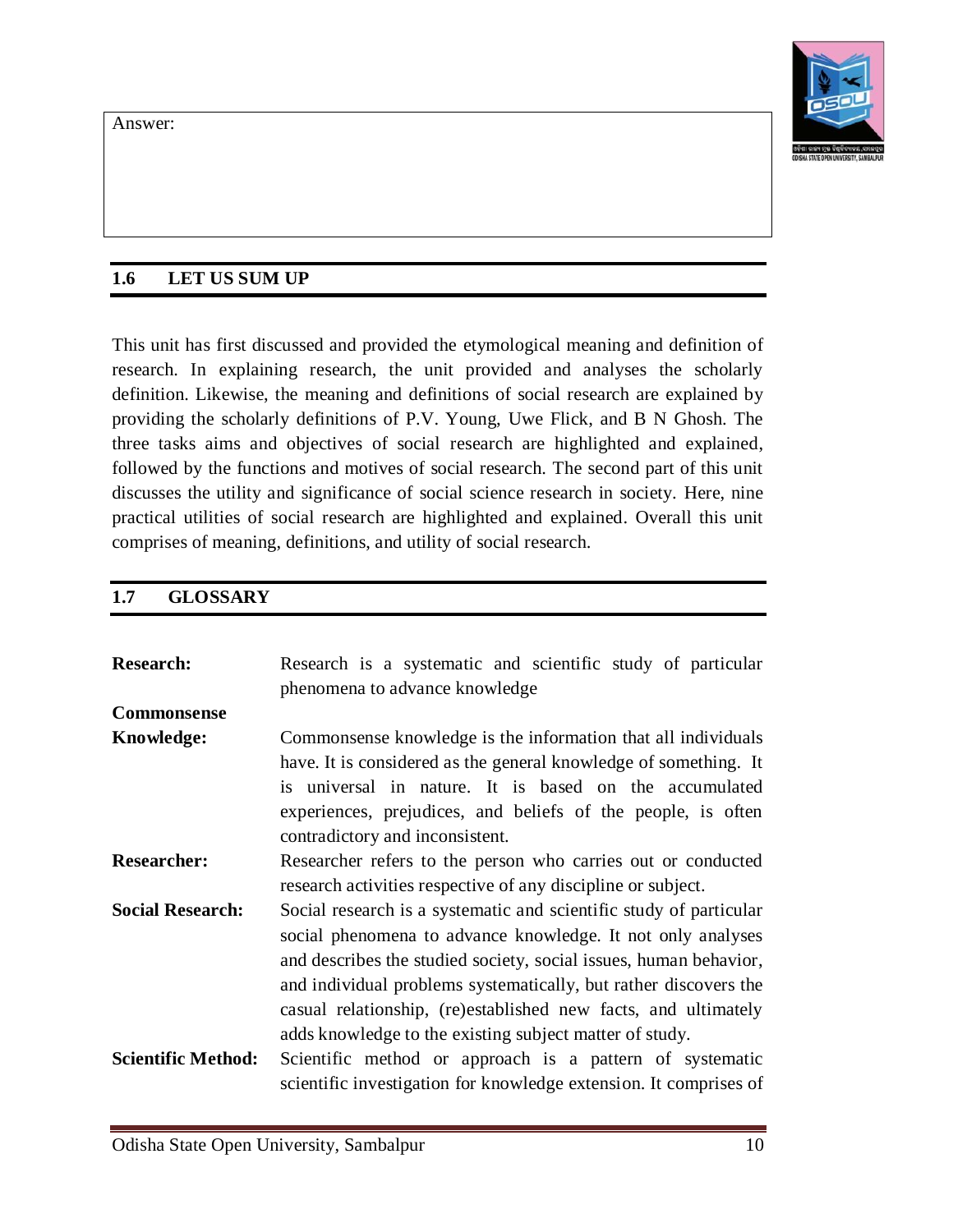

methodology, data analysis and findings of the study, conclusion, and bibliography or reference.

### **2.7 REFERENCES**

- Flick, U. (2011) *Introducing Research Methodology A Beginner's Guide to Doing a Research Project.* New Delhi: Sage
- Ghosh, B. N. (1992) *Scientific Method and Social Research.* New Delhi: Sterling Publishers Private Limited. Third Edition
- Giddens, A. and P. W. Sutton (2013) *Sociology (Seventh Edition).* New Delhi: Wiley
- Goode, W.J. and Hatt, P.K. (1952), *Methods in Social Research*, McGraw-Hill, New York, NY.
- Kar, P.K. and Padhi, S. R. (2010) *Social Research Methodology and Techniques*. Kalyani Publishers
- Kothari, C. R. and Garg, G. (2019) *Research Methodology: Methods and Techniques*. New Age International Publishers
- Kumar, C. R. (2011) *Research Methodology.* New Delhi: APH Publishing Corporation
- Raj, Hans (2013) *Theory and Practice in Social Research*. Delhi: Surjeet Publication
- Young, P. V. (1984) *Scientific Social Surveys and Research.* Prentice Hall India Learning Private Limited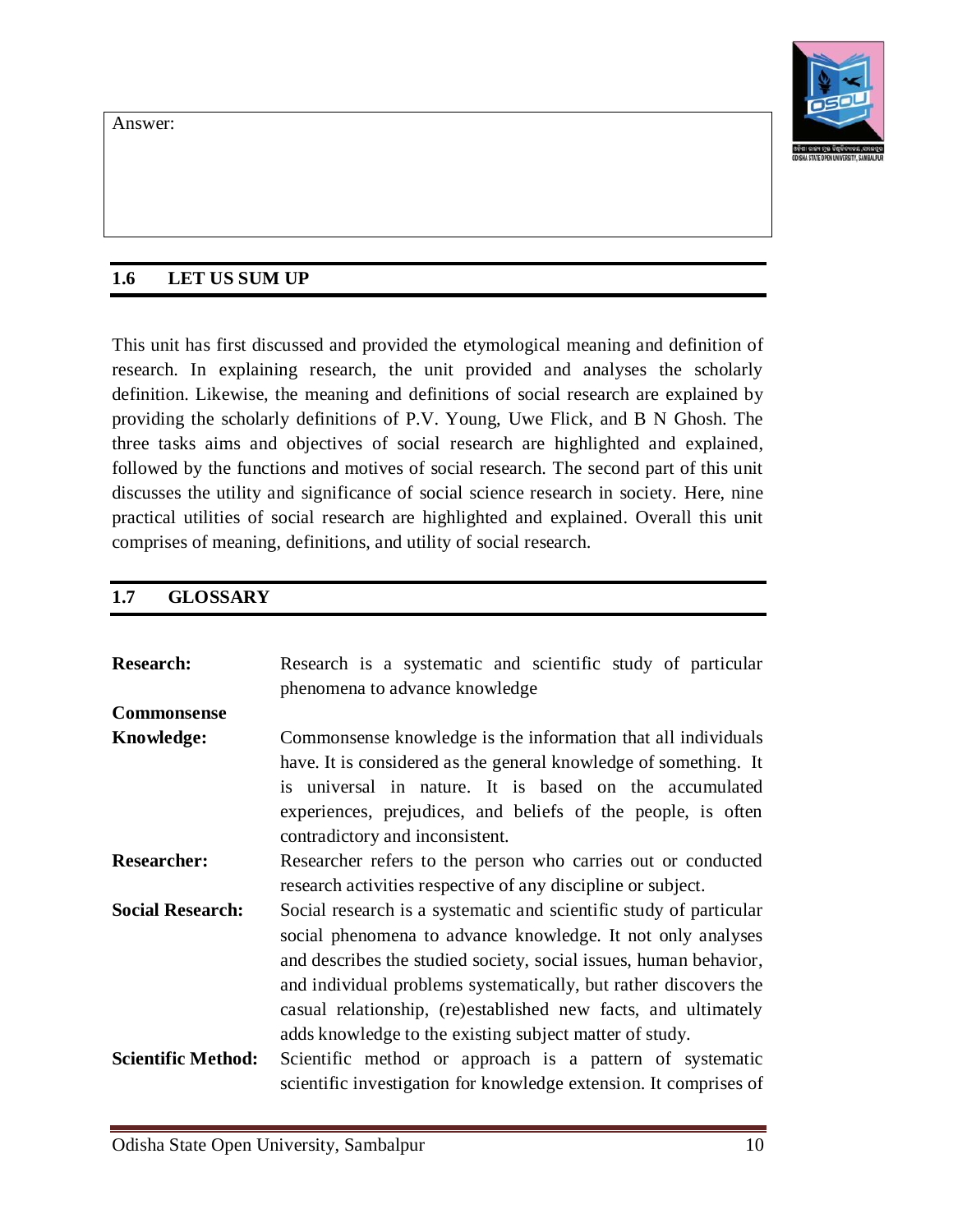

# **UNIT-3 SCIENTIFIC METHOD- CHARACTERISTICS**

#### **Structure**

- 3.1 Introduction
- 3.2 Learning Objectives
- 3.3 Characteristic Features of Scientific Method
	- 3.3.1 Empiricism
	- 3.3.2 Validity
	- 3.3.3 Reliability
	- 3.3.4 Generality
	- 3.3.5 Verifiability
	- 3.3.6 Predictability and Control
	- 3.3.7 Objectivity
	- 3.3.8 System
- 3.4 Let us sum up
- 3.5 Glossary
- 3.6 Check your progress- Ans Keys
- 3.7 References

### **3.1 INTRODUCTION**

Man is always inquisitive of unraveling the facts which have been revolving around him. He is keen in exploring diverse avenues of reality relating to the facts and events to accumulate valid knowledge about the numerous factors of human experience. However, it was observed that personal pre-conceived ideas influenced the way of accessing the evidences and where due attention was not paid to inquire the authenticity of the evidences elicited from all these sources. The result was not consistency in the description of the same facts and events time and again. Hence, in order to obtain valid knowledge, scientists, philosophers and thinkers have employed variety of methods.

In the midst of different methods, the methods of science are perhaps the most widely used method of uncovering new knowledge and exploring new reality. This is so as reliable knowledge is acquired from science as it ultimately intends to evidences and statements which are subject to empirical testings.

The scientific approach has one distinctive inherent attribute that no other method of attaining knowledge has, i.e., objectivity. There is a well-conceived self-control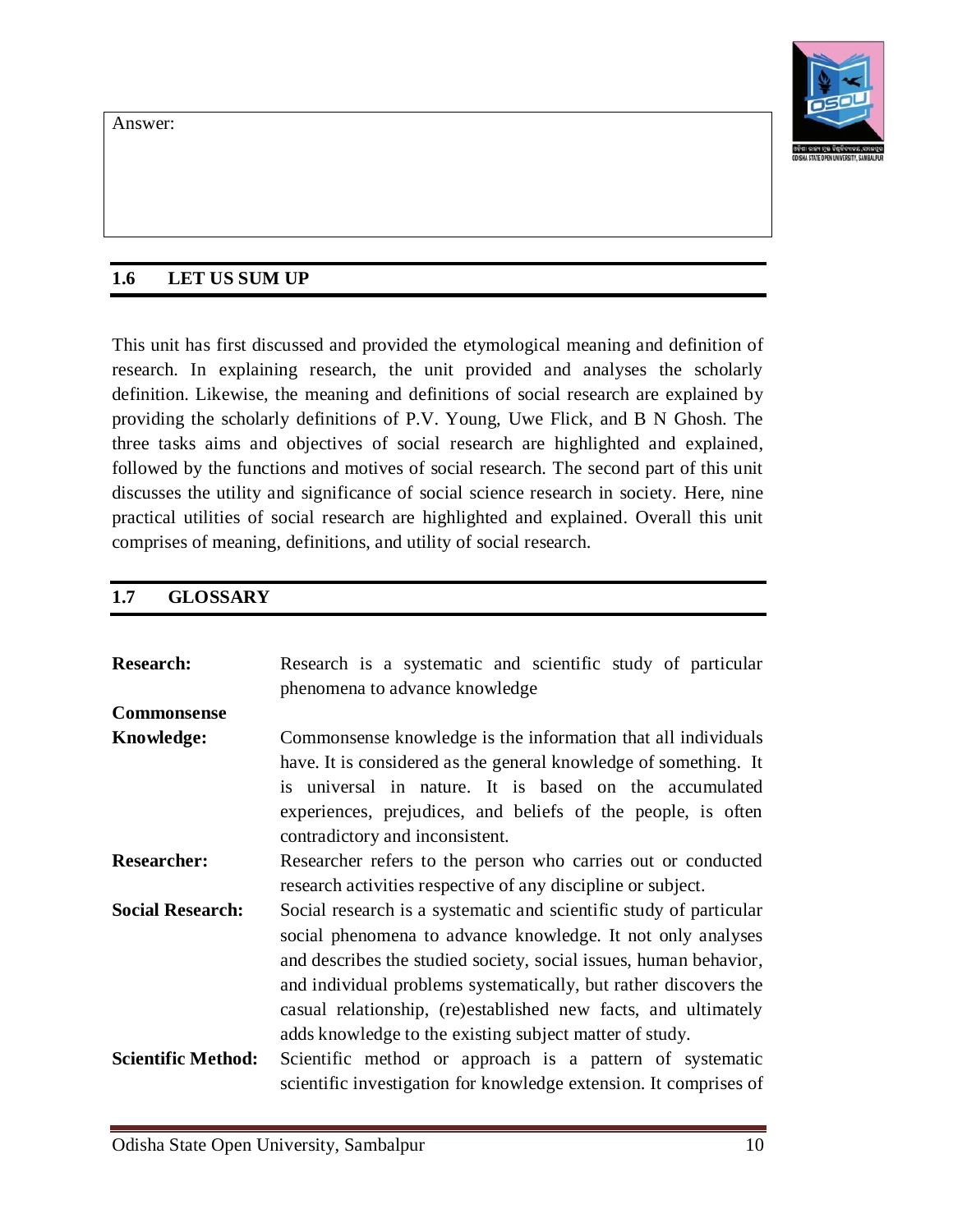

mechanism all along the way to the scientific knowledge. This mechanism is so operated that it not only controls and verifies the scientist's activities and conclusions, but it also keeps the scientist away from his personal ideas, perceptions, values, norms, belief system and even affectivity etc. Thus, the approach helps the scientists to attain at objectivity.

To what extent is the scientific approach helpful in studying the problems of society? How can we gain true knowledge about the various dimensions of human experience? To be particular, how can the scientific method be of value in understanding social phenomena? In response to these enthusiastic queries, our approach or method would be first, to understand the meaning of science and then to examine the scientific approach, its assumptions and aims and finally to have an insightful and minute look to ascertain how it can assist social scientists to understand thoroughly a social phenomenon.

By 'research' is meant any enquiry or investigation regarding any phenomena or events in order to uncover new knowledge, new facts, and also to modify the existing knowledge. In simple terms, research can be understood as an activity that consists of two interrelated activities, namely, i) asking questions ii) being curious to answer them. Science incorporates a body of knowledge and a system of procedures. A scientific research means an investigation carried on through systematic procedures. Thus, study carried out in the field of any science comes under scientific research. In this sense research in behavioral or social sciences is also scientific.

Scientific method and social research both are inextricably interwoven. The philosophy comes to all sciences and all researches are the concept of scientific method. Once it is a science there has to be 'scientific method'. Without scientific method there is no science. It is obvious that it would not be possible to hold the notion of comprehending the nature as well as the content of research without a recognizing a scientific method. The method used in scientific research is popularly known as scientific method. It consists of three vital steps i.e. 1) systematic observation, 2) classification and 3) interpretation of data. Through these steps, scientific method results in not only verifiability of the facts, but also it yields the certainty in the reliability of conclusions. Science goes with its method not with its subject matter which is viewed by Scholar Staurt Chase. In a same lens, Karl Pearson also opines that the unity of all sciences lies alone in its method not in its material. It further implies that the subject matter may vary in terms of time and space, but it is not so in case of scientific research. Therefore a person who employs scientific method is called a man of science. Thus, the objective of science or any other field of knowledge is to accumulate systematic knowledge about the empirical world.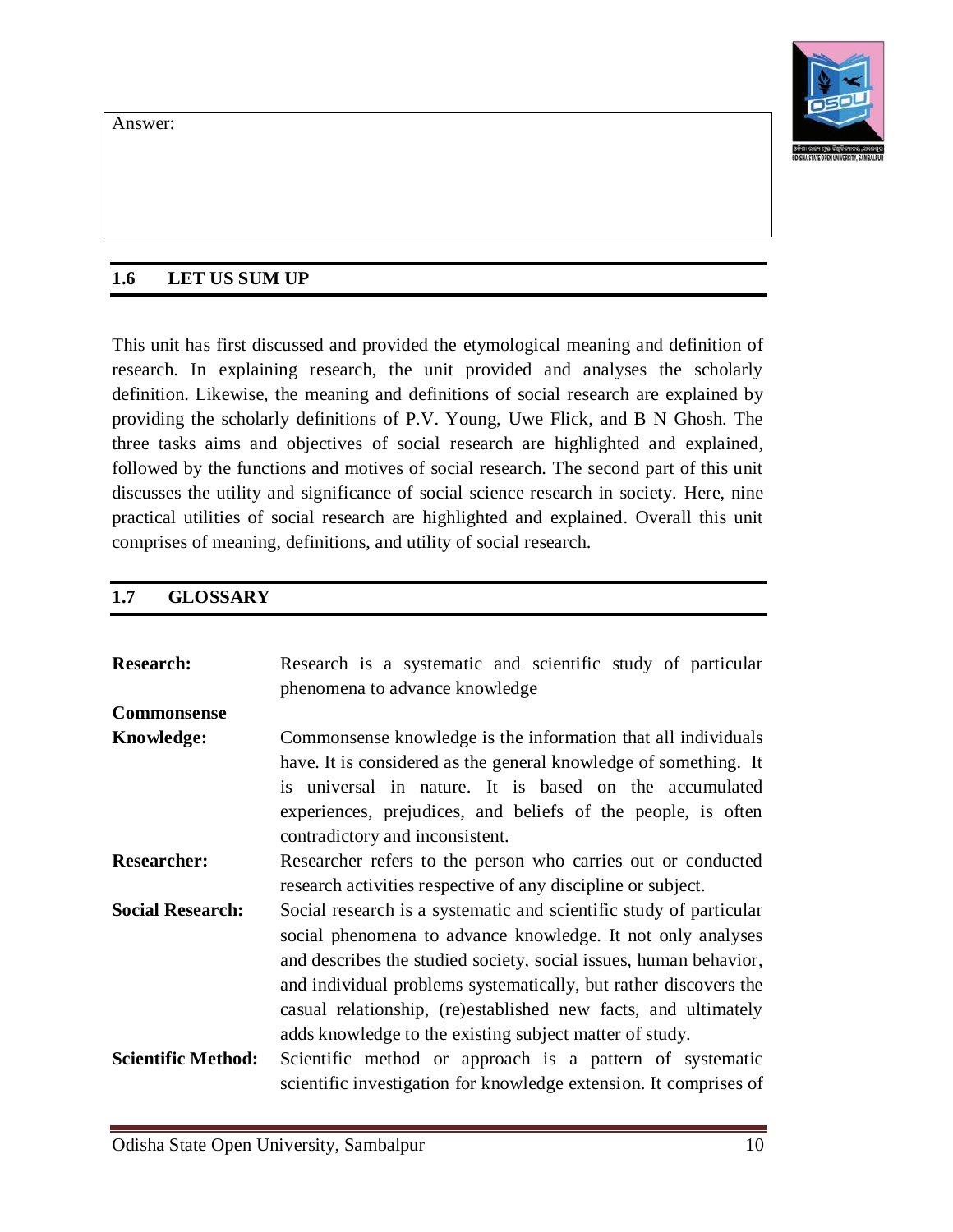

The word 'science 'is derived from the Latin word 'scienta' which means ''to know''. Science refers to the accumulation of systematic knowledge. Science believes in describing, explaining and understanding of diverse phenomena of nature and research concerns special emphasis on systematic and critical enquiry. Knowledge is the goal of science. Systematic is the means or procedures adopted in its proper sequence for arriving at the goal. In other words being Systematic is emulating the predesigned steps one by one and knowledge is the ultimate end. Scientific method refers to those procedures that are followed systematically with a proper sequence in order to gain dependable knowledge or for asserting the truth.

Scientific method can be defined as; " A collective term denoting the various processes by the aid of which the sciences are built up''.

"There is no shortcut to truth, no way to gain knowledge of the universe except through the gateway of scientific method''- **Karl Pearson**.

**Lundberg** – states that scientific method consists of systematic observation, classification, and interpretation of data. The main discrepancy between our day to day generalizations and conclusions usually recognized as scientific method lies in degree of formality, rigorousness, verifiability, and general validity of the later.

Karl Pearson- "The scientific method is marked by the following features, a) careful and accurate classification of facts and observation of their correlation and sequence, b) the discovery of scientific laws by aid of the creative imagination, c) self-criticism and the final touch stone of equal validity for all normally constituted minds''.

**Black and Champion (1976)** define that ''scientific research consists of obtaining information through empirical observation that can be used for systematic development of logically related propositions attempting to establish causal relations among the variables''

The learning of the facts of a particular branch of science without learning how to derive them or other presently unknown facts is really not becoming a scientist:

"The authors believe that of all the things which may be learned in proceeding through the various steps in formal education – particularly during the later steps – nothing is more valuable than the mastering of sound principles of methodology''.

For the purpose of understanding the concept of the scientific method there has to be made a distinction of certain terms with other allied terminologies to have devoid of ambiguity.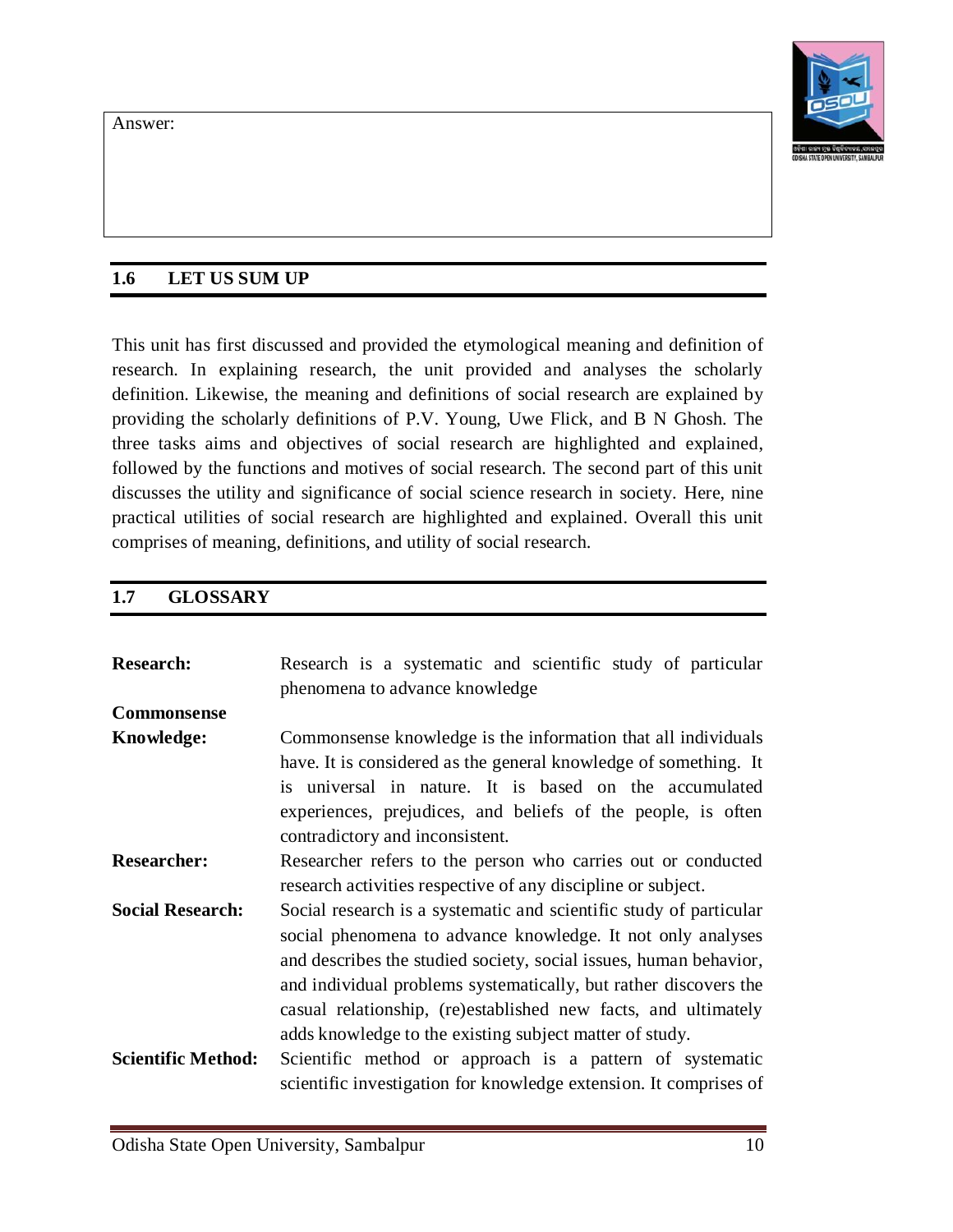

**(Theory** – It refers to those generalized statements the validity of which has already been tested. In other words, it also implies to 'logically interrelated sets of propositions from which empirical uniformities can be derived'.

**Method** – It is a technique or tool applied in order to extract required data. And it is also a step followed for obtaining knowledge based on empirical observations and logical ethos.

**Methodology**- It refers to that research is based on a philosophy that incorporates postulates as well as certain principles (which are logically correlated) employed thoroughly by the researcher to extract data and eventually reaching at the conclusion. It provides a logic of scientific investigation or methods)

The scientific method involves the application of institutional principles, procedures, and techniques of acquiring new knowledge as also for refining existing knowledge. Unlike common-sense beliefs and religious dogmas, the scientific method relies on clearly defined theory, logic and methods to study a problem.

# **3.2 LEARNING OBJECTIVES**

After being familiar with this present unit, you can understand and access to:

- State and describe the meaning of the concept of scientific method.
- Delineate the statement  $-\prime$  Objectivity is an inherent attribute of scientific research".
- Analyzing different characteristics of scientific method in details with proper instances.

# **3.3 CHARACTERISTICS FEATURE OF SCIENTIFIC METHOD**

There is no such thing as the scientific method. The methods of science vary from one field of enquiry to another. They vary from one research worker to another within a field, and even from investigation to investigation by a single worker. It is feasible, however to find a pattern common to virtually all scientific research. This pattern consists inevitably of six elements or steps: **(1)** the assembly of facts or existing information which are empirical evidences **(2)** Scientific conclusions reflecting the result of being truthful **(3)** A technique producing the same result with consistency **(4)** the formation of a system of general propositions to explain the behavior of the facts : **(5)** the prediction, which is an explanation obtained by the deduction from the testing hypotheses not already known from the mere compiled facts: **(6)** the testing of the prediction or verifying the observed facts: **(7)** devoid of personal or value judgments to achieve objectivity **(8)** Science proceeds on an orderly manner or systematically.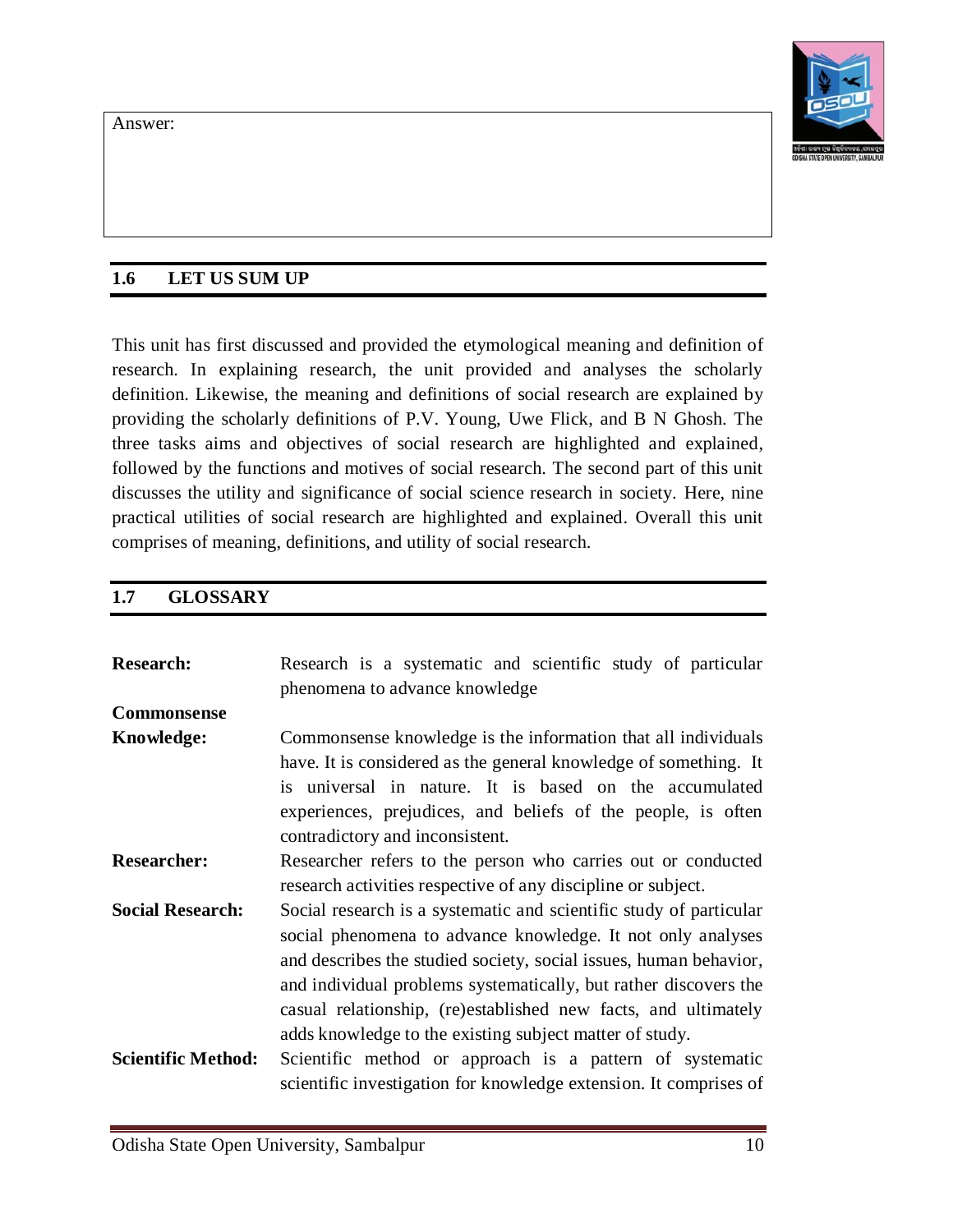### **3.3.1: Empiricism** –



Scientific method relies on empirical evidences which are the first and foremost element of studying the development of science and scientific research. Empiricism came to be accepted more in the 1950s and 1960s onwards by the academics. Today some writers refer to the emergence of a new stage of research, the post-empiricism research. Empiricism is first seeing or observing certain facts and then believing. Observations are to be taken in controlled conditions by qualified observers. Empiricism means replying through experiment. Science is not only with respect to what it is, but also why and how. Experiment is considered a way of compiling the procured evidences so as to allow one to derive inferences over the hypotheses. A test is made to examine if either variable occurs without the other. For instance – Flood situation in Bhadrak. Scientific method is always based on hard facts or true reality.

The scientific investigation is empirical in the sense that it has to be tested or checked against objective reality and each study must be subjected to empirical enquiry. In this way testing one's hypotheses or theories systematically and empirically makes the results of scientific research distinct from the non-scientific ones.

Conclusions are not established unless they are supported by sufficient data. This attribute provides data and data provides the conclusions and finally truth is uncovered. This happens as the conclusions get external validity. In other words truth is established on evidences only. This is arrived through systematic process. Evidences are tested for reliability.

# **3.3.2: Validity**-

Any measuring instrument is valid when it does measurement with most accuracy the objects or individuals and their characteristics. Relevant queries arise here are:

- a) What does it measure?
- b) Are the data it produces relevant to the characteristics in which we are interested?
- c) Does the difference in result represent true differences in the characteristics being measured or are the differences due to influence of other factors?

### **3.3.3: Reliability** –

Reliability is the inherent attribute of any scientific research. It refers to the degree to which scores or result of a test remain same and constant for the same content of measurement over times. In the words of Kerlinger- "the relative absence of errors of measurement in a measuring instrument''. The success of measurement relies on the extent to which errors can be eliminated. In social sciences the instruments of investigation are interview schedule, content analysis and scaling techniques and questionnaire also.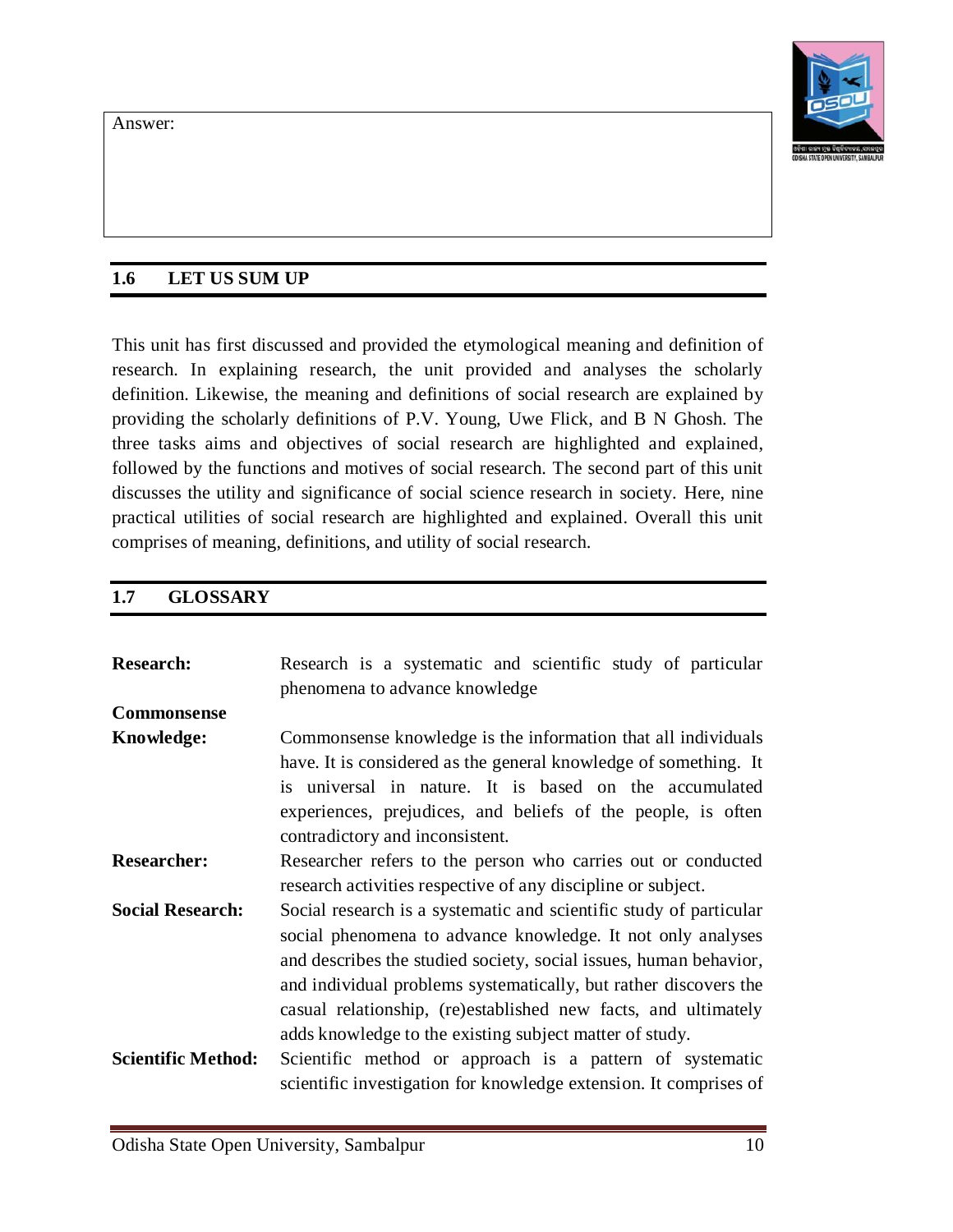

The reliability of a technique is subject to the way as it is constructed and employed. The technique is highly dependable only when it remains highly reliable. There are three diverse avenues by which reliability of a measuring instrument is made for test:

i) If repeated study of the same thing with the same instrument of measurement under the same conditions produces the similar outcomes then only the said instrument can be adorned with the status of being reliable.

ii) The second way of knowing the reliability is by measuring the exact quantum of error in a measuring instrument.

iii) The third way of testing the reliability is by knowing whether the measures obtained from a measuring instrument are true measures of the property being measured. That is, whether the measures are accurate or not.

# **3.3.4: Generality** –

Science is general because objectives of science are to develop and extract general laws of the universe on the observation of the pattern shown by the selected phenomenon. This general law is known as a scientific law as scientific conclusions are not particularistic but general in nature. They are no way concerned with the unique and specific features and behaviors of the individual units but connect to the characteristics of commonality. The generalizations are drawn not only based on selected individuals but also the individuals possessing similar background who have not been selected for the study purpose. In the words of MacIver, '' such a law is simply another name for a carefully described and uniformity recurring sequence of conditions''. Science is a set of general laws logically connected which makes it feasible to predict happenings of a particular event. Science uses facts to test general theory and from general theory it is feasible to make prediction about particular fact.

Individual opinion does not find any scope under the concept of scientific method. So, scientific laws are universally applicable irrespective of time and space. Logic helps in the establishment of the generality of proposition through its method of deduction and induction. The mortality concept of men can be understood through induction and even both deduction method.

# **3.3.5: Verifiability** –

The scientific method never complete after the formulation of general laws is accomplished. Because the accuracy of general laws need to be verified over time. Scientific research is a continuous process of verification. Process of verification consists of repeated study of the same thing under the similar condition in order to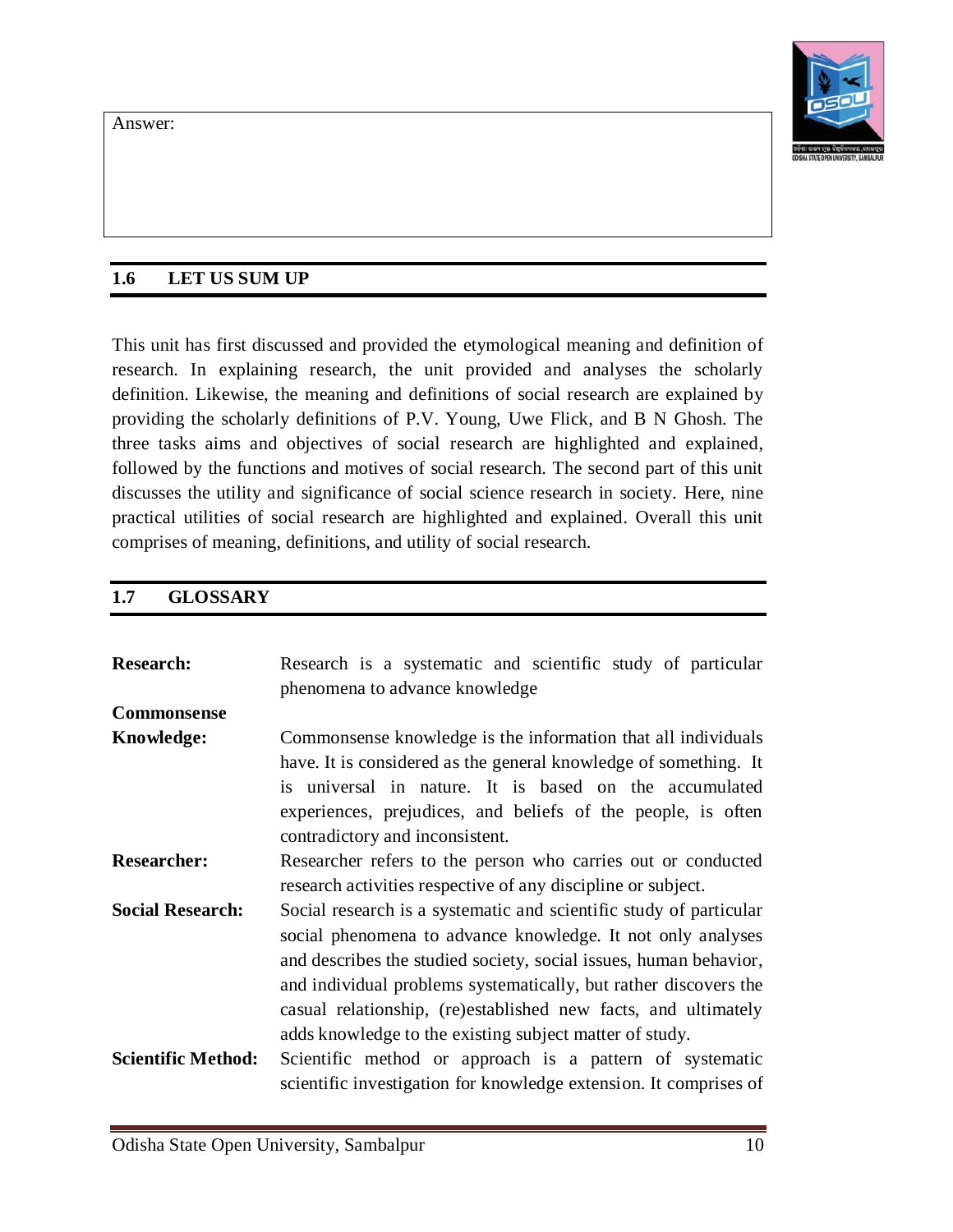

check the accuracy of the conclusion or inferences drawn. It further means that conclusions or results derived from following scientific method are subject to verification at any time if required.

Verification presupposes that the phenomena must be capable of being observed and measured. According to Lundberg – ''if the verification of deduction involves condition of observation which is impracticable or impossible of attainment the theory is metaphysical rather than scientific''. The validity of scientific principles can be ascertained by examination. This validity is their essential condition in the absence of which they forfeit their claim to the title of scientific laws. Scientific method relies on verifiable elements. Science provides scope to verify each and every statement told about the events or fact at any time. Verifiability means ascertaining the truth of proposition or unless data or evidence is verified, the conclusion becomes more metaphysical or unreliable rather than being scientific in character. It denotes the actual character of the phenomena beyond any form of skepticism.

For Instance – God is omnipresent or omnipotent which is purely metaphysical. Because, it cannot be exactly measured and observed directly. In other case such as only a matter expands on being heated which is scientific as it can be exactly measured and verified frequently but producing the results consistently. Now in order to verify this statement we can ourselves heat a matter and watch its consequent condition. Thus, conclusions of research are subject to verification. Simple observations are not of any use.

If the prediction made is found to be correct or if repeated study produces the same result then the study can be considered with accuracy as well as reliable. Verification consists of corroboration of the expressed results, generally by the replication of the observation by the researcher being ethically sound.

The element of verification of scientific research confirms itself with four chief aspects: a) the logical structure of the undertaken hypotheses b) the precise and concise methods c) Criterion of reliability d) the credibility of the study and the problem of verification.

### **3.3.6: Predictability and Control**:

Another characteristic of it is that its result or conclusion can be predicted with sufficient accuracy. Predictability means foretelling the future in advance. The nature of phenomena can be predicted is based on two factors.

A) The establishment of regularity of relationship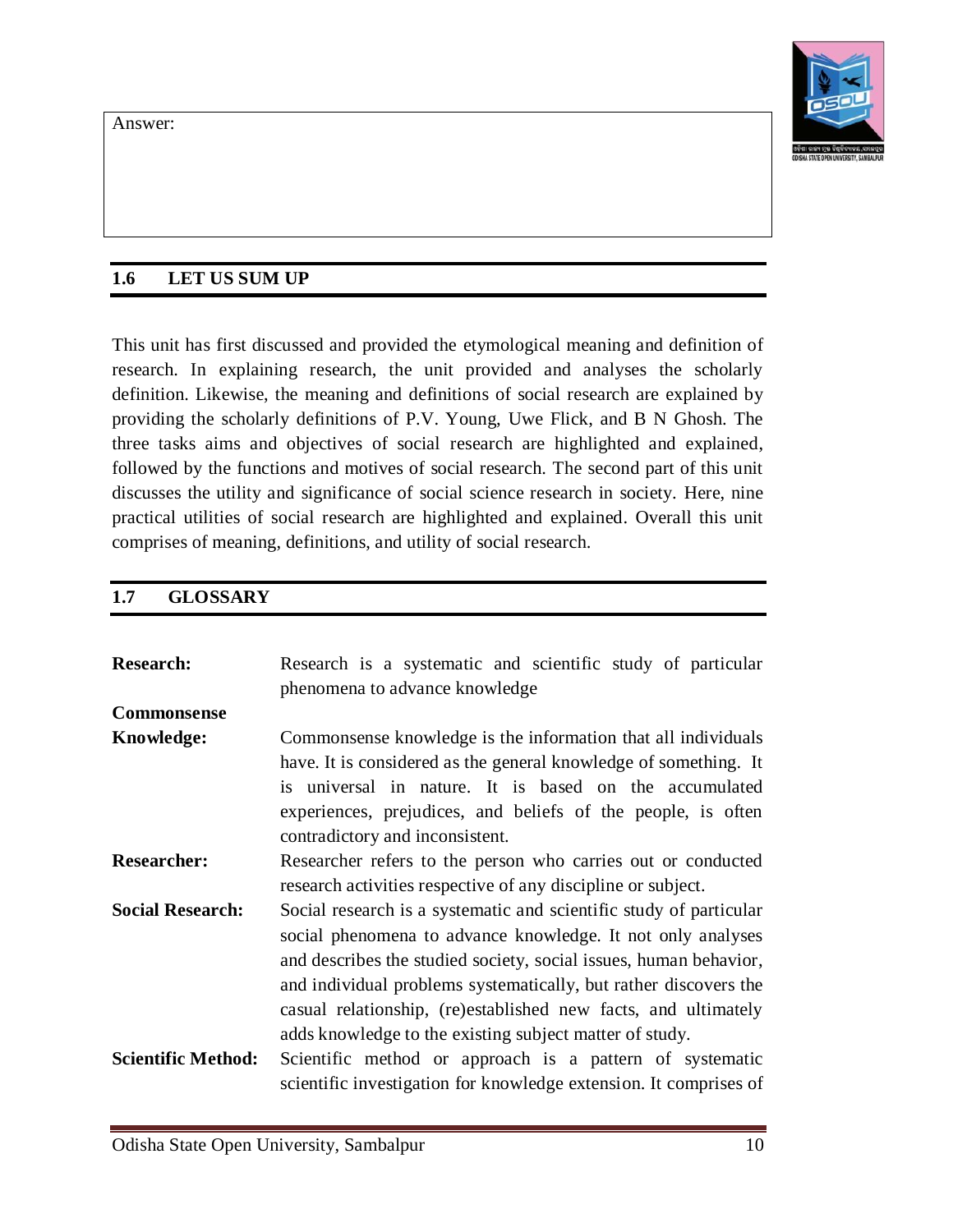

It means the relationship between two minimum variables occur over and over again. For Instance – Full moon will appear on a particular day. Such sort of prediction is made possible under the scientific laws or method. Because the position of the moon is governed by the stable laws regarding the position of the earth and the sun simultaneously. It would have been not possible to make an accurate prediction if they were changing their path too often. Here the moon is governed by them. Often such type of accurate prediction seems tough in case of social phenomena.

B) Uniformity of laws by nature

It suggests that the nature or the natural processes are governed by certain stable laws. For instance – When the temperature of water falls below 0' centigrade it will turn into ice.

# **3.3.7: Objectivity** –

It is a term diametrically opposed to 'subjectivity'. Objectivity is fundamental to all sciences since the goal of all sciences is to unravel the naked truth. At a surface level, it appears very amenable to achieve but in practice it's not so exactly. Hence objectivity is a residual term. According to Wolfe- ''it is the first requisite of all sound knowledge''. Objectivity in scientific method refers to the fact that the conclusions are free from individual choices, biases and prejudices and pre-conceptions. In fact, if the investigator gives much priority on his own beliefs, prejudices, pre-conceptions and impressions, the results of the investigation are not real and factual. Objectivity in other words implies to the repetition of same event under practically identical conditions ( Lundberg,1939).

Objectivity is inevitably required for another element i.e. verification. Objectivity has been defined by Lowell J. Carr, in these words, ''objectivity of truth means that phenomenal world is a reality independent of the beliefs, hopes or fears of any individual all of which we find out not by intuition and speculation but by actual observation. The sole aim of it is that all persons ought to arrive at the same conclusions about the phenomenon under the study. For example when we say that a crow is black and this is an objective statement. Because a crow appears blackish to each and every person undoubtedly. But if we say crow is the most useful and precious bird and this statement lacks an objective character since everybody may not agree with this point.

Thus, Scientific method relies on objective evidences and objectivity provides the external validity to the conclusion. And the use of the term of objectivity is based on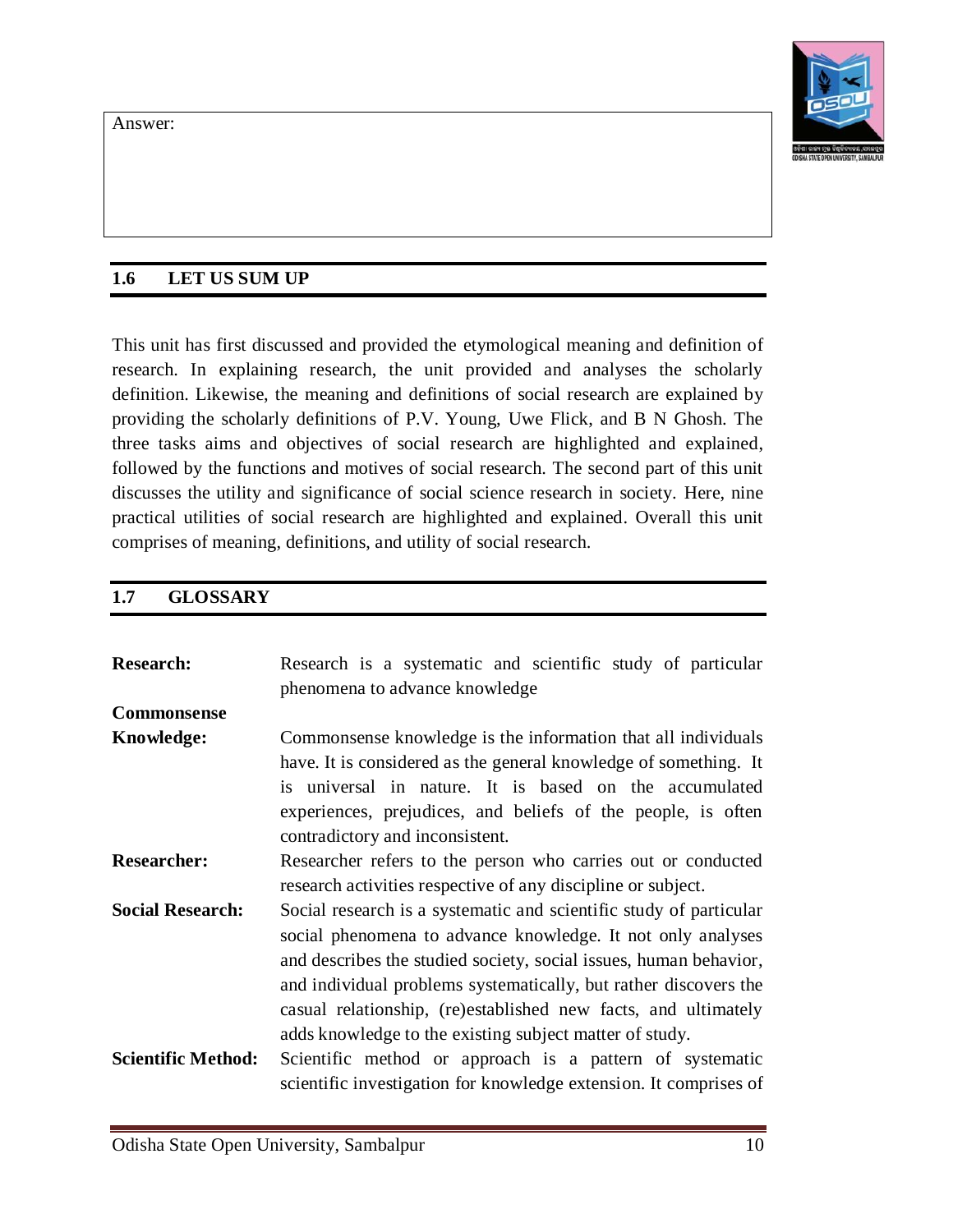

the concepts a) devoid of personal biasness, b) devoid of value judgment c) based on evidence and facts.

## **3.3.8: System** –

While all other characteristics relate to the goal or result obtained out of scientific method, the characteristic called system relates to the means employed that the scientific method is systematic and procedural in nature. It means all the steps in social research are followed rigorously in their proper sequence. So that plants may meet the desired result.

The scientific conclusions are not only true but also they are born of systematic mode of investigation. This is what Lundberg says, 'formality and rigorousness' and Wolfe calls it as 'system'. The result arrived at by means of haphazard methods, even if true, cannot be called scientific because their accuracy is only accidental.

Science proceeds on an orderly manner. It never proceeds haphazardly. Knowledge of science is systematic, because there is internal consistency. New knowledge is based on past knowledge. Science never claims absolutely truth at any point of time because science changes, alters systematically being evolved.

Scientific method is systematic. Because it is like an Occum's razor. So, it constitutes three principles as followings.

- i) Rigorousness of procedures
- ii) Formality of principles
- iii) Validity of conclusions

The first two relate to the technical aspect and the third one relates to the logical aspect of scientific method.

### **3.4 LET US SUM UP**

All above characteristics of scientific method point out that any generalization based on this type of investigation is true. A systematically collected body of scientific evidence is rarely challenged. No wonder, Zikmund has also viewed that the data collected haphazardly cannot be regarded as scientific inquiry.

#### **3.5 GLOSSARY**

**Objectivity-** Objectivity of truth means that phenomenal world is a reality independent of the beliefs, opinion, ideas of any individual or the investigator himself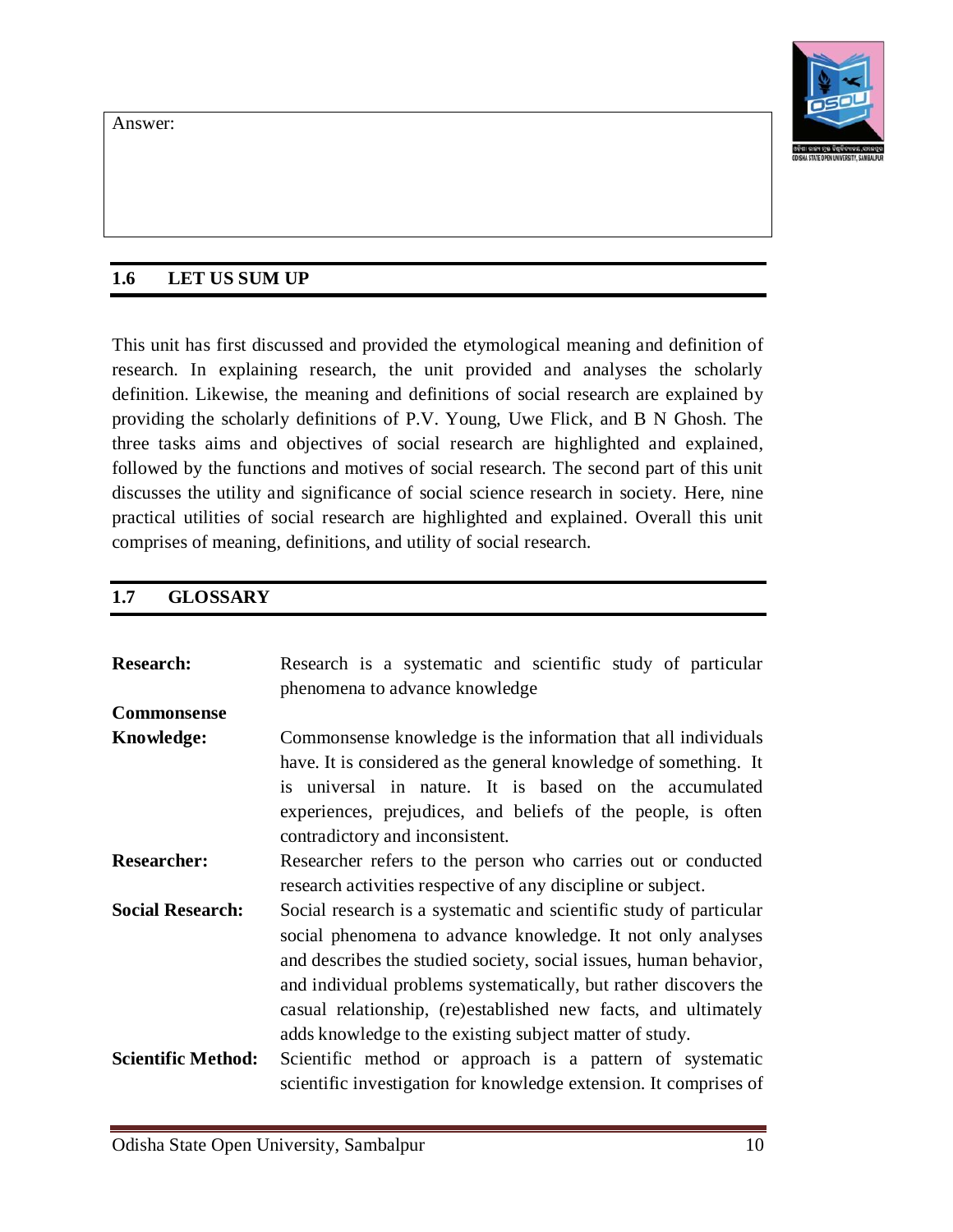

or herself. In an objective study, the phenomena are studied in their actual form without any influence of personal expectations and beliefs and preconceived ideas.

**Empirical Evidences**- Truth is established on evidence only. This is arrived through systematic process. Evidences are tested for reliability.

**Generalization**- Science makes generalization. It is not in isolation but commonality of a series of events.

**Verifiability**- Science provides scope to verify each and every statement told about the event or fact at any time.

**Systematic-** Science proceeds on an orderly manner. It never proceeds haphazardly. Knowledge of science is systematic, because there is internal consistency.

**Reliability**- Science becomes reliable when it produces same result under identical situations. It becomes reliable, if it helps to predict accurately.

**Phenomena**- A phenomena or event is observed in terms of attributes, consequences and becomes subject of study. It is taken as phenomena in behavioral or social sciences.

### **3.6 CHECK YOUR PROGRESS- ANS KEYS**

#### **Activity-1**

Under which conditions and parameters we can regard an instrument as reliable? Try to establish the relation between validity and reliability and they are helpful to a researcher? Do you agree with the statement that 'Validity is a precondition for achieving reliability'?

#### **Activity- 2**

Can you see what needs to be done for the researcher to prove a fact whether it is verifiable or not? You can do this by relating to a topic with the corresponding reality in practice.

#### **Activity-3**

Are you agreeing with the proposition that 'a pure science is predictable in real sense over time'?

#### **Activity-4**

Try to draw some instances in favor of sociology as a general science with the special reference to our social life**.**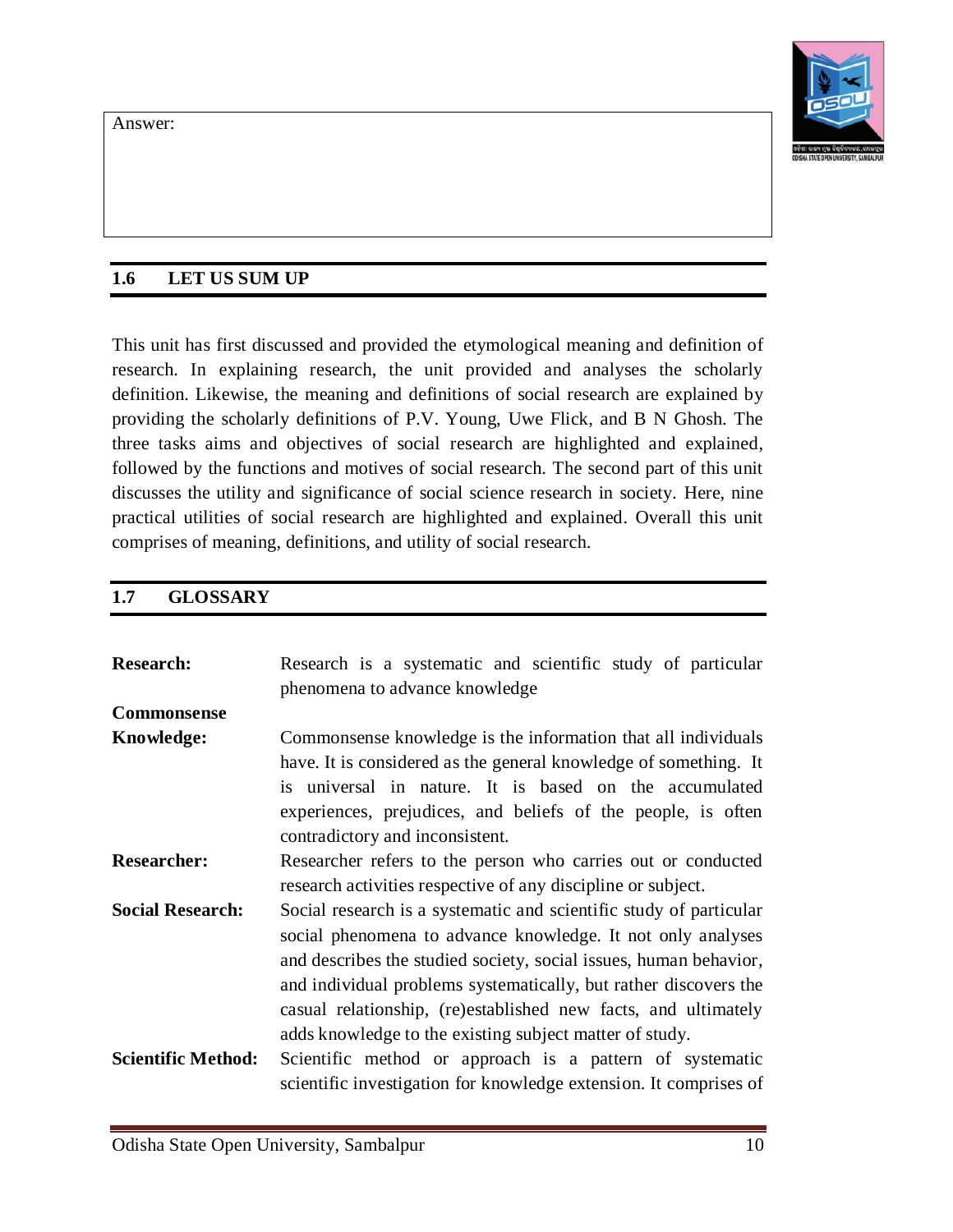

## **Activity-5**

Delineate different characteristic features of scientific method in details with suitable instances?

## **Activity-6**

How objectivity is a vital component of scientific method inherently, explain?

### **3.7 REFERENCES**

- Ahuja, Ram, (1992) Rights of Women: A Feminist Perspective, Rawat Publication, Jaipur.
- Babbie, Earl, (1998) The Practice of Social Research (8th ed.), Wardsworth Publishing Co., Albany, New York.
- Black. James A. and Dean J. Champion, (1976). Methods and Issues in Social Research, John Wiley and Sons, New York.
- Dooley, David, (1997) Social Research Methods (3rd), Prentice Hall, Englewood Cliffs, New Delhi.
- Goode, W. J. And Hatt, P.K., (1952) Methods in Social research, New York : McGraw-Hill.
- Kerlinger, Fred. N., (1973) Foundations of Behavioural Research, 2nd Ed., New York: Holt, Reinhart and Winston,
- Lundberg, George A., (1926) Social Research, New York : Longmans Green And Co.
- Pearson, Karl, (1957) The Grammar of Science, New York Meredian Books Inc.
- Popper, Karl R., (1959) The Logic of Scientific Discovery, New York : Basic Books.
- Sarantakos, S., (1998) Social Research (2nd ed.), Macmillan Press, London
- Wilkinson, T.S. and Bhandarkar, P.L. (1977) Methodology and Techniques of Social Research, Bombay : Himalaya Publishing House.
- Young, Pauline V., (1960) Scientific Social Survey and research, 3rd Edition, New York: Prentice-Hall.
- Zikmund, William G., (1988). Business Research Methods (2nd ed), The Dryden Press, Chicago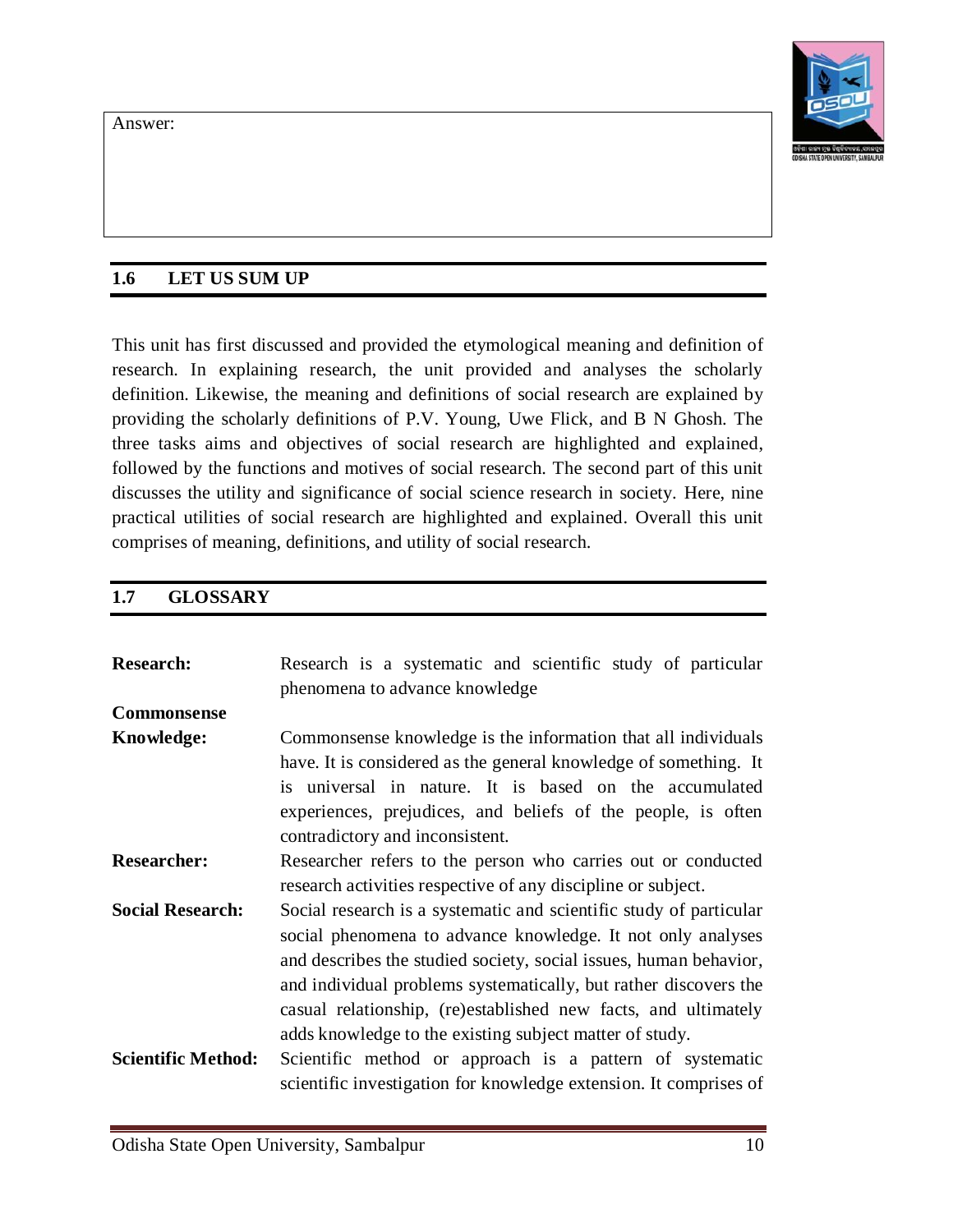

# **UNIT-4 APPLICABILITY OF SCIENTIFIC METHOD**

### **Structure**

- 4.1 Introduction
- 4.2 Learning Objectives
- 4.3 Applicability of Scientific Method in Studying Social Phenomena
	- 4.3.1 Complexity
	- 4.3.2 Predictability
	- 4.3.3 Subjectivity and Intangibility
	- 4.3.4 Dynamic Nature of Social Phenomena
	- 4.3.5 Interdependence of cause and effect
	- 4.3.6 Difficulty in the Use of Experimental Method
	- 4.3.7 Lack of Homogeneity
- 4.4 Let Us Sum Up
- 4.5 Glossary
- 4.6 Check Your Progress- Ans Keys
- 4.7 References

# **4.1 INTRODUCTION**

A subject comes to be known as a science only when it is understood with the use of scientific method in it. The success of science lies in the success of scientific method. Sciences are of two types, positive sciences and normative sciences. Positive sciences further have been categorized into physical sciences and social sciences. Physical sciences incorporate physics, Chemistry, Biology, Botany, geology, etc. Social sciences incorporate Sociology, Economics, and History etc. Today physical sciences have obtained success spectacularly. Social sciences however, have not attained equal quantum of success not their conclusions are expected to be completely valid and specific. In fact, both behavioral sciences and physical sciences are quite different from each other. When scientific method has been most accurately employed in case of physical sciences, it cannot be so conveniently and meaningfully employed in case of social sciences. The principal ground of this discrepancy is that whereas the subject matter of physical sciences is particular and material generally, the subject matter of social sciences is conscious and subtle enough. Hence scientific method cannot be so accurately employed in natural sciences. This brings us to the nature of social phenomena. It is only after an insightful and lucid observation and discussion, we can be certain whether scientific method can be applied in studying a social phenomenon or not.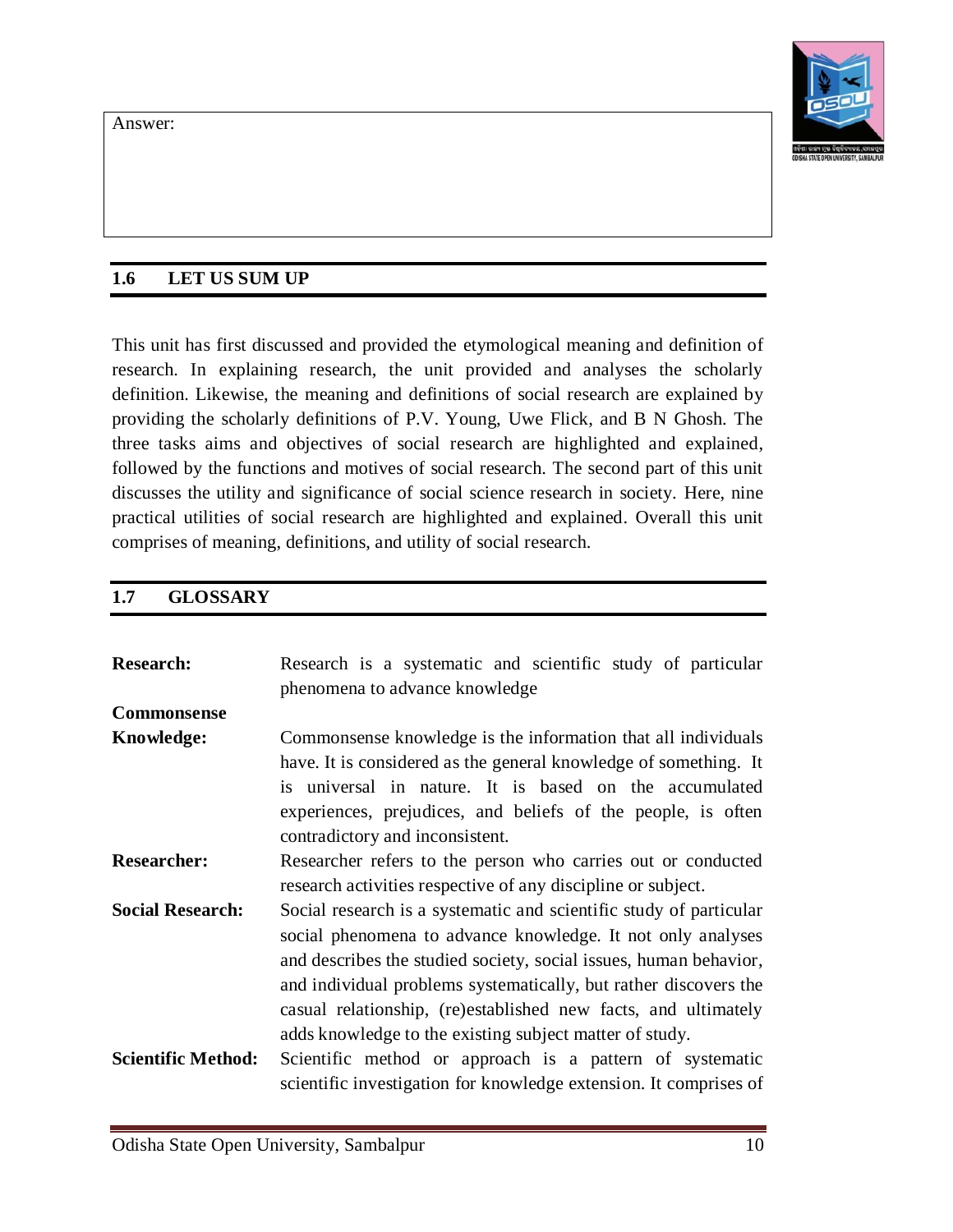

# **4.2 LEARNING OBJECTIVES**

After going through this unit, you ought to be able to:

- Distinguish social phenomena from natural phenomenon
- State and delineate the compatibility and relevance of the relationship between social science and scientific method
- Explain, what are those actual concrete limitations of using scientific method while studying societal phenomenon

# **4.3 APPLICABILITY OF SCIENTIFIC METHOD IN STUDYING SOCIAL PHENOMENA**

Social research deals with the social phenomena, no doubt. But controversy arises here that can scientific method be applied in the field of social research or studying social phenomena. There are two groups of people who opine differently that some are in favor and some are against to this. So that we have to acquaint ourselves with certain difficulties which may be confronted in the application of scientific method during the period of investigation of social phenomena.

# **4.3.1: Complexity** –

Complexity simply means that lack of universality, absence of order, lack of regularity of relationship, and lack of regularity of patterned relationship. This sort of complexity is only seen in case of social sciences. Social phenomena are found to be very much complex and intricate. Society consists of social relationships. Social relationships manifest in the mutual behavior of human beings. Human behavior is complex and vivid. This complexity makes its study more difficult than that of physical phenomena. It has been rightly pointed out by G.A. Lundberg, ''Perhaps the most frequently urged deficiency to a true science of human group behavior is the complexity of its subject matter''. In fact, innumerable factors influence human relations and behavior, of which the most prominent are geographical, economic, social, psychological, political, religious and cultural aspects. Apart from this, many more latent factors still influence and determine also the behavior of human beings. All these make human behavior dynamic and intricate to a great extent. It further makes it difficult to control and determine. But the entities determining physical phenomena may be easily controlled which is not like that in the case of social phenomena.

As the factors causing social phenomena are not specific and to be particular, it is a herculean job to find out cause-effect relationship everywhere and at any time. For instance, the economic factor does not carry the same influence everywhere. Therefore, as compared to natural science phenomena, the societal phenomena are found to be much more intricate. Take for another illustration – no two persons are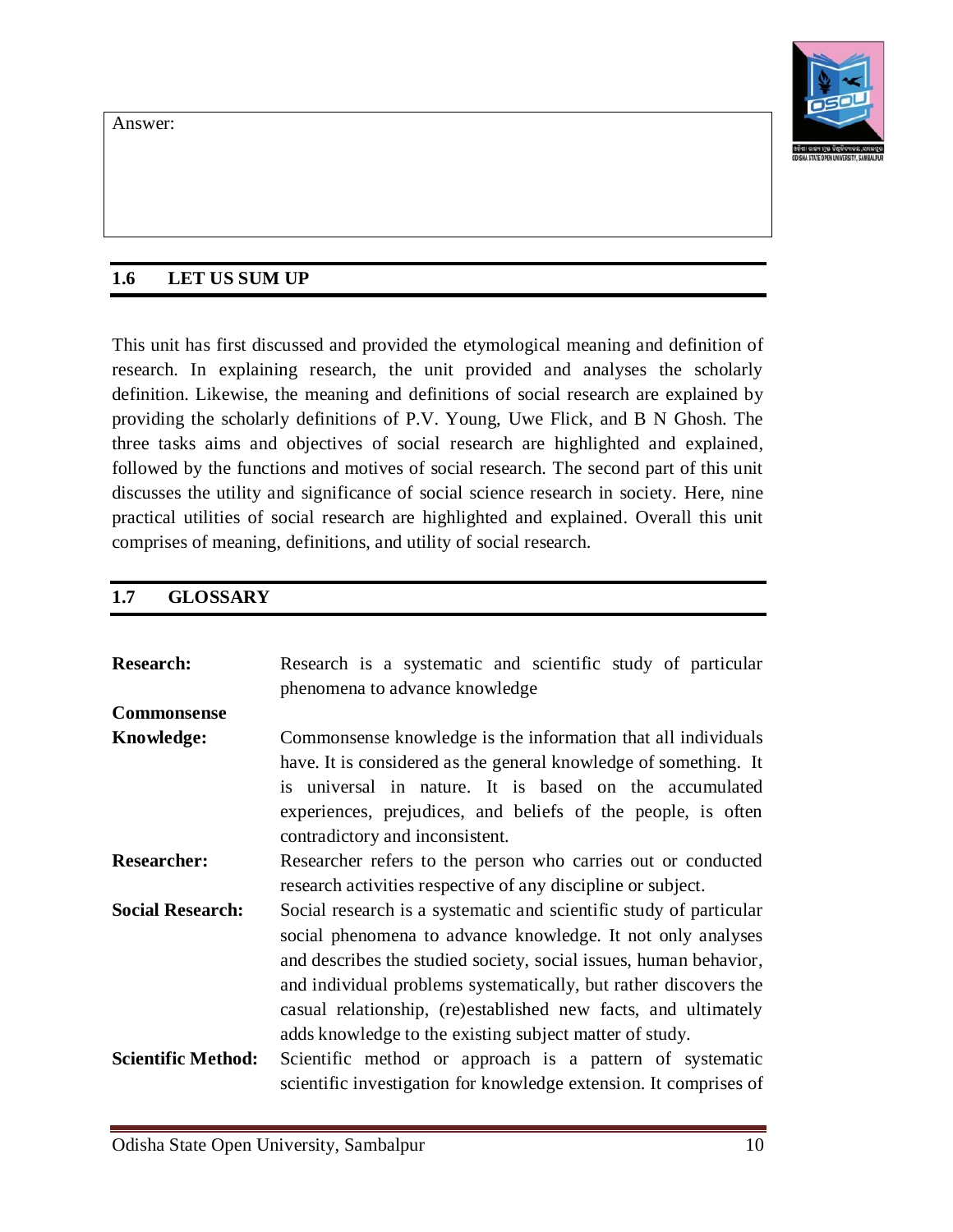

alike and behavior changes from time to time under the pressure of circumstances. Under such conditions, it appears almost impossible to formulate any law that guides human behavior. It is therefore said that because of this complexity, the social data can be put into scientific test.

Arguments Against-

It is not wholly correct argument advanced by the following reasons.

i) In the midst of complexity, there is always underlying unity. It is correct that two individuals are not similar, but there is a fundamental attribute of commonality prevails to everyone. Take for an illustration if everyone is pleased when they are admired and feels disgusting when they are scolded. They may be in a different degree but the influence is exactly same.

ii) However, this does not mean that scientific method cannot be used in the field of social phenomena. In fact Complexity is not an absolute term, it is relative. A subject matter is complex as long as our means of enquiry are not available to probe it. For example- to a baby, the sayings of elders are difficult. But as he grows up and understands things, then the complexity start to disappear.

If the means and methods are sufficiently devised, the same subject matter will not appear much more complex. This is particularly found to be in social phenomena. As means and methods in the field of social sciences commence to develop with an expected improvement, then social phenomena will also become sufficiently amenable and subject to scientific enquiry, no doubt.

Equal degree of complexity among physical sciences as well as natural sciences prevails. For example – electrons in an atom do not move according to any system, thus does not hold good especially.

### **4.3.2: Predictability** –

Predictability is an essential nature of a science. In case of physical science, predictability is proved to a great extent. The laws of science are true irrespective of time and space. For example, the time and date of the eclipse of the moon and the sun can be exactly predicted; while no such exact prediction can be made about trends of social change in social institutions like family and marriage etc. Similarly, the behavior of human individuals cannot be exactly predicted. It is difficult to predict as to who will commit suicide and when and why. There are several reasons why prediction is not feasible about social phenomena. Social phenomena are complex, abstract, dynamic, specific and qualitative. Therefore, prediction about them is not easy. Man is naturally a complex and dynamic creature. It cannot be exactly determined as to what will be the influence of a particular environment on a particular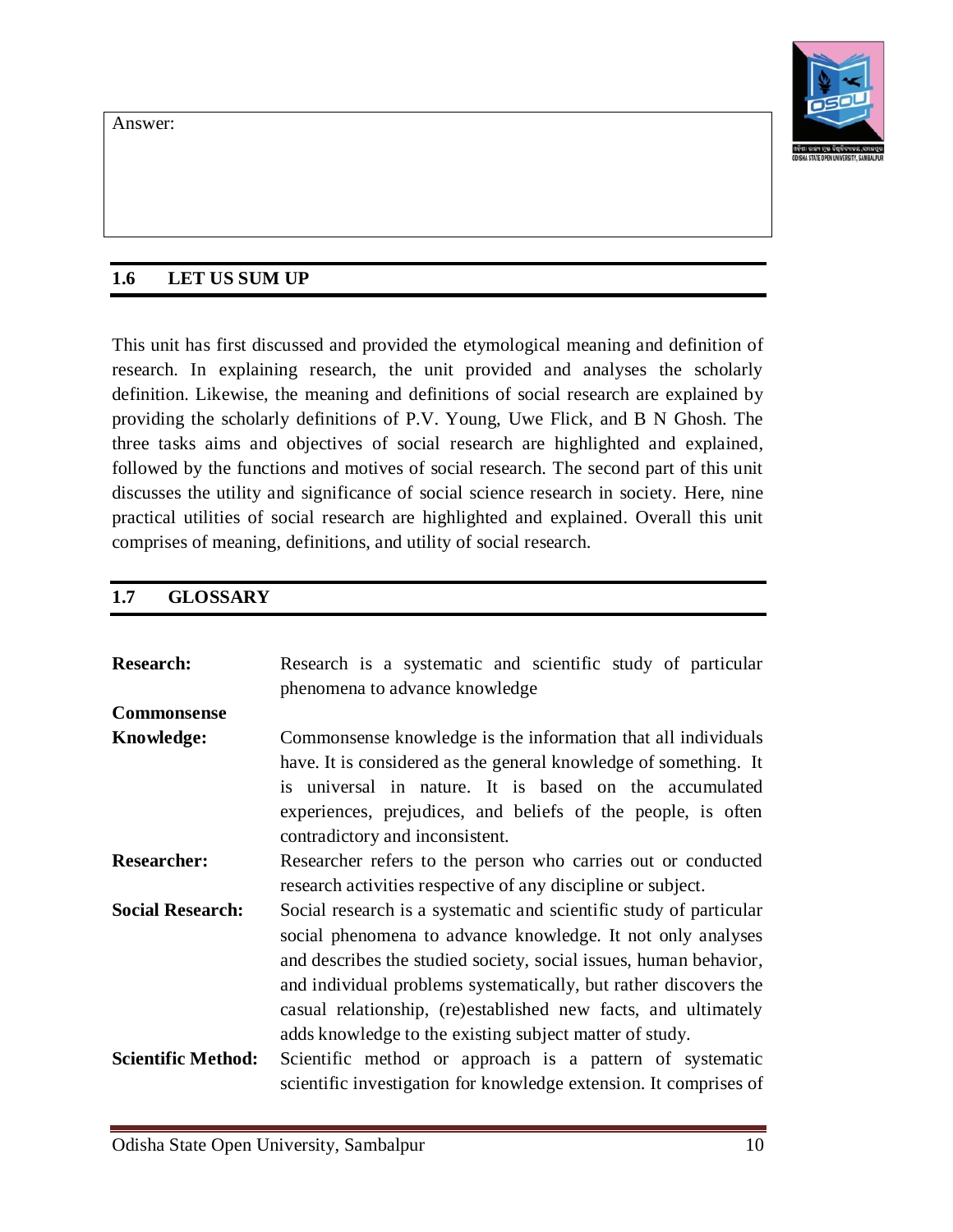

individual. Neither the human circumstances nor their influence on human beings is definite. Therefore, it is difficult to predict about the causes of social events.

But in social sciences, it is not so exactly. Social behavior is adequately irregular and unpredictable. Personal whims and moods supersede the actions of human beings that we can never be quite sure what they would do under certain given circumstances. As human behavior is not uniform and uncertain so, we cannot foretell in advance.

### Arguments Against-

i) It can be regarded as true that if the behavior of an individual cannot be predicted but the behavior of an entire group can surely foretold with adequate exactness.

ii) It is difficult to predict about the causes of social events. So, Social sciences like notably Sociology can make predictions the future of a happening in advance our social relationships on the basis of cause-effect association. If any sort of disturbances in family becomes pronounced, it can make predictions in relation to the number of divorces, use of drugs, and peer group influence etc. Discovering its cause-effect association, it can determine 'what will be' on the basis of 'what is'.

iii) Predictability is difficult in case of social sciences, but it is not impossible entirely. So there is ample scope in it. As more and more scientific methods of studying social phenomena are available, there will be more progress in the direction of prediction about them. The social engineer will be able to predict more exactly as he may control the circumstances governing social relationships

#### **4.3.3: Subjectivity and Intangibility**:

The physical phenomena can be identified through our senses directly whereas social phenomena as traditions, customs, attitude, values and the whole realm of so called subjective world which is doubtful. Due to lack of ample objectivity the verification appears rather so difficult. It is difficult to say that all persons may see all those subjective things which manifest at an abstraction level like customs, traditions and values in the similar lens.

Arguments Against:

- i) Certain techniques now have been evolved to measure most of the so called subjective things in an objective manner. For Example- measurement of body, nose, bones, and skull etc. This is so exactly even in a behavioral science like Anthropology.
- ii) Abstract things like tradition, customary behaviour and feelings have become sufficiently standardized that all people understand them in the same manner.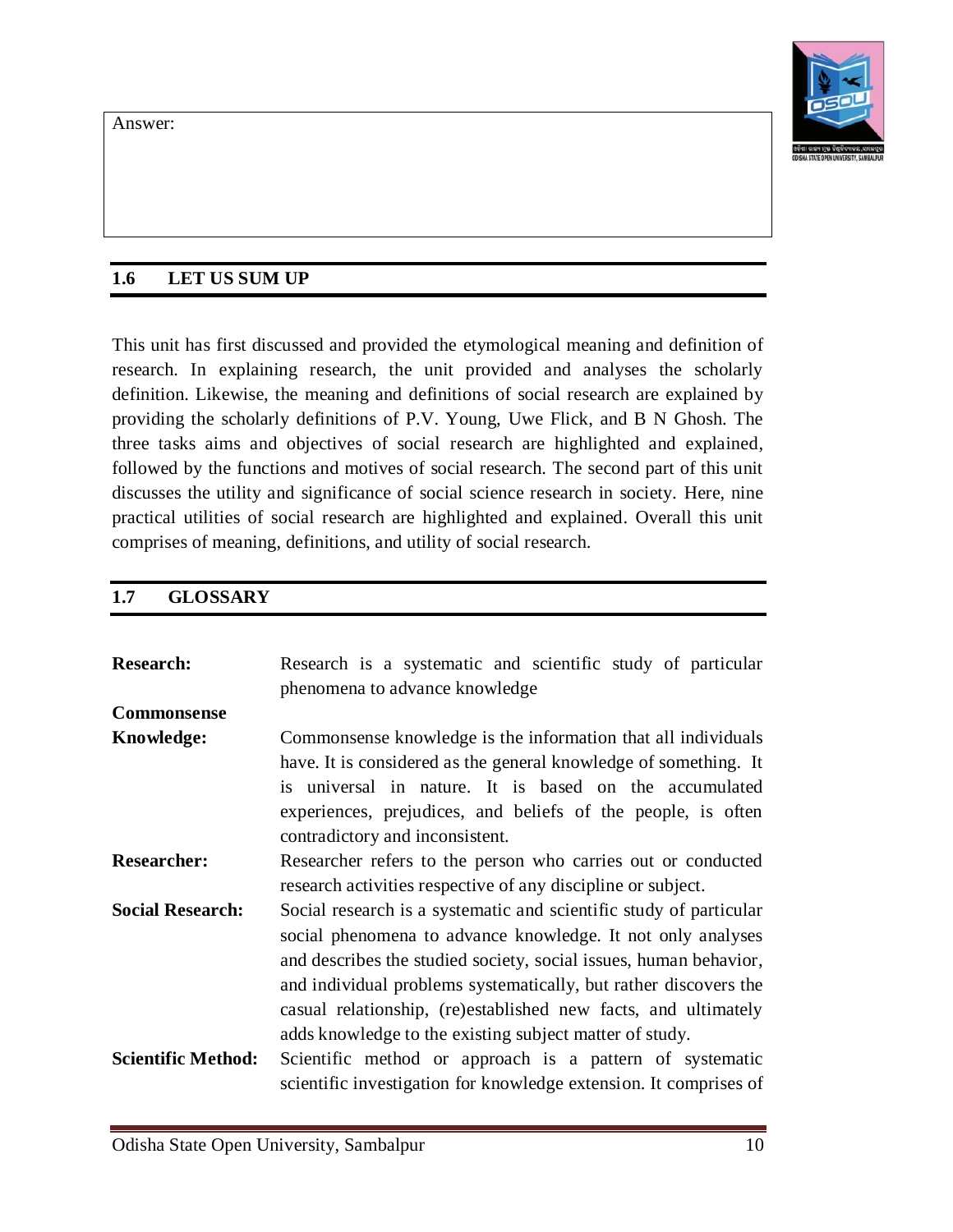

### **4.3.4: Dynamic Nature of Social Phenomena**

Most of the physical sciences deal with inanimate things like oil, wooden material, soil, water, chemicals etc. All those physical things do not change much over time. There are observer and the observed, the researcher and the matter can be clearly distinguished.

In case of human beings, it is not accurately so. It is ever changing to a great extent. Therefore what was the true of the past may not remain intact for the sake of present and future situation. The researcher has to suggest that what can be the remedy for the present type is not for the future or past. Due to dynamism of societal realities, it becomes rather difficult to do so. For Instance, fashion may change over times during the course of a single fashion survey itself. Group behavior, again, is changing continuously. Behavior on the individual plane cannot be easily visualized. Very often we may observe sudden and abrupt change in individual and group behavior. Therefore, as compared to physical phenomena, social phenomena are not stable and consistent in nature.

Complete universality is only a myth and is rarely obtained in behavioral sciences. This is chiefly so due to heterogeneous nature of social phenomena. Universality is there to be found in physical sciences due to the homogeneity of basic qualities which is very difficult to ascertain while studying of social phenomena. Universality in real sense in case of the laws of social sciences thus means a limited universality and they are only true under specific conditions.

#### Arguments Against:

Apparently this seems as a valid reason. But it is not perfectly so. Although human beings are changing, becoming more intelligent and wise through experience. Still there is fundamental instincts remain unchanged. Basic nature remains the same and as a result facilitates the research.

#### **4.3.5: Interdependence of cause and effect**

In case of a social phenomenon, the cause and effect are interdependent and one stimulates the other which is evident in the association between unemployment and poverty. It is therefore very difficult to ascertain what the cause is and what is the effect and as the cause appears to be the effect at times and vice-versa also which is not so in concrete physical sciences.

For example - Poverty is associated with criminality. Here if poverty is construed as the cause of criminality also vice versa can be understood. So, it is a herculean job to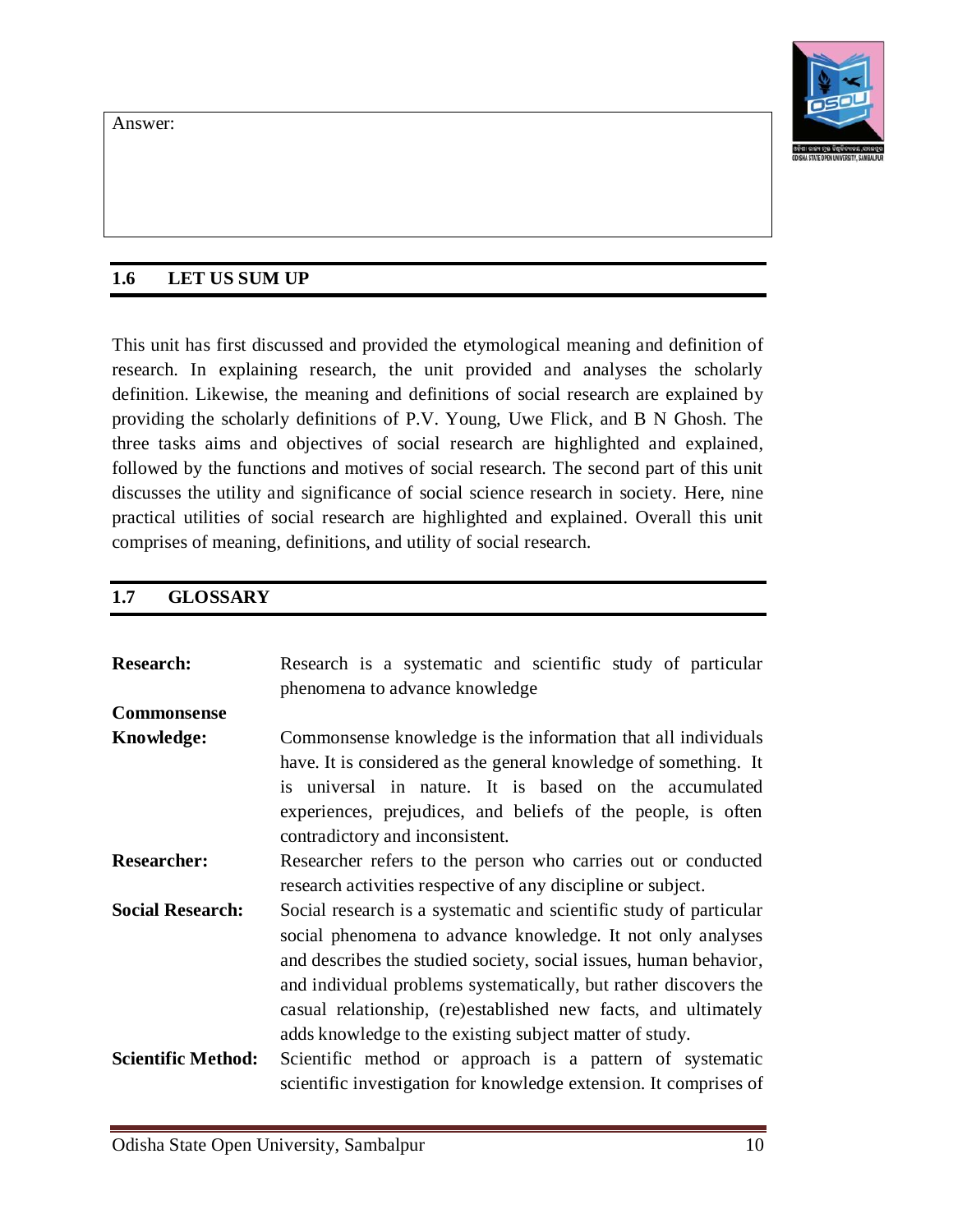

distinguish between poverty and criminality i. e cause and effect or as an independent variable and dependent variable. But this is not to be found in natural sciences.

### Arguments Against:

In an instance- divorce and family disorganization, divorce is an effect while family disorganization is understood as a prominent reason. Thus, Sociology has uncovered a cause-effect association between the phenomena of divorce and family disorganization. In similar lens, Sociology sees and examines cause effect association in social disorganization and other intended issues and entities in a given society.

Above reason seems valid. But we now may take another case – ""Are low wages a cause of poverty"? Yes. But it is not poverty a cause of low wages? MacIver sums in the end that unless we realize this fact we will be asking wrong questions and finding wrong answers.

# **4.3.6: Difficulty in the Use of Experimental Method**

Most of the physical sciences can be put and subjected to laboratory test under specified conditions. The deductions are more accurate and universal that they can be tested at any time.

In case of social sciences such a facility is completely lacking. We can never hope to put human beings to laboratory test. Even if it is done, their responses would not be natural. In the similar lens, religion cannot be put into a laboratory for experimental purpose.

# Arguments Against:

Above argument is although correct but not in absolute forms. There are some physical sciences like astronomy cannot be put into laboratory situation, but everybody can regard it a place of definite science. Now some branches of social sciences too (psychology, psychiatry etc.) Instruments have been devised for testing brain wave intelligence etc.

# **4.3.7: Lack of Homogeneity**

It is genuinely assumed that no two persons are similar and for which the conclusions derived from the study of any single case may not be understood in some other cases. There is no ambiguity that the nature of homogeneity is much meager in societal phenomena case in comparison to all those natural sciences.

### Arguments Against:

But the fact to which we all may agree that any two persons are not quite different from one another. Now this case has been thoroughly studied and proved that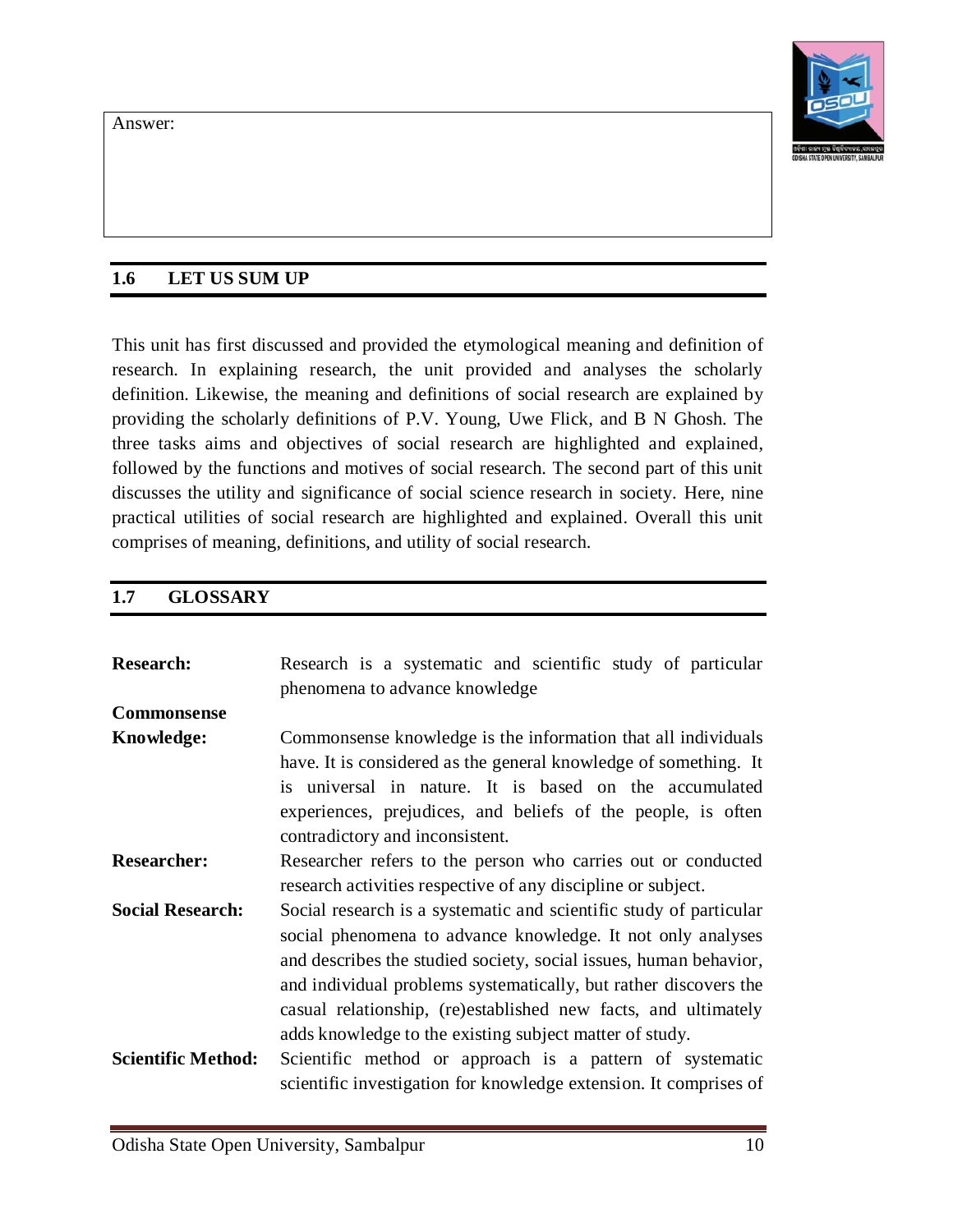

conclusions on group behavior and psychology of a whole group are not just with less significance. These cases are found to be taken for granted substantially. Though two people are not similar accurately in all attributes, but basic pattern under particular situations remains intact. It is certainly feasible to categorize some persons on the basis of common traits in a definite way that there is unambiguously a high degree of resemblance among the different types of group.

Henry Ford has added much in this regard that any two motor vehicles if they are found to be similar in configuration, but having road habits differently. In this way it's not adequate to say that due to lack of homogeneity, scientific method cannot be applied in studying social phenomena. So more importantly, it's here pertinent to mention the remark of Lundberg that if two persons are not similar in their perception, behavioral responses, attitude, and even way of life, certain techniques must be devised to study them. He has also said that even in medical sciences, no two cases are accurate, but the methods being used are consistent in other different case studies.

# **4.4 LET US SUM UP**

Social sciences primarily deal with the behavioral aspects of human beings, which is, by and large, complex and dynamic in nature. One cannot, therefore investigate under conditions as in physical sciences. This emanates numerous problems for the researcher like the problems of subjectivity and individualistic generalizations etc.

The problems coming out of the content as well as nature of social sciences do not seriously diminish the importance of scientific method for social researchers. Notwithstanding the inherent limitations of social sciences, scientific method can be positively acceptable along with its own shortcomings for the study of social phenomena.

It is thus conclusively proved that the various arguments assuming sociology outside the boundary of science is enough incapable of being dealt through scientific method do not illuminate much relevance and significance.

**Lundberg** says – ''the difficulties therefore which appears to prelude the possibility of a true science derive from our underdeveloped technique and methodology of study and our consequent unfamiliarity with the data rather than from inherent differences in the data themselves.''

But, it is worthful and relevant to note that tendency towards the use of scientific method is fast growing in sociological research and in near future perfect laboratory technique like other physical sciences may be developed.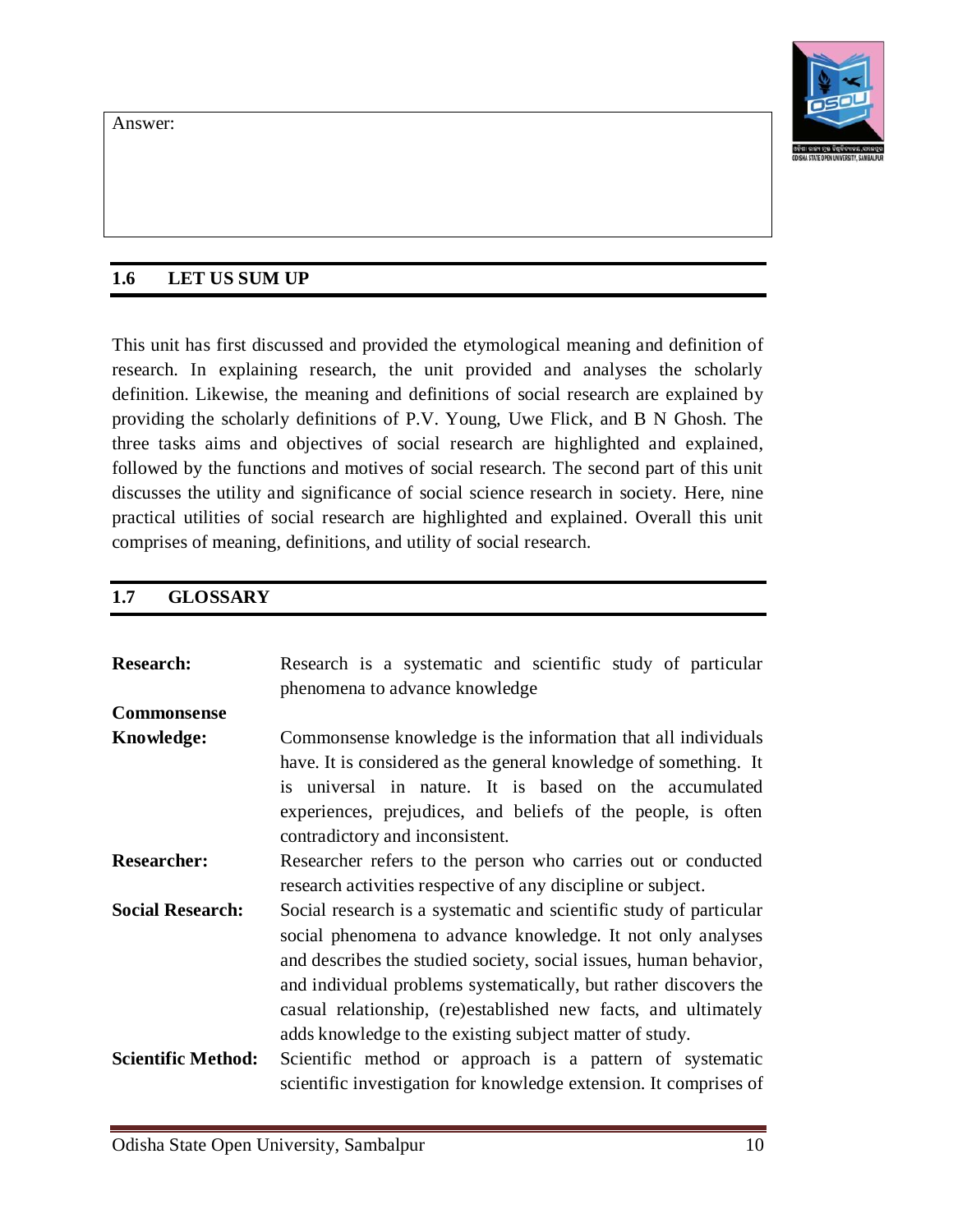

It is crystal clear from the foregoing discussions on Social sciences or sociology that in Social sciences particularly in Sociology, research endeavor with the use of scientific methods is possible but at an abstraction level. The laws of these abstract forms can determine what would be the consequent reactions of concrete things. In this way the laws of Sociology are effectively verifiable and universally generalizations can be made feasible. Sociology always seeks to uncover cause-effect relations in social, educational, industrial, religious, family structures, including other social facts. Sociology as a science has witnessed a revolutionary change in man's assumptions and also has paved the way hopefully for a future of social harmony in human society.

### **4.5 GLOSSARY**

**Subjectivity** – The attribute of being based on or influenced by personal feelings, preconceived ideas. For instance when an investigator wishes to study purdah system prevalent in Muslim community, his research conclusions may be biased with a greater possibility.

**Intangibility**- Which is something persists at a latent form not being explicit like an physical object (chalk, Blackboard, water, soil) such as love, affectivity, anxiety, and hate etc.

**Social Phenomena**- This is something prevails as it is concerned with an individual's observable behavior that influences another individual. For Example- Caste system or Casteism is a social phenomenon because it is an ideology that people have created out of their increased interaction.

**Homogeneity**- the quality of being the same type or kind which is reverse to heterogeneity

**Complexity**- Lacking an order or a patterned relationship in a phenomena due to dynamism

#### **4.6 CHECK YOUR PROGRESS-ANS KEYS**

**Activity-1**: 'The subject matter of social science is more complex than the subject matter of physical science'. Justify this statement with your own viewpoints with suitable instances

**Activity-2**: Bias and Cultural stereotypes are less impacting factors in physical sciences in comparison to Behavioral sciences. Elucidate this Proposition with proper instances drawing a demarcation between these two different sciences.

**Activity-3**; what are the limitations with regard to the application of scientific method in case of social science research? Give your own comments from your understanding. **Activity-4**: Is Scientific method truly applicable while studying any social phenomena?